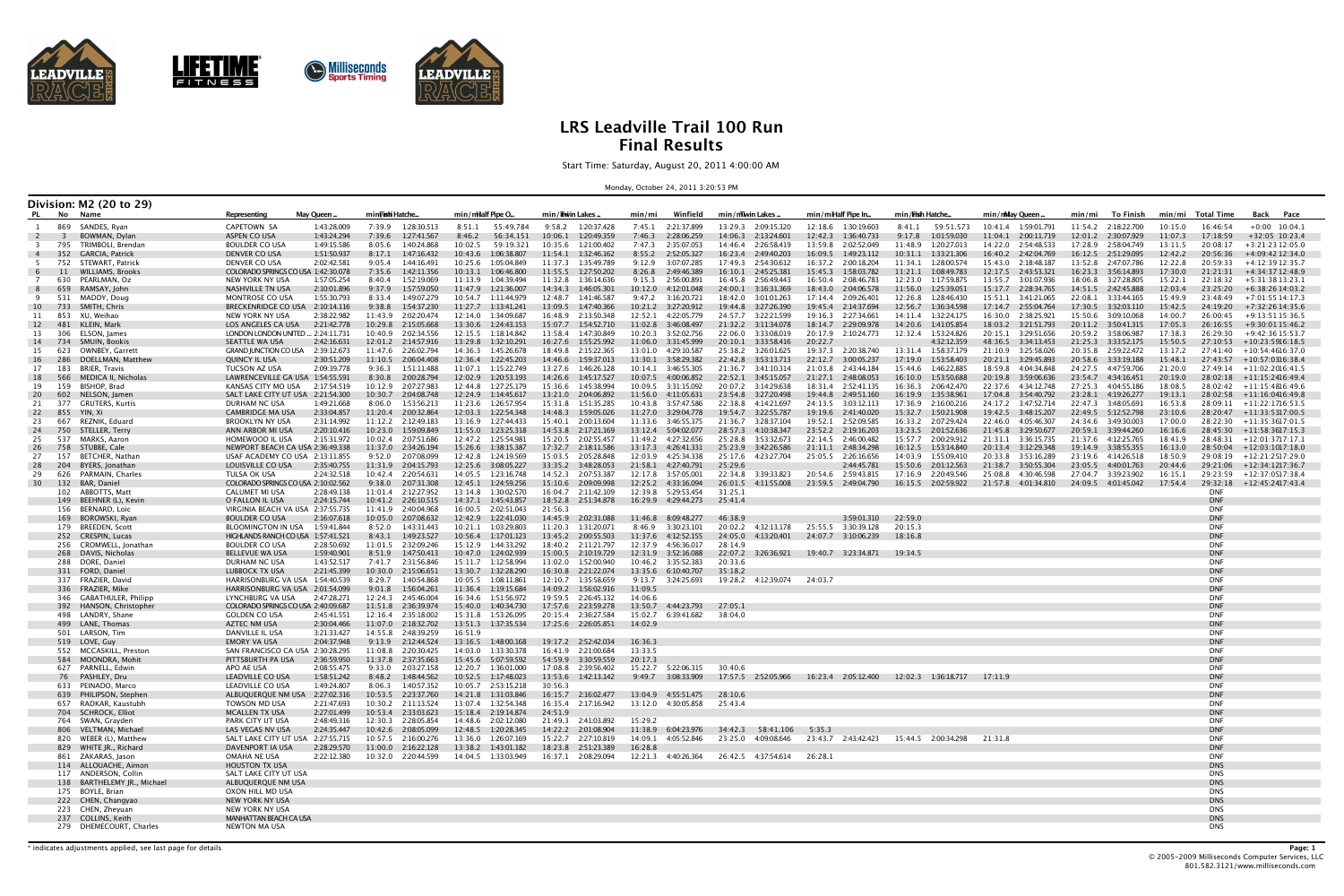#### **Division: M2 (20 to 29) Continued**

| PL.             | No         | Name                      | <b>Representing</b>             | May Queen.  | min <b>Fishi</b> Hatche | min/milalf Pipe O      | min/Twin Lakes.      | Winfield<br>min/mi     | min/mwin Lakes.        | min/miHalf Pipe In     | min/Fish Hatche                             | min/nMay Queen.     | min/mi              | To Finish |         | min/mi Total Time        | Back Pace         |
|-----------------|------------|---------------------------|---------------------------------|-------------|-------------------------|------------------------|----------------------|------------------------|------------------------|------------------------|---------------------------------------------|---------------------|---------------------|-----------|---------|--------------------------|-------------------|
|                 |            | 285 DOCKERY, Jacob        | USAF ACADEMY CO USA             |             |                         |                        |                      |                        |                        |                        |                                             |                     |                     |           |         | <b>DNS</b>               |                   |
|                 |            | 334 FOWLER, Michael       | <b>NEW YORK NY USA</b>          |             |                         |                        |                      |                        |                        |                        |                                             |                     |                     |           |         | <b>DNS</b>               |                   |
|                 |            | 345 FULTON, Joe           | ROSWELL GA USA                  |             |                         |                        |                      |                        |                        |                        |                                             |                     |                     |           |         | <b>DNS</b>               |                   |
|                 |            | 356 GASKINS, Aaron        | <b>BRIGHTON CO USA</b>          |             |                         |                        |                      |                        |                        |                        |                                             |                     |                     |           |         | <b>DNS</b>               |                   |
|                 |            | 468 KEITH, Joshua         | ANNAPOLIS MD USA                |             |                         |                        |                      |                        |                        |                        |                                             |                     |                     |           |         | DNS                      |                   |
|                 |            | 494 LABRIET, Marc         | SAN FRANCISCO CA USA            |             |                         |                        |                      |                        |                        |                        |                                             |                     |                     |           |         | <b>DNS</b>               |                   |
|                 |            | 527 MACANDREW, Michael    | USAF ACADEMY CO USA             |             |                         |                        |                      |                        |                        |                        |                                             |                     |                     |           |         | DNS                      |                   |
|                 |            | 528 MACDONNELL, Andrew    | <b>MALIBU CA USA</b>            |             |                         |                        |                      |                        |                        |                        |                                             |                     |                     |           |         | <b>DNS</b>               |                   |
|                 |            | 572 MILLER, Marc          | <b>CASPER WY USA</b>            |             |                         |                        |                      |                        |                        |                        |                                             |                     |                     |           |         | <b>DNS</b>               |                   |
|                 |            | 579 MOHR, Eric            | <b>NASHVILLE TN USA</b>         |             |                         |                        |                      |                        |                        |                        |                                             |                     |                     |           |         | <b>DNS</b>               |                   |
|                 |            | 629 PARROTT, Andrew       | DENVER CO USA                   |             |                         |                        |                      |                        |                        |                        |                                             |                     |                     |           |         | <b>DNS</b>               |                   |
|                 |            | 649 PORTER, Justin        | <b>KEENE NH USA</b>             |             |                         |                        |                      |                        |                        |                        |                                             |                     |                     |           |         | <b>DNS</b>               |                   |
|                 |            | 683 ROSS, Mike            | <b>FAIRPORT NY USA</b>          |             |                         |                        |                      |                        |                        |                        |                                             |                     |                     |           |         | <b>DNS</b>               |                   |
|                 |            | 684 ROWE, Derrick         | <b>GREELEY CO USA</b>           |             |                         |                        |                      |                        |                        |                        |                                             |                     |                     |           |         | <b>DNS</b>               |                   |
|                 |            | 695 SCHEELER, Rob         | <b>BOULDER CO USA</b>           |             |                         |                        |                      |                        |                        |                        |                                             |                     |                     |           |         | <b>DNS</b>               |                   |
|                 |            | 742 SPRIGGS, David        | <b>DENVER CO USA</b>            |             |                         |                        |                      |                        |                        |                        |                                             |                     |                     |           |         | <b>DNS</b>               |                   |
|                 |            | 760 SULLIVAN, Brandon     | LAKEWOOD CO USA                 |             |                         |                        |                      |                        |                        |                        |                                             |                     |                     |           |         | <b>DNS</b>               |                   |
|                 |            | 793 TOZER, John           | <b>MONTREAL AK USA</b>          |             |                         |                        |                      |                        |                        |                        |                                             |                     |                     |           |         | <b>DNS</b>               |                   |
|                 |            | 827 WEST, Daniel          | SOMERVILLE MA USA               |             |                         |                        |                      |                        |                        |                        |                                             |                     |                     |           |         | <b>DNS</b>               |                   |
|                 | 852 WU, Di |                           | DAVIS CA USA                    |             |                         |                        |                      |                        |                        |                        |                                             |                     |                     |           |         | <b>DNS</b>               |                   |
|                 |            | Division: F2 (20 to 29)   |                                 |             |                         |                        |                      |                        |                        |                        |                                             |                     |                     |           |         |                          |                   |
| <b>No</b><br>PL |            | Name                      | Representing                    | May Queen.  | min <b>Fishi</b> Hatche | min/milalf Pipe O.     | min/Thwin Lakes      | Winfield<br>min/mi     | min/mwinLakes.         | min/miHalf Pipe In     | min/Fish Hatche                             | min/nMay Queen      | min/mi              | To Finish |         | min/mi Total Time        | Back Pace         |
|                 |            |                           |                                 |             |                         |                        |                      |                        |                        |                        |                                             |                     |                     |           |         |                          |                   |
|                 |            | 47 METZ, Andrea           | WAUSAU WI USA                   | 1:59:30.548 | 8:51.2 1:40:36.934      | 10:03.7 1:08:13.826    | 12:11.0 1:35:58.998  | 9:13.7 2:50:07.735     | 16:12.2  2:53:02.271   | 16:28.8 2:00:48.980    | 11:37.0 1:22:52.844                         | 14:48.0 2:35:33.445 | 15:33.3 3:06:29.221 |           | 13:48.8 | 21:13:14                 | $+0:00$ 12:43.9   |
| $\overline{2}$  |            | 454 JONES, Caitlin        | <b>PARKER CO USA</b>            | 2:19:20.785 | 10:19.3 2:01:33.364     | 12:09.3<br>1:19:42.931 | 14:14.1  1:53:24.767 | 10:54.3<br>3:50:22.649 | 21:56.4<br>3:29:40.503 | 19:58.1<br>2:13:18.009 | 12:49.0 1:53:08.537<br>16:11.7  1:55:31.624 |                     | 19:40.0 3:32:52.332 |           | 15:46.1 | 25:50:04                 | +4:36:50 15:30.0  |
|                 | 564        | MCQUEENEY PENAMONTE, Abby | DENVER CO USA                   | 2:20:42.434 | 10:25.4 2:14:00.235     | 13:24.0 1:25:44.749    | 15:18.7 2:00:21.993  |                        | 21:38.2 3:59:16.859    |                        |                                             |                     |                     |           |         | 27:50:50                 | +6:37:36 16:42.5  |
| $\overline{4}$  |            | 310 EULER. Laurie         |                                 |             |                         |                        |                      | 11:34.4 3:47:11.144    |                        | 22:47.3 2:48:25.718    |                                             | 20:37.8 3:34:06.023 | 21:24.6 3:45:29.865 |           | 16:42.2 |                          |                   |
| -5              |            |                           | <b>LAWRENCE KS USA</b>          | 2:24:25.248 | 10:41.9 2:19:59.690     | 14:00.0<br>1:34:07.504 | 16:48.5  1:54:40.905 | 11:01.6 4:28:12.959    | 25:32.7 4:07:25.441    | 23:33.9 2:40:58.220    | 15:28.7 1:49:01.236                         | 19:28.1 3:39:18.196 | 21:55.8 3:46:48.905 |           | 16:48.1 | 28:44:58                 | +7:31:44 17:15.0  |
| - 6             |            | 485 KOTTKE, Cassie        | <b>BRILLION WI USA</b>          | 2:36:36.376 | 11:36.0 2:17:48.366     | 13:46.8 1:29:17.769    | 15:56.7 2:02:50.757  | 11:48.7 4:05:09.702    | 23:20.9 4:20:41.387    | 24:49.7 2:45:32.126    | 15:55.0 2:03:47.776                         | 22:06.4 3:44:05.796 | 22:24.6 3:54:23.568 |           | 17:21.7 | 29:20:13                 | $+8:06:5917:36.1$ |
|                 |            | 644 PITT, Sydney          | AUSTIN TX USA                   | 2:15:06.811 | 10:00.5 2:02:26.047     | 12:14.6  1:24:48.004   | 15:08.6 2:07:07.308  | 12:13.4  4:27:51.783   | 25:30.6 5:10:48.762    | 29:36.1 3:29:48.590    | 20:10.4 1:46:36.818                         | 19:02.3 3:33:39.646 | 21:22.0 3:27:37.503 |           | 15:22.8 | 29:45:51                 | +8:32:37 17:51.5  |
|                 |            | 280 DICKERSON, Julie      | LITTLE SILVER NJ USA            | 2:36:47.944 | 11:36.9 2:31:10.991     | 15:07.1<br>1:24:03.263 | 15:00.6 2:03:05.103  | 11:50.1 4:22:00.595    | 24:57.2 4:04:36.595    | 23:17.8 2:37:37.903    | 15:09.4 2:01:48.775                         | 21:45.1 3:28:39.259 | 20:51.9 4:39:23.628 |           | 20:41.8 | 29:49:14                 | $+8:36:0017:53.5$ |
|                 |            | 245 COSCO, Jennifer       | <b>NORFOLK VA USA</b>           | 2:43:35.871 | 12:07.1 2:34:55.124     | 15:29.5 2:02:20.918    | 21:50.9              |                        |                        |                        |                                             |                     |                     |           |         | <b>DNF</b>               |                   |
|                 |            | 267 DAVIDSON, Lindsay     | PHOENIX AZ USA                  | 2:30:22.410 | 11:08.3 2:19:27.970     | 13:56.8 1:46:07.576    | 18:57.1 2:39:32.937  | 15:20.5                |                        |                        |                                             |                     |                     |           |         | <b>DNF</b>               |                   |
|                 |            | 330 FLEMING, Marina       | <b>BOULDER CO USA</b>           | 2:25:03.902 | 10:44.7 2:09:52.453     | 12:59.2  1:21:51.988   | 14:37.1 2:03:09.302  | 11:50.5                |                        |                        |                                             |                     |                     |           |         | <b>DNF</b>               |                   |
|                 |            | 429 HUDELSON, Alicia      | MINNEAPOLIS MN USA              | 2:20:51.162 | 10:26.0 2:03:38.076     | 1:24:22.561<br>12:21.8 | 15:04.0  1:52:48.192 | 10:50.8<br>4:42:20.582 | 26:53.4 4:20:36.524    | 24:49.2                |                                             |                     |                     |           |         | <b>DNF</b>               |                   |
|                 |            | 874 JAMES, Callie         | LEADVILLE CO USA                | 2:19:15.355 | 10:18.9 2:06:18.716     | 12:37.9 1:19:42.557    | 14:14.0  1:51:04.009 | 10:40.8                |                        |                        |                                             |                     |                     |           |         | <b>DNF</b>               |                   |
|                 |            | 676 ROE, Cassia           | <b>GIRDWOOD AK USA</b>          | 3:01:56.797 | 13:28.7 2:50:25.305     | 17:02.5  1:44:40.674   | 18:41.5              |                        |                        |                        |                                             |                     |                     |           |         | <b>DNF</b>               |                   |
|                 |            | 724 SKOYEN, Tiffany       | PHOENIX AZ USA                  | 2:30:20.722 | 11:08.2 2:30:29.466     | 15:02.9 1:41:51.056    | 18:11.3  2:47:54.133 | 16:08.7                |                        |                        |                                             |                     |                     |           |         | <b>DNF</b>               |                   |
|                 |            | 781 THOMPSON, Christina   | USAF ACADEMY CO USA 2:26:58.744 |             | 10:53.2 2:15:29.984     | 13:33.0 1:31:54.251    | 16:24.7 2:08:13.490  | 12:19.8  4:28:45.395   | 25:35.8 4:34:48.786    | 26:10.4                |                                             |                     |                     |           |         | <b>DNF</b>               |                   |
|                 |            | 863 ZELL, Deborah         | <b>BOULDER CO USA</b>           | 2:38:42.429 | 11:45.4 2:34:15.027     | 15:25.5    1:46:47.786 | 19:04.2 2:37:13.136  | 15:07.0                |                        |                        |                                             |                     |                     |           |         | <b>DNF</b>               |                   |
|                 |            | 191 BRUENING, Remah       | <b>COLUMBUS OH USA</b>          |             |                         |                        |                      |                        |                        |                        |                                             |                     |                     |           |         | DNS                      |                   |
|                 |            | 600 NELSON, Sara          | <b>BROOMFIELD CO USA</b>        |             |                         |                        |                      |                        |                        |                        |                                             |                     |                     |           |         | <b>DNS</b><br><b>DNS</b> |                   |
|                 |            | 696 SCHENCK, Amy          | JACKSON WY USA                  |             |                         |                        |                      |                        |                        |                        |                                             |                     |                     |           |         |                          |                   |
|                 |            | Division: M3 (30 to 39)   |                                 |             |                         |                        |                      |                        |                        |                        |                                             |                     |                     |           |         |                          |                   |
| PL              | No Name    |                           | Representing                    | May Queen.  | minFishiHatche          | min/milalf Pipe O      | min/Trwin Lakes      | min/mi<br>Winfield     | min/mwin Lakes         | min/miHalf Pipe In     | min/Fish Hatche                             | min/nMay Queen.     | min/mi              | To Finish |         | min/mi Total Time        | Back Pace         |

| PL       |                | , ככ סי ספר (ספויו וויטופור<br>No Name | Representing                                                | May Queen   | min <b>Fish</b> i Hatche                        | min/milalf Pipe O                             | min/Thwin Lakes                             | Winfield<br>min/mi                 | min/mwinLakes.                             | min/miHalf Pipe In                 | min / <b>Fish</b> Hatche                | min/nMay Queen                     | min/mi<br>To Finish                           | min/mi Total Time                          | Back Pace                             |
|----------|----------------|----------------------------------------|-------------------------------------------------------------|-------------|-------------------------------------------------|-----------------------------------------------|---------------------------------------------|------------------------------------|--------------------------------------------|------------------------------------|-----------------------------------------|------------------------------------|-----------------------------------------------|--------------------------------------------|---------------------------------------|
|          | $\overline{4}$ | <b>GORMAN, Neal</b>                    | WASHINGTON DC USA                                           | 1:44:28.001 | 7:44.3 1:32:42.304                              | 9:16.2<br>1:00:34.209                         | 10:49.0 1:22:02.043                         | 7:53.3<br>2:30:33.661              | 14:20.3 2:23:00.716                        | 13:37.2 1:40:41.855                | 9:40.9 1:01:19.172                      | 10:57.0 2:07:27.982                | 12:44.8<br>2:26:01.649                        | 10:49.0<br>17:48:51                        | $+0:00$ 10:41.3                       |
|          | 30             | ARNSTEIN, Michael                      | NEW YORK NY USA                                             | 1:42:29.891 | 7:35.5<br>1:28:19.623                           | 8:50.0<br>2:16:11.025                         | 24:19.1                                     | 2:24:06.758                        | 13:43.5 2:30:34.993                        | 14:20.5<br>1:50:37.451             | 10:38.2<br>1:06:15.777                  | 11:50.0 2:18:33.535                | 13:51.4 2:19:33.389                           | 10:20.3<br>17:56:42                        | $+7:51$ 10:46.0                       |
|          | 195            | <b>BURCH, Rvan</b>                     | FORT COLLINS CO USA                                         | 1:43:25.579 | 7:39.7<br>1:27:43.332                           | 8:46.3<br>57:59.150                           | 10:21.3 1:19:33.646                         | 7:39.0 2:30:16.522                 | 14:18.7 2:22:08.763                        | 13:32.3<br>1:49:25.353             | 10:31.3 1:27:35.796                     | 15:38.5 2:30:29.645                | 15:03.0<br>2:31:16.981                        | 11:12.4<br>18:35:42                        | +46:51 11:09.4                        |
| -4       | 628            | PARR. Timmy                            | <b>GUNNISON CO USA</b>                                      | 1:43:26.613 | 7:39.7<br>1:27:31.232                           | 8:45.1<br>56:24.904                           | 10:04.4 1:21:08.480                         | 7:48.1 2:31:41.560                 | 14:26.8 2:17:27.218                        | 13:05.4 1:47:39.855                | 10:21.1 1:13:13.422                     | 13:04.5 2:29:47.350                | 14:58.7 3:13:43.466                           | 14:21.0<br>19:02:04                        | $+1:13:1311:25.2$                     |
| 5        |                | CALLAHAN, Duncan                       | <b>GUNNISON CO USA</b>                                      | 1:45:29.662 | 7:48.9<br>1:31:50.411                           | 9:11.0<br>58:35.916                           | 10:27.8 1:24:36.944                         | 8:08.2<br>2:39:40.144              | 15:12.4 2:25:17.177                        | 1:42:37.922<br>13:50.2             | 1:21:34.464<br>9:52.1                   | 14:34.0 2:15:03.382                | 13:30.3<br>3:06:29.418                        | 13:48.8<br>19:11:15                        | $+1:22:2411:30.8$                     |
| - 6      | 185            | BROWN. Mathieu                         | PRESCOTT AZ USA                                             | 2:05:38.373 | 9:18.4<br>1:58:08.656                           | 11:48.9<br>1:12:01.559                        | 12:51.7 1:40:52.582                         | 9:42.0<br>3:09:23.92               | 18:02.3 2:50:08.697                        | 16:12.3  1:54:30.053               | 11:00.6<br>1:12:05.440                  | 12:52.4 2:34:35.072                | 15:27.5 2:55:17.972                           | 12:59.3<br>21:32:42                        | $+3:43:5112:55.6$                     |
|          |                | 108 AFRICA, Bob                        | <b>BOULDER CO USA</b>                                       | 1:55:44.809 | 8:34.4 1:47:10.790                              | 10:43.1  2:45:10.600                          | 29:29.8 2:56:53.111                         | 17:00.5 2:53:48.506                | 16:33.2  2:02:33.250                       | 11:40.3                            | 1:18:32.476                             | 14:01.5 2:43:18.011                | 16:19.8 3:09:55.999                           | 14:04.1<br>21:33:07                        | $+3:44:1612:55.9$                     |
| - 8      |                | 616 OLIVA, Michael                     | CROTON ON HUDSON NY U 2:10:37.193                           |             | 9:40.5<br>1:51:25.938                           | 11:08.6<br>1:07:45.692                        | 12:06.0 1:42:19.005                         | 2:54:07.832<br>9:50.3              | 16:35.0 2:52:52.608                        | 16:27.9 2:01:29.046                | 11:40.9 1:12:37.328                     | 12:58.1 2:47:10.865                | 16:43.1 2:53:34.350                           | 12:51.4<br>21:33:59                        | $+3:45:0812:56.4$                     |
| -9       | 151            | BENHAMMOU, Daniel                      | <b>FRISCO CO USA</b>                                        | 1:57:48.449 | 8:43.6<br>1:52:48.929                           | 11:16.9<br>1:18:33.700                        | 14:01.7 1:47:21.392                         | 10:19.4 3:04:38.317                | 17:35.1 3:03:13.950                        | 2:03:50.771<br>17:27.0             | 11:54.5 1:33:31.009                     | 16:42.0 2:49:41.920                | 16:58.2<br>2:58:52.202                        | 13:15.0<br>22:30:20                        | $+4:41:2913:30.2$                     |
| 10       | 92             | <b>HORNSBY, Wyatt</b>                  | PARKER CO USA                                               | 1:48:42.584 | 8:03.2<br>1:45:45.665                           | 10:34.6 1:08:36.969                           | 12:15.2  1:35:18.075                        | 9:09.8<br>3:06:29.582              | 17:45.7 3:01:53.997                        | 17:19.4 2:07:30.098                | 12:15.6  1:23:51.045                    | 14:58.4 2:53:32.248                | 17:21.2  3:43:21.116                          | 16:32.7<br>22:35:01                        | $+4:46:1013:33.0$                     |
| 11       | 61             | HLAVACEK, Michael                      | STEAMBOAT SPRINGS CO USA 2:21:30.214                        |             | 10:28.9<br>1:55:03.141                          | 11:30.3<br>1:11:56.999                        | 12:50.9 1:49:20.797                         | 10:30.8                            | 6:24:51.149                                | 36:39.2 2:04:24.356                | 11:57.7 1:16:09.762                     | 13:36.0 2:45:51.388                | 16:35.1 2:56:27.383                           | 13:04.3                                    | 22:45:35 +4:56:44 13:39.4             |
| 12       | 49             | HUNT, James                            | <b>GUNNISON CO USA</b>                                      | 2:01:29.687 | 9:00.0<br>1:56:31.224                           | 11:39.1<br>1:18:34.403                        | 14:01.9 1:51:17.233                         | 10:42.0  3:34:10.687               | 20:23.9 2:54:40.374                        | 1:57:52.966<br>16:38.1             | 11:20.1<br>1:27:09.726                  | 15:33.9 2:48:46.015                | 16:52.6 3:11:22.631                           | 14:10.6<br>22:57:42                        | +5:08:5113:46.6                       |
| 13       | 817            | <b>WARNKE, Andrew</b>                  | <b>DENVER CO USA</b>                                        | 4:19:45.342 | 19:14.5  12:54:17.525                           | 1:17:25.8                                     |                                             |                                    |                                            |                                    |                                         |                                    |                                               |                                            | 23:10:38 +5:21:47 13:54.4             |
| 14       | 796            | <b>TRUHE, Eric</b>                     | <b>BOULDER CO USA</b>                                       | 2:00:22.821 | 8:55.0 1:47:15.344                              | 10:43.5 1:07:29.406                           | 12:03.1 1:35:08.176                         | 9:08.9<br>3:04:56.843              | 17:36.8 3:08:38.966                        | 17:58.0 2:12:36.368                | 12:45.0 1:30:04.894                     | 16:05.2  3:11:02.800               | 19:06.3 3:43:37.552                           | 16:33.9                                    | $23:21:13 + 5:32:2214:00.7$           |
| 15       | 870            | OCONNOR, Michael                       | <b>DEDHAM MA USA</b>                                        | 1:57:09.414 | 8:40.7 1:41:03.199                              | 10:06.3<br>1:11:42.921                        | 12:48.4 1:49:37.478                         | 10:32.4 3:33:38.578                | 20:20.8 3:20:47.771                        | 2:24:11.017<br>19:07.4             | 13:51.8 1:35:56.645                     | 17:08.0 2:55:38.805                | 17:33.9 3:05:40.862                           | 13:45.2<br>23:35:26                        | $+5:46:3514:09.3$                     |
| 16       | 261            | CURTIS, Matthew                        | <b>CASTLE ROCK CO USA</b>                                   | 1:51:38.348 | 1:52:28.461<br>8:16.2                           | 11:14.8<br>1:11:50.773                        | 12:49.8 1:45:59.791                         | 10:11.5   3:13:43.703              | 18:27.0 3:07:31.144                        | 17:51.5<br>2:18:03.546             | 13:16.5<br>1:24:27.680                  | 15:04.9<br>3:08:15.153             | 18:49.5 3:45:24.453                           | 16:41.8<br>23:39:23                        | $+5:50:3214:11.6$                     |
|          | 523            | LOWE (L), Bob                          | GLENWOOD SPRINGS CO USA 2:31:19.306                         |             | 11:12.5 2:09:20.525                             | 12:56.1<br>1:22:58.972                        | 14:49.1  1:52:28.250                        | 10:48.9 3:38:40.111                | 20:49.5 3:04:15.557                        | 17:32.9 2:09:21.285                | 12:26.3 1:22:43.970                     | 14:46.4                            | 5:33:50.422                                   | 24:43.7                                    | $23:40:45$ $+5:51:5414:12.5$          |
| 18       | 341            | FROEHLICH, Robert                      | <b>WINTHROP MA USA</b>                                      | 2:21:46.053 | 10:30.1 2:10:36.871                             | 13:03.7 1:13:35.533                           | 13:08.5 1:56:17.068                         | 11:10.9  3:28:09.674               | 19:49.5 2:58:22.990                        | 16:59.3 2:10:31.019                | 12:33.0  1:32:01.670                    | 16:26.0 2:49:12.771                | 16:55.3 3:02:48.940                           | 13:32.5                                    | $23:43:22 +5:54:3114:14.0$            |
| 19       | 321            | FAUL, Justin                           | <b>FLAGSTAFF AZ USA</b>                                     | 2:06:54.268 | 9:24.0 1:44:03.340                              | 10:24.3<br>1:07:18.352                        | 12:01.1    5:02:25.552                      | 29:04.8<br>3:01:16.952             | 17:15.9 2:27:40.590                        | 14:03.9                            | 1:29:06.249                             | 15:54.7 3:12:53.845                | 3:32:28.593<br>19:17.4                        | 15:44.3<br>23:44:07                        | $+5:55:1614:14.5$                     |
| 20       | 484            | KOENIG. Brad                           | CHERRY HILL NJ USA                                          | 1:59:54.036 | 8:52.9 2:02:36.661                              | 12:15.7<br>1:22:06.867                        | 14:39.8 1:47:09.560                         | 10:18.2  3:41:22.076               | 21:05.0 3:26:47.937                        | 19:41.7<br>2:04:35.309             | 11:58.8<br>1:30:20.408                  | 16:07.9 2:57:30.196                | 17:45.0<br>2:52:04.638                        | 12:44.8<br>23:44:27                        | $+5:55:3614:14.7$                     |
| 21       | 118            | ANDERSON, Woody                        | HIGHLANDS RANCH CO USA 2:09:46.410                          |             | 9:36.8 1:51:18.705                              | 11:07.9 1:10:27.937                           | 12:35.0 1:43:13.332                         | 9:55.5 3:28:12.576                 | 19:49.8 3:27:01.799                        | 2:11:12.673<br>19:43.0             | 12:37.0 1:26:10.453                     | 15:23.3 3:10:27.811                | 19:02.8 3:10:36.013                           | 14:07.1<br>23:48:27                        | $+5:59:3614:17.1$                     |
| 22       | 293            | DUDA, John                             | <b>BOULDER CO USA</b>                                       | 1:55:43.042 | 8:34.3 2:07:55.554                              | 12:47.6 1:21:21.988                           | 14:31.8 1:43:49.054                         | 9:58.9<br>3:27:54.547              | 19:48.1 3:20:49.583                        | 19:07.6 2:13:45.191                | 12:51.7<br>1:49:58.082                  | 19:38.2 3:05:08.731                | 18:30.9 2:43:18.869                           | 12:05.8<br>23:49:44                        | $+6:00:5314:17.8$                     |
| 23       | 483            | KOCH, Kevin                            | <b>GRAND JUNCTION CO USA</b>                                | 1:43:54.897 | 7:41.8 1:40:28.294                              | 10:02.8<br>1:03:35.473                        | 11:21.3  1:35:44.633                        | 9:12.4 2:55:35.391                 | 16:43.4 3:01:13.699                        | 17:15.6 2:27:09.986                | 14:09.0 2:16:57.986                     | 24:27.5 3:40:43.301                | 22:04.3 3:28:46.605                           | 15:27.9<br>23:54:10                        | $+6:05:1914:20.5$                     |
| 24       |                | 745 ST. PIERRE. Adam                   | <b>BOULDER CO USA</b>                                       | 1:53:01.454 | 8:22.3 1:57:52.920                              | 11:47.3 2:54:32.502                           | 31:10.1 3:26:05.069                         | 19:48.9                            |                                            |                                    | 6:49:58.683                             | 1:13:12.6                          |                                               | 23:56:15                                   | +6:07:24 14:21.8                      |
| 25       | -81            | BRADFORD (L), Jeremy                   | DENVER CO USA                                               | 2:00:18.765 | 8:54.7 1:50:57.354                              | 11:05.7 1:20:24.937                           | 14:21.6  1:43:40.167                        | 9:58.1 3:25:47.191                 | 19:35.9 3:15:11.925                        | 18:35.4 2:08:12.402                | 12:19.7 1:44:10.383                     | 18:36.1 3:18:06.528                | 19:48.7 3:16:16.609                           | 14:32.3<br>24:03:06                        | $+6:14:1514:25.9$                     |
| 26       | 250            | CRANDALL, Zach                         | <b>BOULDER CO USA</b>                                       | 1:48:40.535 | 8:03.0<br>1:41:01.036                           | 10:06.1<br>1:04:51.926                        | 11:35.0 1:34:44.713                         | 9:06.6<br>3:12:50.171              | 18:21.9 3:39:37.713                        | 20:55.0<br>2:16:24.273             | 13:06.9<br>1:38:26.767                  | 17:34.8 3:31:41.783                | 21:10.2<br>3:41:24.544                        | 16:24.0<br>24:09:43                        | $+6:20:5214:29.8$                     |
| 27       | 417            | HINTERBERG, Michael                    | <b>DENVER CO USA</b>                                        | 2:01:22.765 | 8:59.5 1:48:39.569                              | 10:52.0<br>1:09:12.137                        | 12:21.5 1:44:12.679                         | 10:01.2  3:14:00.306               | 18:28.6 3:13:28.804                        | 18:25.6 2:21:28.352                | 13:36.2 1:28:29.436                     | 15:48.1 3:22:42.506                | 20:16.3<br>3:51:39.564                        | 17:09.6<br>24:11:03                        | $+6:22:1214:30.6$                     |
| 28       | 560            | MCKEARIN, Tobin                        | MONUMENT CO USA                                             | 2:10:31.065 | 9:40.1 1:58:12.837                              | 11:49.3 1:21:01.946                           | 14:28.2  1:46:22.088                        | 10:13.7                            | 6:46:31.483                                | 38:43.0 2:10:38.274                | 12:33.7  1:40:02.919                    | 17:51.9 2:47:28.872                | 16:44.9  3:31:43.281                          | 15:41.0<br>24:12:32                        | $+6:23:4114:31.5$                     |
| 29       | 107            | ADAMS. Tim                             | CHORLEYWOOD HERTFORD 2:04:14.354                            |             | 9:12.2<br>1:55:26.017                           | 11:32.6 1:12:24.966                           | 12:55.9  1:48:50.073                        | 10:27.9 3:38:28.545                | 20:48.4 3:03:37.688                        | 17:29.3 2:21:24.040                | 13:35.8  1:41:57.124                    |                                    | 19:38.0<br>3:14:40.511                        | 14:25.2<br>24:17:22                        | +6:28:31 14:34.4                      |
| 30       | 656            | OUARANTO, Michael                      | CHICAGO IL USA                                              | 2:00:21.488 | 8:54.9<br>1:50:13.418                           | 11:01.3<br>1:07:51.352                        | 12:07.0 1:47:14.088                         | 10:18.7 3:58:33.190                | 22:43.2 3:23:54.273                        | 19:25.2 2:15:21.900                | 13:01.0 1:30:10.940                     | 16:06.2 3:09:16.055                | 18:55.6 3:20:48.144                           | 14:52.5<br>24:19:32                        | $+6:30:4114:35.7$                     |
| 31       | 246            | <b>COSTILOW, Brian</b>                 | LEADVILLE CO USA                                            | 1:57:32.086 | 8:42.4 1:52:32.639                              | 11:15.3 1:06:38.083                           | 11:53.9 1:46:01.653                         |                                    | 20:05.0 3:36:17.309                        | 20:35.9<br>2:35:50.566             | 14:59.1<br>2:01:47.782                  | 21:45.0 3:06:28.369                | 2:52:35.300<br>18:38.8                        | 12:47.1<br>24:22:23                        | +6:33:32 14:37.4                      |
| 32       | 510            | LIPPMAN, Jason                         | AUSTIN TX USA                                               | 2:07:49.907 | 9:28.1 2:02:43.728                              | 12:16.4                                       | 3:18:43.487                                 | 19:06.5 3:56:42.481                | 22:32.6 3:20:29.238                        | 19:05.6 2:17:26.095                | 13:12.9 1:31:42.538                     | 16:22.6 2:55:20.877                | 17:32.1 3:04:42.316                           | 13:40.9<br>24:35:40                        | +6:46:49 14:45.4                      |
| 33       | 212            | <b>CARDWELL, Roy</b>                   | EAGLE CO USA                                                | 2:08:46.893 | 9:32.4<br>1:57:55.998                           | 11:47.6 1:18:50.425                           | 14:04.7 1:44:29.968                         | 10:02.9 3:34:18.728                | 20:24.6 3:19:15.377                        | 2:17:09.810<br>18:58.6             | 1:42:08.036<br>13:11.3                  |                                    | 21:17.9<br>3:08:27.653                        | 13:57.6<br>24:44:21                        | +6:55:30 14:50.6                      |
| 34       | 186            | BROWN, David                           | <b>BOERNE TX USA</b><br>COLORADO SPRINGS CO USA 2:14:55.488 | 1:45:11.180 | 7:47.5 2:29:20.692                              | 14:56.1<br>1:10:09.148<br>12:20.9 1:14:37.920 | 12:31.6  1:44:50.899                        | 10:04.9<br>3:31:37.628             | 20:09.3 3:37:40.917                        | 20:43.9 2:24:28.879<br>2:11:03.428 | 1:27:50.921<br>13:53.5                  | 15:41.2 3:08:55.349                | 18:53.5 3:26:29.809                           | 15:17.8<br>24:46:35<br>15:05.4             | +6:57:44 14:52.0                      |
| 35       | 601            | NELSON, Jeremiah                       |                                                             |             | 9:59.7<br>2:03:29.159                           |                                               | 13:19.6 2:00:11.188                         | 11:33.4 3:38:56.342                | 20:51.1 3:19:18.174                        | 18:58.9                            | 12:36.1<br>1:33:01.527                  | 16:36.7 3:11:43.368                |                                               | 24:46:47                                   | +6:57:56 14:52.1                      |
| 36       | 424            | HORNE******. Ben<br>SHEFFIELD, Drew    | LA JOLLA CA USA<br>NORTHAMPTON NORTHAM 2:21:48.779          | 2:02:32.082 | 9:04.6<br>1:50:57.552<br>10:30.3<br>1:58:04.080 | 11:05.8 1:14:52.150<br>11:48.4                | 13:22.2  1:57:20.046<br>13:26.2 1:47:16.489 | 11:16.9 3:28:32.127<br>10:18.9     | 19:51.6 4:13:30.785<br>20:05.8 3:30:55.222 | 24:08.6 3:16:23.580<br>2:18:30.807 | 18:53.0 1:24:12.254<br>1:42:58.412      | 15:02.2 2:38:09.915<br>3:18:00.810 | 15:49.0 2:40:40.140<br>19:48.1<br>3:03:28.072 | 11:54.1<br>24:47:10                        | +6:58:19 14:52.3<br>$+6:58:2714:52.4$ |
| 37<br>38 | 718<br>652     | PREST, Simon                           | LONDON UNITED KINGDOM 2:01:10.950                           |             | 8:58.6 1:48:58.244                              | 1:15:14.991<br>10:53.8 1:11:45.255            | 12:48.8 1:50:13.452                         | 3:31:00.665<br>10:35.9 4:23:53.955 | 25:08.0 3:14:13.466                        | 20:05.3<br>18:29.9 2:37:36.661     | 13:19.1<br>15:09.3<br>1:53:06.067       | 18:23.3<br>20:11.8 3:02:11.891     | 18:13.2  2:50:14.006                          | 13:35.4<br>24:47:18<br>12:36.6<br>24:49:11 | +7:00:20 14:53.5                      |
| 39       | 178            | BRATKA, Aaron                          | XENIA OH USA                                                | 1:49:48.530 | 8:08.0<br>1:46:00.426                           | 10:36.0<br>1:10:44.862                        | 12:38.0 1:41:07.776                         | 9:43.4 3:36:24.761                 | 20:36.6 3:09:30.471                        | 18:02.9 2:25:45.053                | 14:00.9  1:46:03.292                    | 18:56.3 3:40:22.950                | 22:02.3 3:52:23.451                           | 17:12.8                                    | 24:53:58 +7:05:07 14:56.4             |
| -40      | 666            | <b>CHLOUBER, Cole</b>                  | MINNETONKA MN USA                                           | 2:16:13.397 | 10:05.4 2:03:49.561                             | 12:23.0<br>1:22:59.160                        | 14:49.1<br>1:48:21.248                      | 10:25.1  3:45:41.168               | 21:29.6 3:14:42.308                        | 18:32.6                            | 4:10:14.380                             | 44:41.1 3:04:18.799                | 18:25.9<br>3:21:46.692                        | 14:56.8<br>25:08:06                        | +7:19:15 15:04.9                      |
|          |                | 41 592 MURRAY Brian                    | ALBUOUEROUE NM USA 2:21:58.055                              |             | 10:31.0 2:07:05.005                             | 12:42.5 1:24:08.074                           | 15:01.4 1:56:22.460                         | 11:11.4 3:35:33.861                | 20:31.8 3:09:55.884                        |                                    | 18:05.3 2:28:21.768 14:15.9 1:41:40.706 | 18:09.4 3:14:34.538                | 19:27.5 3:32:36.909                           | 15:45.0                                    | $25:32:17$ +7:43:26 15:19.4           |
|          |                |                                        |                                                             |             |                                                 |                                               |                                             |                                    |                                            |                                    |                                         |                                    |                                               |                                            |                                       |

\* indicates adjustments applied, see last page for details **Page: 2**

© 2005-2009 Milliseconds Computer Services, LLC 801.582.3121/www.milliseconds.com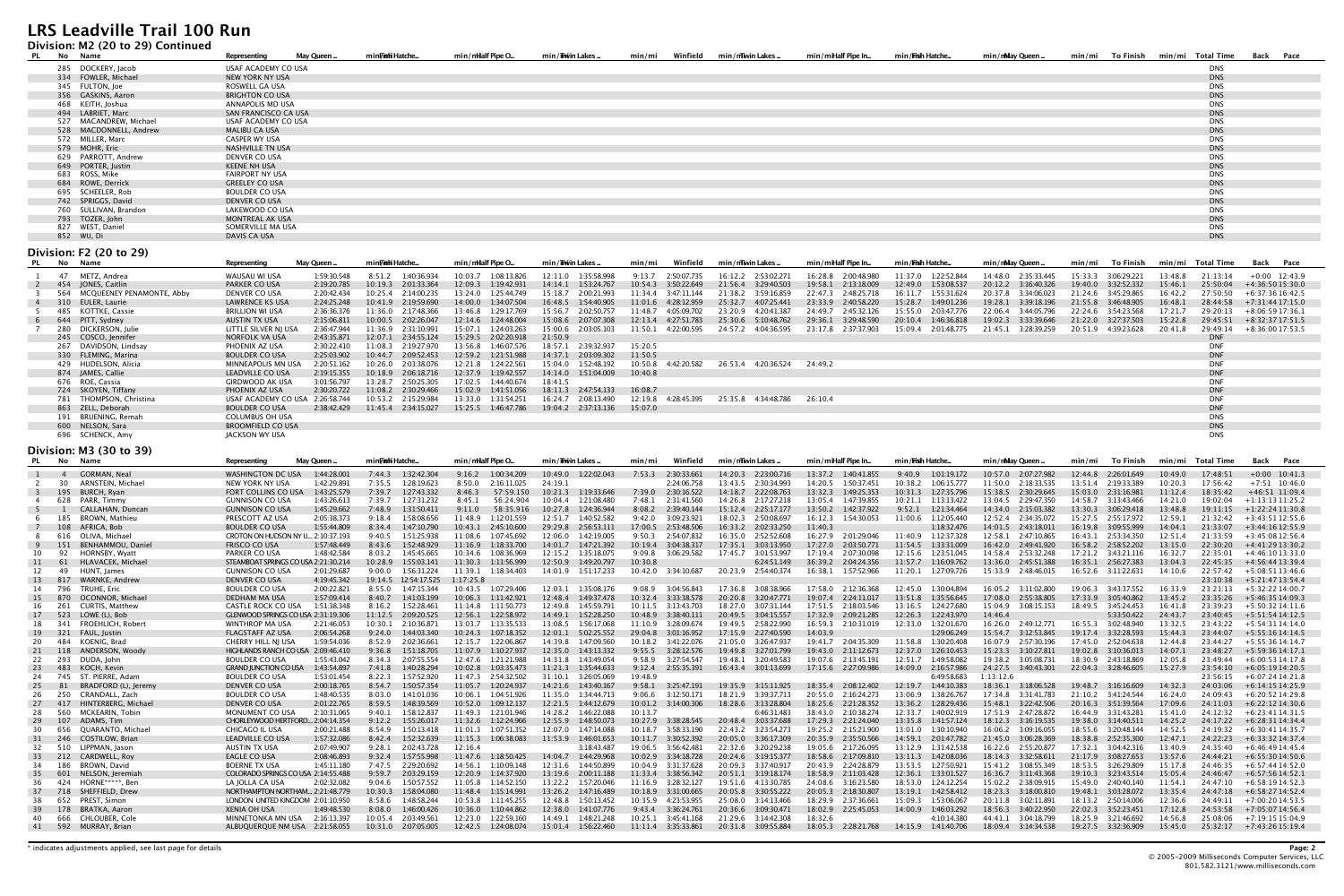**Division: M3 (30 to 39) Continued**

| PL.        | No         | Name                                                 | May Queen.<br><b>Representing</b>                                      | min <b>Fishi</b> Hatche                         | min/milalf Pipe O                                | min/iiwin Lakes .                                | Winfield<br>min/min                              | min/mwin Lakes                                   | min/miHalf Pipe In                               | min/ <b>Frish</b> Hatche                      | min/nMay Queen                                   | To Finish<br>min/mi                           | min/mi Total Time                          | Back Pace                                              |
|------------|------------|------------------------------------------------------|------------------------------------------------------------------------|-------------------------------------------------|--------------------------------------------------|--------------------------------------------------|--------------------------------------------------|--------------------------------------------------|--------------------------------------------------|-----------------------------------------------|--------------------------------------------------|-----------------------------------------------|--------------------------------------------|--------------------------------------------------------|
| 42         |            | 322 FEGYVERESI, John                                 | STATE COLLEGE PA USA 2:13:43.780                                       | 9:54.4 2:01:17.841                              | 12:07.8  1:13:50.749                             | 13:11.2  1:52:35.048                             | 10:49.5 3:37:58.917                              | 20:45.6 3:26:42.421                              | 19:41.2 2:38:31.504                              | 15:14.6 1:43:12.293                           | 18:25.8 3:25:31.630                              | 20:33.2 3:22:57.590                           | 15:02.0<br>25:36:21                        | +7:47:30 15:21.8                                       |
| 43         | 194        | <b>BUNDROCK, Danny</b>                               | FORT COLLINS CO USA<br>2:14:27.009                                     | 9:57.6<br>2:02:41.145                           | 12:16.1<br>1:20:31.984                           | 14:22.9 2:03:11.427                              |                                                  |                                                  | 19:12.1<br>2:25:17.495                           | 13:58.2<br>1:51:21.738                        |                                                  | 21:24.2  3:23:04.761                          | 15:02.6<br>25:40:32                        | +7:51:41 15:24.3                                       |
| 44         | - 368      | GOODMAN. Iames                                       | BLOOMINGTON IN USA<br>2:00:08.204                                      | 8:53.9<br>1:48:09.075                           | 10:48.9<br>1:07:36.283                           | 12:04.3 1:57:42.132                              | 11:19.1<br>4:02:57.420                           | 23:08.3<br>3:41:12.605                           | 21:04.1<br>2:35:13.529                           | 14:55.5 1:46:18.879                           | 18:59.1 3:39:30.306                              | 21:57.0 3:05:57.886                           | 13:46.5<br>25:44:46                        | +7:55:55 15:26.9                                       |
| 45         | 109        | AGNEW, Kelly                                         | 2:16:39.007<br>NAPLES FL USA                                           | 2:03:23.127<br>10:07.3                          | 12:20.3<br>1:22:05.948                           | 14:39.6 1:55:47.732                              | 11:08.1<br>3:28:39.512                           | 19:52.3 3:27:47.044                              | 19:47.3<br>2:17:52.333                           | 13:15.4  1:45:26.052                          | 18:49.7 3:12:08.690                              | 19:12.9<br>4:05:25.060                        | 18:10.7<br>25:55:14                        | $+8:06:2315:33.1$                                      |
| 46         | 401        | HAUBERT, Donnnie                                     | LAKEWOOD CO USA<br>2:04:35.256                                         | 9:13.7<br>1:55:41.846                           | 11:34.2<br>1:17:00.244                           | 13:45.0<br>1:50:11.271                           | 10:35.7 3:33:16.359                              | 20:18.7<br>3:47:56.240                           | 21:42.5 2:29:54.235                              | 14:24.8 1:53:16.323                           | 20:13.6 3:30:31.561                              | 21:03.2 3:39:26.026                           | 16:15.3<br>25:57:36                        | +8:08:45 15:34.6                                       |
| 47         | 607        | NEWTON, Doug                                         | 2:14:56.712<br>LAKEWOOD CO USA                                         | 9:59.8<br>2:05:46.598                           | 12:34.7    1:20:20.570                           | 14:20.8<br>1:55:47.673                           | 11:08.0 3:39:07.227                              | 20:52.1 3:21:25.002                              | 19:11.0<br>2:35:14.436                           | 14:55.6  1:33:36.831                          | 16:43.0 3:36:35.742                              | 21:39.6 3:56:01.070                           | 17:29.0<br>26:18:51                        | +8:30:00 15:47.3                                       |
| 48         | 726        | SMITH, Zane                                          | <b>COLUMBIA TN USA</b><br>2:32:06.526                                  | 11:16.0<br>2:12:39.811                          | 13:16.0<br>1:31:14.092                           | 16:17.5<br>1:58:40.685                           | 11:24.7<br>4:00:59.038                           | 22:57.1<br>3:12:20.576                           | 18:19.1<br>2:23:11.798                           | 13:46.1<br>1:53:33.497                        | 20:16.7<br>3:05:57.813                           | 18:35.8 3:40:39.277                           | 16:20.7<br>26:27:10                        | $+8:38:1915:52.3$                                      |
| 49<br>50   | 642<br>739 | PICON, Chris<br>SOOTER, Randy                        | <b>GREELEY CO USA</b><br>2:08:11.719<br>TUCSON AZ USA<br>2:27:57.658   | 9:29.8<br>1:58:05.370<br>10:57.6 2:12:05.222    | 11:48.5<br>1:18:39.015<br>13:12.5   1:21:31.532  | 14:02.7<br>1:56:32.128<br>14:33.5<br>1:56:01.523 | 11:12.3<br>11:09.4  3:24:36.069                  | 8:09:06.201<br>3:23:35.512<br>19:29.1            | 46:34.9<br>2:28:44.670<br>19:23.4 2:22:00.930    | 14:18.1<br>1:43:40.657<br>13:39.3 1:48:24.175 | 18:30.8<br>3:11:47.848                           | 19:10.8<br>3:36:39.919<br>21:24.8 4:10:12.793 | 16:03.0<br>26:27:14<br>18:32.1<br>26:40:33 | $+8:38:2315:52.3$<br>$+8:51:4216:00.3$                 |
| 51         | 780        | THOMPSON, Morgan                                     | 2:12:55.462<br>LONG ISLAND CITY NY USA                                 | 9:50.8<br>2:00:57.374                           | 12:05.7<br>1:16:17.701                           | 13:37.4<br>1:52:22.564                           | 10:48.3 3:42:35.247                              | 21:11.9<br>3:45:56.915                           | 21:31.1<br>2:41:21.553                           | 15:30.9<br>1:50:17.259                        | 19:41.7                                          | 7:23:18.935                                   | 32:50.3<br>26:46:03                        | $+8:57:1216:03.6$                                      |
| 52         | 521        | LOWE, Matt                                           | 2:12:56.968<br>ARLINGTON VA USA                                        | 9:50.9<br>2:01:13.853                           | 12:07.4 1:15:58.938                              | 13:34.1  1:52:49.374                             | 10:50.9 3:42:40.659                              | 21:12.4 3:42:23.936                              | 21:10.9 2:44:46.807                              | 15:50.7 1:50:11.100                           | 19:40.6 4:05:34.214                              | 24:33.4 3:36:21.044                           | 16:01.6<br>27:00:44                        | +9:11:53 16:12.4                                       |
| 53         | 803        | VAUGHN, Josh                                         | <b>GOLDEN CO USA</b><br>2:13:42.448                                    | 9:54.3<br>2:02:59.215                           | 12:17.9<br>1:18:13.317                           | 13:58.1<br>1:54:14.834                           | 10:59.1                                          | 7:13:46.751                                      | 41:18.7<br>2:21:35.925                           | 13:36.9<br>1:52:02.091                        | 20:00.4<br>3:53:03.501                           | 23:18.4<br>4:15:07.260                        | 18:53.9<br>27:04:45                        | +9:15:54 16:14.9                                       |
| 54         | 249        | COX, Jesse                                           | PORTLAND OR USA<br>2:25:13.829                                         | 10:45.5<br>2:07:43.718                          | 12:46.4<br>1:26:18.370                           | 15:24.7<br>2:00:02.216                           | 11:32.5<br>3:58:29.934                           | 3:52:06.900<br>22:42.9                           | 22:06.4<br>2:44:25.905                           | 15:48.6<br>1:42:20.101                        | 18:16.4  3:44:48.213                             | 22:28.8<br>3:16:34.774                        | 14:33.7<br>27:18:03                        | +9:29:12 16:22.8                                       |
| 55         | - 301      | EDMONDSON, Marshall                                  | <b>KNOXVILLE TN USA</b><br>2:13:14.061                                 | 9:52.2<br>1:54:34.194                           | 1:16:02.036<br>11:27.4                           | 1:47:25.605<br>13:34.6                           | 10:19.8<br>4:17:58.913                           | 24:34.2<br>3:57:36.803                           | 22:37.8<br>2:39:03.246                           | 15:17.6  1:55:36.490                          | 20:38.7<br>3:40:56.605                           | 22:05.7 3:35:48.206                           | 15:59.1<br>27:18:16                        | $+9:29:2516:23.0$                                      |
| 56         | 323        | FERGUSON, Ben                                        | <b>CONCORD OH USA</b><br>2:08:43.221                                   | 9:32.1<br>2:05:09.312                           | 12:30.9<br>1:30:55.248                           | 16:14.2 2:16:22.847                              | 13:06.8<br>3:55:19.838                           | 22:24.7 3:19:30.994                              | 19:00.1<br>2:45:13.639                           | 15:53.2<br>1:49:20.264                        |                                                  | 3:58:47.506<br>21:14.1                        | 17:41.3<br>27:21:43                        | +9:32:52 16:25.0                                       |
| 57         |            | 574 MILLER, Jeff                                     | PARKER CO USA<br>2:17:37.985                                           | 10:11.7 2:03:40.375                             | 12:22.0<br>1:20:20.999                           | 14:20.9 1:58:35.532                              | 11:24.2  3:44:16.682                             | 21:21.6 3:43:08.727                              | 21:15.1<br>2:40:06.081                           | 15:23.7<br>1:45:58.352                        | 18:55.4 3:53:24.175                              | 23:20.4 3:58:03.920                           | 17:38.1<br>27:25:12                        | +9:36:21 16:27.1                                       |
| 58<br>59   | 535<br>647 | MANTHEY, David<br>POLLIHAN, Steve                    | DENVER CO USA<br>2:22:23.339<br>2:04:05.174<br>SAINT LOUIS MO USA      | 10:32.8<br>2:16:30.089<br>9:11.5<br>1:56:20.280 | 13:39.0<br>1:28:15.024<br>11:38.0 1:13:31.317    | 15:45.5 2:03:35.262<br>13:07.7 1:54:30.627       | 11:53.0 4:30:23.494                              | 25:45.1 4:00:20.413<br>20:59.6 3:35:24.060       | 22:53.4 2:25:50.566<br>20:30.9<br>2:59:02.672    | 14:01.4 1:41:21.763<br>17:12.9 2:15:43.631    | 18:06.0 3:18:39.336<br>24:14.2 4:04:26.520       | 19:51.9 3:19:23.778<br>24:26.7 3:44:35.222    | 14:46.2<br>27:26:43<br>16:38.2<br>27:28:05 | +9:37:52 16:28.0<br>+9:39:14 16:28.9                   |
| 60         | 526        | LYNE, Timothy                                        | SANTA MONICA CA USA 2:20:11.724                                        | 10:23.1 2:13:54.668                             | 13:23.5<br>1:29:00.514                           | 15:53.7<br>2:20:02.900                           | 13:28.0 4:14:23.893                              | 24:13.7<br>4:00:27.860                           | 22:54.1<br>2:34:41.632                           | 14:52.5   1:42:32.453                         | 18:18.7<br>3:41:38.492                           | 22:09.8 2:51:59.912                           | 12:44.4<br>27:28:54                        | +9:40:03 16:29.3                                       |
| 61         | 818        | URBINE, Tim                                          | SAVAGE MN USA<br>2:40:07.721                                           | 11:51.7<br>2:24:03.920                          | 14:24.4<br>1:33:55.815                           | 16:46.4<br>2:07:15.937                           | 12:14.2<br>7:31:59.683                           | 43:02.8                                          | 2:37:07.037                                      | 15:06.4                                       | 4:57:45.248                                      | 29:46.5 3:40:01.574                           | 16:17.9<br>27:32:16                        | +9:43:25 16:31.4                                       |
| 62         | 632        | PECK, John                                           | AUSTIN TX USA<br>2:13:41.392                                           | 9:54.2 2:10:38.942                              | 13:03.9 1:25:57.068                              | 15:20.9 1:56:58.703                              | 11:14.9   4:28:17.755                            | 25:33.1 3:47:11.106                              | 21:38.2 2:43:02.181                              | 15:40.6  1:55:41.273                          | 20:39.5 3:33:27.498                              | 21:20.7 3:25:49.521                           | 15:14.8<br>27:40:45                        | +9:51:54 16:36.5                                       |
| 63         | 67         | BECHTEL, Adam                                        | <b>GLADE PARK CO USA</b><br>2:10:41.676                                | 9:40.9<br>1:53:54.442                           | 1:18:26.997<br>11:23.4                           | 14:00.5<br>1:59:45.817                           | 11:30.9 3:39:43.349                              | 20:55.6<br>3:32:42.714                           | 20:15.5<br>2:59:07.765                           | 17:13.4<br>2:22:01.061                        | 25:21.6<br>3:39:45.129                           | 21:58.5 4:05:09.974                           | 18:09.6<br>27:41:18                        | +9:52:27 16:36.8                                       |
| 64         | 715        | SHANKS, Daimeon                                      | <b>BOULDER CO USA</b><br>2:28:58.858                                   | 11:02.1 2:07:19.197                             | 12:43.9<br>1:20:00.727                           | 14:17.3  1:49:28.257                             | 10:31.6  3:38:43.733                             | 20:49.9 3:30:50.723                              | 20:04.8 2:38:29.404                              | 15:14.4 2:31:16.539                           | 27:00.8 3:54:26.083                              | 23:26.6 3:57:26.485                           | 17:35.3<br>27:57:00                        | +10:08:0916:46.2                                       |
| 65         | 778        | THIESSEN, Patrick                                    | ARVADA CO USA<br>2:30:19.341                                           | 11:08.1<br>2:15:57.860                          | 13:35.8<br>1:27:15.227                           | 15:34.9   1:54:20.616                            | 10:59.7 3:41:37.051                              | 21:06.4                                          | 6:32:25.274                                      | 37:44.0 1:49:48.315                           | 19:36.5 3:54:31.463                              | 23:27.1 3:52:37.739                           | 17:13.9<br>27:58:52                        | $+10:10:0116:47.3$                                     |
| 66         | 196        | <b>BURGESS, Mark</b>                                 | LEADVILLE CO USA<br>2:00:36.584                                        | 8:56.0<br>1:51:37.847                           | 11:09.8<br>1:17:44.390                           | 13:52.9<br>1:53:18.792                           | 10:53.7<br>4:03:28.030                           |                                                  | 20:21.0 2:35:28.322                              | 14:57.0<br>1:57:05.029                        | 20:54.5 4:15:09.836                              | 25:31.0 4:33:12.386<br>25:59.7 3:40:41.741    | 20:14.3<br>28:01:21<br>16:20.9             | $+10:12:3016:48.8$                                     |
| 67<br>68   | 143<br>338 | <b>BATTILLA, Mitchel</b><br>FRIEDMAN, Jason          | DENVER CO USA<br>2:10:06.176<br>RANDOLPH NJ USA<br>2:42:35.696         | 9:38.2<br>2:06:39.573<br>12:02.6 2:29:13.311    | 12:40.0<br>1:26:37.816<br>14:55.3<br>1:34:49.956 | 15:28.2<br>1:58:18.727<br>16:56.1<br>2:05:53.200 | 11:22.6<br>3:54:16.675<br>12:06.3<br>3:52:05.601 | 22:18.7<br>3:39:30.130<br>22:06.2<br>3:20:23.924 | 20:54.3<br>2:53:43.092<br>19:05.1<br>3:11:17.473 | 16:42.2<br>1:57:15.773<br>18:23.6 2:17:40.157 | 20:56.4<br>4:19:56.597<br>24:35.0<br>3:25:34.793 | 3:08:28.286<br>20:33.5                        | 28:07:06<br>13:57.7<br>28:08:02            | $+10:18:1516:52.3$<br>$+10:19:1116:52.8$               |
| 69         | 624        | PACE, Rex                                            | 2:15:02.832<br><b>NORMAN OK USA</b>                                    | 10:00.2<br>2:04:49.076                          | 12:28.9                                          | 3:22:47.364                                      | 19:29.9<br>3:53:06.997                           | 22:12.1                                          | 6:25:06.529                                      | 37:01.8 2:08:20.559                           | 22:55.1 3:59:29.626                              | 23:57.0 4:03:21.616                           | 18:01.6<br>28:12:04                        | $+10:23:1316:55.2$                                     |
| 70         | 681        | ROSE, Steven                                         | DEARBORN HEIGHTS MI USA 2:37:25.558                                    | 11:39.7 2:17:27.494                             | 13:44.7  1:35:04.082                             | 16:58.6 2:07:16.629                              | 12:14.3  3:46:08.199                             | 21:32.2 4:00:16.524                              | 22:53.0 2:54:44.445                              | 16:48.1  1:54:51.706                          | 20:30.7 3:13:40.554                              | 19:22.1 3:46:51.306                           | 16:48.2<br>28:13:46                        | $+10:24:5516:56.3$                                     |
| 71         | 857        | YOUNG, Dan                                           | COLORADO SPRINGS CO USA 2:13:35.399                                    | 9:53.7<br>2:02:38.647                           | 12:15.9<br>1:29:07.939                           | 15:55.0<br>1:58:07.027                           | 11:21.4 4:00:11.631                              | 22:52.5 3:24:28.357                              | 19:28.4<br>2:30:06.571                           | 14:26.0<br>2:04:08.841                        | 22:10.2 3:59:52.795                              | 23:59.3 4:38:58.458                           | 20:39.9<br>28:21:15                        | +10:32:2417:00.8                                       |
| 72         | 460        | KAMINSKI, James                                      | COLORADO SPRINGS CO USA 2:14:15.277                                    | 1:59:44.823<br>9:56.7                           | 11:58.5<br>1:20:27.008                           | 14:22.0<br>1:52:31.847                           | 10:49.2<br>3:36:11.665                           | 20:35.4 4:27:44.072                              | 25:29.9<br>3:14:50.967                           | 18:44.1 2:00:50.387                           | 21:34.7<br>4:09:32.836                           | 24:57.3 3:34:09.044                           | 15:51.8<br>28:30:17                        | $+10:41:2617:06.2$                                     |
| 73         | 122        | APPERT, John                                         | 2:24:31.017<br>BARTLESVILLE OK USA                                     | 10:42.3 2:14:04.872                             | 13:24.5<br>1:25:45.475                           | 15:18.8<br>1:57:02.354                           | 11:15.2<br>3:57:00.718                           | 22:34.4<br>3:32:42.789                           | 20:15.5<br>2:45:46.647                           | 15:56.4 2:03:56.600                           | 22:08.0<br>4:09:47.645                           | 24:58.8<br>4:01:18.704                        | 17:52.5<br>28:31:56                        | +10:43:0517:07.2                                       |
| 74         | 106        | ADAMI (L), Deanna                                    | LITTLETON CO USA<br>2:28:08.306                                        | 10:58.4 2:15:01.132                             | 13:30.1 1:31:01.924                              | 16:15.3 1:57:29.337                              |                                                  | 3:54:31.113<br>21:44.9                           | 22:20.1 3:01:36.649                              | 17:27.8 2:00:34.091                           | 21:31.8 3:49:20.912                              | 22:56.1<br>3:49:00.144                        | 16:57.8                                    | $28:35:05 + 10:46:1417:09.1$                           |
| 75<br>76   | 698<br>609 | SCHLOSS, Henry<br>NIELSEN, Bard                      | DENVER CO USA<br>2:22:24.760<br>DENVER CO USA<br>2:12:16.442           | 10:32.9<br>2:13:28.866<br>9:47.9 2:11:05.020    | 13:20.9<br>1:33:27.496<br>13:06.5   1:34:37.195  | 16:41.3 2:07:04.418<br>16:53.8 2:05:38.890       | 12:13.1 7:37:52.631<br>12:04.9 4:21:53.495       | 43:36.4<br>24:56.5 3:23:31.090                   | 2:42:01.945<br>19:23.0 3:00:13.287               | 15:34.8 2:06:40.205<br>17:19.7   1:32:54.286  | 22:37.2 3:59:48.029<br>16:35.4 4:31:23.609       | 23:58.8 3:53:47.601<br>27:08.4 3:45:41.811    | 17:19.1<br>28:36:35<br>16:43.1             | +10:47:4417:10.0<br>$28:39:15 + 10:50:2417:11.6$       |
| 77         | 274        | DEHNE, Aaron                                         | 2:11:16.274<br>LOUISVILLE CO USA                                       | 9:43.4<br>2:05:36.421                           | 12:33.6<br>1:32:34.936                           | 16:32.0<br>2:01:56.018                           | 11:43.5 4:11:42.845                              | 23:58.4<br>4:00:32.170                           | 22:54.5<br>2:47:54.756                           | 16:08.7<br>1:55:53.065                        | 20:41.6 3:54:25.426                              | 23:26.5 3:58:10.921                           | 17:38.6<br>28:40:02                        | +10:51:1117:12.0                                       |
| 78         | 404        | HEININGER, Matthew                                   | AUSTIN TX USA<br>2:13:39.775                                           | 9:54.1<br>2:11:06.218                           | 13:06.6<br>3:44:56.715                           | 40:10.1<br>4:34:23.525                           | 26:23.0 3:47:46.368                              | 21:41.6                                          | 2:52:31.568                                      | 16:35.3<br>2:02:42.938                        | 21:54.8 3:46:08.648                              | 22:36.9 3:29:59.853                           | 15:33.3<br>28:43:15                        | $+10:54:2417:14.0$                                     |
| 79         | 710        | SCRIMAGER, Aaron                                     | PANAMA CITY BEACH FL USA 2:29:58.981                                   | 11:06.6<br>2:14:23.831                          | 13:26.4<br>1:33:48.832                           | 16:45.1<br>2:00:55.116                           | 11:37.6<br>4:12:02.463                           | 24:00.2<br>4:15:53.879                           | 24:22.3<br>3:00:09.634                           | 17:19.4<br>2:10:14.080                        | 23:15.4 3:38:54.577                              | 21:53.5 3:10:21.574                           | 14:06.0<br>28:46:42                        | $+10:57:5117:16.0$                                     |
| 80         | 496        | LAMOND (L), Michael                                  | LEADVILLE CO USA<br>2:17:42.529                                        | 10:12.0 2:14:33.290                             | 13:27.3<br>1:25:38.446                           | 15:17.6 2:05:42.060                              | 12:05.2<br>4:02:25.459                           | 23:05.3<br>4:05:11.980                           | 23:21.1<br>2:53:00.790                           | 16:38.2<br>2:20:14.894                        | 25:02.7 3:40:44.979                              | 22:04.5 3:45:06.723                           | 16:40.5<br>28:50:21                        | $+11:01:3017:18.2$                                     |
| 81         | 282<br>398 | DILL, Franz<br>HARTMAN (L), Andrew                   | LA HONDA CA USA<br>2:28:19.395<br>2:24:10.498                          | 10:59.2 2:17:39.708<br>10:40.8<br>2:16:13.879   | 13:46.0<br>1:30:11.706<br>13:37.4<br>1:26:49.038 | 16:06.4 2:03:39.554<br>15:30.2<br>2:04:28.491    | 11:53.4  4:21:52.111<br>4:03:43.138              | 24:56.4 3:55:29.833<br>23:12.7<br>4:08:33.509    | 22:25.7<br>2:49:09.836<br>23:40.3<br>2:51:52.062 | 16:15.9 2:05:14.786<br>16:31.5 1:50:26.812    | 22:21.9 3:49:42.993<br>19:43.4 3:46:53.778       | 22:58.3 3:30:16.344<br>22:41.4 4:02:22.698    | 15:34.5<br>17:57.2<br>28:55:33             | $28:51:36 + 11:02:4517:19.0$<br>+11:06:4217:21.3       |
| 82<br>83   | 492        | LABBE, Andrew                                        | DENVER CO USA<br>DENVER CO USA<br>2:04:08.453                          | 9:11.7<br>1:52:23.695                           | 11:14.4 1:17:17.440                              | 13:48.1 1:41:35.914                              | 11:58.1<br>9:46.1<br>3:43:24.307                 | 21:16.6 3:41:36.586                              | 21:06.3<br>2:17:31.084                           | 13:13.4 1:50:07.948                           | 19:40.0 3:39:09.170                              | 21:54.9 6:49:18.550                           | 30:19.2                                    | $28:56:33 + 11:07:4217:21.9$                           |
| 84         | 127        | ATKINSON, Phil                                       | CASPER WY USA<br>2:21:50.116                                           | 10:30.4 2:15:01.076                             | 13:30.1<br>1:27:37.974                           | 15:38.9<br>2:09:48.655                           | 12:28.9<br>4:18:53.222                           | 24:39.4<br>3:58:00.642                           | 22:40.1<br>3:04:39.962                           | 17:45.4  1:53:49.339                          | 20:19.5 3:44:14.446                              | 22:25.4 3:47:38.773                           | 16:51.8<br>28:57:21                        | +11:08:3017:22.4                                       |
| 85         | 569        | METSKY, Jeff                                         | COLUMBIA FALLS MT USA 2:21:52.493                                      | 10:30.6<br>2:09:10.225                          | 12:55.0<br>1:29:04.914                           | 15:54.4<br>2:06:27.794                           | 12:09.6<br>8:10:30.721                           | 46:42.9                                          | 2:46:33.640                                      | 16:00.9<br>2:08:20.824                        | 22:55.1<br>3:52:15.984                           | 23:13.6 3:58:03.681                           | 17:38.1<br>29:02:20                        | +11:13:2917:25.4                                       |
| 86         | 307        | ENGEL, Tim                                           | 2:29:56.184<br>DENVER CO USA                                           | 11:06.4 2:16:35.345                             | 13:39.5 1:39:01.847                              | 17:41.0  1:59:51.514                             | 11:31.5 4:14:35.097                              | 24:14.8 3:49:14.367                              | 21:49.9 2:32:31.068                              | 14:39.9 2:14:05.565                           | 23:56.7 3:52:19.754                              | 23:14.0 3:54:16.922                           | 17:21.3                                    | 29:02:27 +11:13:3617:25.5                              |
| 87         | 215        | CARPENTER, Jason                                     | SAN DIEGO CA USA<br>2:26:14.549                                        | 10:50.0 2:16:13.200                             | 13:37.3<br>1:36:12.383                           | 17:10.8<br>2:07:57.259                           | 12:18.2<br>4:10:17.660                           | 23:50.3<br>4:05:55.410                           | 23:25.3<br>2:57:58.357                           | 17:06.8<br>1:52:06.942                        | 20:01.2<br>3:50:33.511                           | 23:03.4 3:40:10.319                           | 16:18.5<br>29:03:39                        | $+11:14:4817:26.2$                                     |
| 88<br>-89  | 302        | 728 SMITH, Geoff<br>EINSWEILER, Brian                | AURORA CO USA<br>2:22:18.802<br>COLORADO SPRINGS CO USA 2:37:32.508    | 10:32.5 2:16:35.207<br>11:40.2<br>2:19:48.572   | 13:39.5 1:28:15.695<br>1:39:56.204<br>13:58.9    | 15:45.7 2:03:19.397<br>17:50.8<br>2:06:38.675    | 11:51.5 4:00:55.281<br>12:10.6<br>4:00:19.229    | 22:56.7 3:52:33.565<br>22:53.3 4:11:35.363       | 22:08.9 2:47:51.808<br>23:57.7<br>2:33:37.511    | 16:08.4 1:57:39.838<br>14:46.3<br>2:12:24.531 | 21:00.7 3:57:38.529<br>23:38.7 3:32:47.000       | 23:45.9 4:19:32.012<br>21:16.7 3:53:22.053    | 19:13.5<br>29:06:40<br>17:17.2<br>29:08:01 | +11:17:4917:28.0<br>+11:19:1017:28.8                   |
| 90         | 707        | SCOGGINS. Michael                                    | 2:00:16.104<br>TULSA OK USA                                            | 2:02:12.392<br>8:54.5                           | 12:13.2<br>1:27:06.470                           | 15:33.3<br>1:57:07.117                           | 11:15.7<br>4:08:26.640                           | 23:39.7 4:13:44.849                              | 24:10.0<br>3:16:41.508                           | 18:54.8 2:17:22.769                           | 24:31.9<br>4:15:09.839                           | 25:31.0 3:39:15.945                           | 16:14.5<br>29:17:23                        | +11:28:3217:34.4                                       |
| 91         | 665        | REIFF, Andrew                                        | LEADVILLE CO USA<br>2:30:00.607                                        | 11:06.7<br>2:11:02.498                          | 13:06.2<br>1:26:50.827                           | 15:30.5<br>1:49:46.186                           | 10:33.3<br>4:00:49.463                           | 22:56.1<br>4:30:38.928                           | 25:46.6<br>3:10:28.745                           | 18:18.9<br>2:16:10.559                        | 24:19.0 3:47:09.403                              | 22:42.9 3:39:50.579                           | 16:17.1                                    | 29:22:47 +11:33:5617:37.7                              |
|            |            | 92 272 DECOU, Robert                                 | PORT ANGELES WA USA 2:35:38.728                                        | 11:31.8 2:21:39.245                             | 14:09.9<br>1:33:53.493                           | 16:46.0 2:13:34.351                              | 12:50.6 4:25:46.214                              | 25:18.7 3:59:03.293                              | 22:46.0 2:50:37.334                              | 16:24.4 2:01:43.759                           | 21:44.2                                          | 7:22:38.763                                   | 32:47.3                                    | 29:24:35 +11:35:4417:38.8                              |
|            | 517        | LOUNSBERY, Anthony                                   | SAINT CHARLES MO USA 2:14:54.869                                       | 2:13:47.910<br>9:59.6                           | 1:28:13.095<br>13:22.8                           | 2:10:41.424<br>15:45.2                           | 12:34.0<br>4:24:40.394                           | 4:07:47.558<br>25:12.4                           | 23:36.0<br>3:04:22.505                           | 2:03:25.310<br>17:43.7                        | 3:47:45.693<br>22:02.4                           | 3:50:42.102<br>22:46.6                        | 29:26:20<br>1/05.3                         | $+11:37:2917:39.8$                                     |
| 94<br>95   | 333        | FORSHEE (L), Maurice<br>714 SHAMASH, Micah           | <b>AUSTIN TX USA</b><br>2:15:19.731<br>PARKER CO USA<br>2:24:31.822    | 10:01.5 2:18:22.733<br>10:42.4 2:18:55.594      | 13:50.3<br>1:46:04.457<br>13:53.6 1:27:06.991    | 18:56.5 2:15:38.598<br>15:33.4  2:14:08.808      | 13:02.6 4:47:44.720<br>12:53.9  4:26:41.321      | 27:24.3 3:56:48.934<br>25:23.9 3:55:49.505       | 22:33.2 2:55:38.454<br>22:27.6 2:53:47.663       | 16:53.3 2:02:32.695<br>16:42.7 2:02:48.592    | 21:53.0 3:47:10.928<br>21:55.8 4:01:31.650       | 22:43.1 3:21:09.949<br>24:09.2 3:47:51.680    | 14:54.1<br>16:52.7                         | 29:26:31 +11:37:4017:39.9<br>29:33:13 +11:44:2217:43.9 |
| 96         |            | 813 WALCH, Edward                                    | 2:14:54.678<br>ST. PETERS MO USA                                       | 2:12:31.819<br>9:59.6                           | 13:15.2   1:28:27.905                            | 15:47.8 2:13:38.609                              | 12:51.0  4:33:57.165                             | 26:05.4 4:09:19.731                              | 23:44.7 3:27:03.591                              | 19:54.6 2:05:53.600                           | 22:28.9 3:40:11.652                              | 22:01.2  3:31:39.448                          | 15:40.7                                    | 29:33:26 +11:44:3517:44.1                              |
| 97         |            | 585 MORELAND, Jason                                  | SALT LAKE CITY UT USA 2:32:13.261                                      | 11:16.5 2:33:05.218                             | 15:18.5   1:54:55.468                            | 20:31.3 2:19:47.900                              | 13:26.5 4:12:17.421                              | 24:01.7<br>4:05:49.261                           | 23:24.7 2:51:51.269                              | 16:31.5 2:00:05.729                           | 21:26.7 3:34:22.092                              | 21:26.2 3:30:48.964                           | 15:37.0                                    | 29:35:16 +11:46:2517:45.2                              |
| 98         |            | 674 ROBERTSON, Alex                                  | 2:33:14.994<br>LOUISVILLE CO USA                                       | 11:21.1 2:20:37.594                             | 14:03.8  1:38:44.571                             | 17:38.0 2:13:01.188                              | 12:47.4 3:59:26.120                              | 22:48.2 3:55:49.101                              | 22:27.5 2:58:35.792                              | 17:10.4  2:02:58.054                          | 21:57.5 4:02:43.233                              | 24:16.3 3:56:35.025                           | 17:31.5                                    | 29:37:33 +11:48:4217:46.5                              |
| 99         |            | 812 WALCH, David                                     | 2:14:52.488<br>ST. CHARLES MO USA                                      | 9:59.4 2:08:55.033                              | 12:53.5  1:22:10.045                             | 14:40.4 2:01:40.901                              | 11:42.0 4:29:10.400                              | 25:38.1 4:34:52.399                              | 26:10.7 3:15:04.948                              | 18:45.5   1:49:53.422                         | 19:37.4  4:05:17.271                             | 24:31.7 3:36:05.144                           | 16:00.4                                    | 29:38:02 +11:49:1117:46.8                              |
| 100        |            | 590 MURASE, Yosuke                                   | WASHINGTON DC USA<br>2:04:54.257                                       | $9:15.1$ $1:57:58.113$                          | 11:47.8 1:27:39.179                              | 15:39.1 2:06:11.306                              | 12:08.0 4:08:21.155                              | 23:39.2 4:00:03.001                              | 22:51.7 3:52:17.667                              | 22:20.2 2:08:24.736                           | 22:55.8                                          | 7:52:25.357                                   | 34:59.7                                    | 29:38:14 +11:49:2317:46.9                              |
|            |            | 101 495 LACROIX, John<br>102 472 KEPLER, Kristopher  | 2:24:20.567<br>EPPING NH USA<br>AUSTIN TX USA<br>2:26:57.341           | 10:41.5 2:14:18.621<br>10:53.1 2:19:28.509      | 13:25.9 1:25:07.190<br>13:56.9 1:36:09.906       | 15:12.0    1:56:37.526<br>17:10.3 2:09:53.815    | 11:12.8 4:17:07.419<br>12:29.4  4:41:31.643      | 24:29.3 4:17:54.569<br>26:48.7 4:24:20.468       | 24:33.8 3:16:15.840<br>25:10.5 2:40:37.746       | 18:52.3  2:38:52.890<br>15:26.7 2:05:41.796   | 28:22.3 3:44:34.199<br>22:26.7 3:32:25.653       | 22:27.4 3:23:32.381<br>21:14.6  3:42:01.551   | 15:04.6<br>16:26.8<br>29:39:08             | $29:38:41 + 11:49:5017:47.2$<br>+11:50:1717:47.5       |
|            |            | 103 716 SHARK, Jonathan                              | OLYMPIA WA USA<br>2:32:34.381                                          | 11:18.1 2:29:00.157                             | 14:54.0  1:30:47.885                             | 16:12.8 2:09:52.627                              | 12:29.3  4:45:14.305                             | 27:09.9<br>4:13:57.154                           | 24:11.2 2:59:15.348                              | 17:14.2  1:52:01.443                          | 20:00.3 3:31:40.709                              | 21:10.1  3:35:02.141                          | 15:55.7                                    | 29:39:26 +11:50:3517:47.7                              |
| 104        |            | 198 BURMAN, Kevin                                    | CENTRALIA WA USA<br>2:29:31.020                                        | 11:04.5 2:20:30.457                             | 14:03.0 3:44:32.993                              | 40:05.9 4:57:08.600                              | 28:34.3 3:27:52.991                              | 19:47.9                                          | 2:59:24.029                                      | 17:15.0  1:54:43.275                          | 20:29.2 4:12:45.952                              | 25:16.6 3:33:38.363                           | 15:49.5                                    | 29:40:07 +11:51:1617:48.1                              |
|            |            | 105 369 GOODRICH, Thomas                             | 2:37:30.607<br>DENVER CO USA                                           | 11:40.0 2:17:55.017                             | 13:47.5  1:31:34.054                             | 16:21.1 2:06:42.323                              | 12:11.0  4:42:51.267                             | 26:56.3 3:53:31.578                              | 22:14.4 2:56:04.173                              | 16:55.8 2:02:55.386                           | 21:57.0 3:36:43.278                              | 21:40.3 3:55:12.916                           | 17:25.4                                    | 29:41:00 +11:52:0917:48.6                              |
| 106        | 427        | HOWARTH, Charles                                     | DENVER CO USA<br>2:24:18.847                                           | 10:41.4 2:14:52.868                             | 13:29.3 1:30:11.849                              | 16:06.4 2:02:35.981                              | 11:47.3  8:19:20.171                             | 47:33.3                                          | 3:08:50.625                                      | 18:09.5 2:07:09.612                           | 22:42.4 4:04:02.735                              | 24:24.3 3:49:48.621                           | 17:01.4                                    | 29:41:11 +11:52:2017:48.7                              |
|            |            | 107 371 GREEN, Kevin                                 | ST CLAIR SHORES MI USA 2:37:43.207                                     | 11:41.0 2:24:02.914                             | 14:24.3  1:43:04.833                             | 18:24.4 2:15:21.385                              | 13:00.9 4:26:33.825                              | 25:23.2 4:00:51.357                              | 22:56.3 3:07:09.886                              | 17:59.8 2:14:15.197                           | 23:58.4 3:29:32.216                              | 20:57.2 3:22:55.578                           | 15:01.9                                    | 29:41:30 +11:52:3917:48.9                              |
| 108<br>109 |            | 777     SANDOVAL (L), Marvin<br>506 LEVASSEUR, Keith | 2:21:15.880<br>LEADVILLE CO USA<br>GLEN BURNIE MD USA 2:12:10.108      | 10:27.8 2:13:10.965<br>9:47.4 1:54:16.165       | 13:19.1  1:33:07.589<br>11:25.6 2:49:00.909      | 16:37.8 2:07:40.315<br>30:10.9 4:35:26.590       | 12:16.6 4:02:41.635<br>26:29.1 4:23:13.901       | 23:06.8<br>3:52:29.690<br>25:04.2                | 22:08.5<br>2:43:01.262<br>2:55:29.357            | 15:40.5 2:17:38.677<br>16:52.4 2:50:19.151    | 24:34.8 4:01:47.980<br>30:24.8                   | 24:10.8 4:28:55.432<br>8:02:12.121            | 19:55.2<br>35:43.1                         | 29:41:49 +11:52:5817:49.1<br>29:42:08 +11:53:1717:49.3 |
|            |            | 110 270 DECAMP, Alexander                            | COLORADO SPRINGS CO USA 2:21:41.919                                    | 10:29.8 2:23:51.539                             | 14:23.2  1:46:49.433                             | 19:04.5 2:21:45.077                              | 13:37.8  4:25:35.311                             | 25:17.6 4:23:47.044                              | 25:07.3 3:10:24.186                              | 18:18.5  1:51:56.208                          | 19:59.3 3:21:47.410                              | 20:10.7 3:35:23.591                           | 15:57.3                                    | 29:43:01 +11:54:1017:49.8                              |
|            |            | 111 396 HARFST, Gregory                              | 2:22:20.384<br>NEW YORK NY USA                                         | 10:32.6 2:19:03.668                             | 13:54.4 1:36:29.817                              | 17:13.9 2:16:29.914                              | 13:07.5  4:29:39.160                             | 25:40.9<br>4:36:42.639                           | 26:21.2 2:54:43.971                              | 16:48.1 2:02:28.272                           | 21:52.2 3:38:05.833                              | 21:48.6 3:27:29.822                           | 15:22.2                                    | $29:43:33 + 11:54:4217:50.1$                           |
|            |            | 112 258 CULLIGAN (L), Patrick                        | <b>GOLDEN CO USA</b><br>2:10:48.319                                    | 9:41.4 2:13:53.118                              | 13:23.3 1:39:47.933                              | 17:49.3 2:05:26.981                              | 12:03.7  8:36:00.182                             | 49:08.6                                          | 2:57:44.800                                      | 17:05.5                                       | 6:07:46.916                                      | 36:46.7 3:52:39.706                           | 17:14.1                                    | 29:44:07 +11:55:1617:50.5                              |
|            |            | 113 831 WHITT, Bryan                                 | 2:28:13.866<br><b>GRAND JUNCTION CO USA</b>                            | 10:58.8 2:20:19.139                             | 14:01.9  1:34:44.647                             | 16:55.1  2:12:38.988                             | 12:45.3 4:29:06.368                              | 25:37.7 4:20:03.987                              | 24:46.1 2:51:36.294                              | 16:30.0 2:05:25.754                           | 22:23.9 3:36:50.081                              | 21:41.0 3:45:53.028                           | 16:43.9                                    | 29:44:52 +11:56:0117:50.9                              |
|            |            | 114 381 HALE, Joseph                                 | 2:37:40.758<br>HIXSON TN USA                                           | 11:40.8 2:21:26.899                             | 14:08.7 1:30:31.903                              | 16:10.0 2:21:26.803                              | 13:36.0 4:41:50.750                              | 26:50.5 3:52:53.374                              | 22:10.8 3:12:00.899                              | 18:27.8 2:04:25.274                           | 22:13.1                                          | 7:03:44.008                                   | 31:23.3<br>29:46:00                        | $+11:57:0917:51.6$                                     |
|            |            | 115 688 SAINT-AMOUR, Jim<br>116 466 KEEFE, Ryan      | <b>BROOKLYN NY USA</b><br>1:54:34.100<br>LANGLEY BC CAN<br>2:24:24.713 | 8:29.2 1:52:46.962<br>10:41.8 2:13:44.894       | 11:16.7  1:42:30.532<br>13:22.5 1:40:52.038      | 18:18.3 2:21:29.112<br>18:00.7 2:07:00.772       | 13:36.3    5:02:42.635<br>12:12.8  4:35:00.499   | 28:49.8 4:16:25.874<br>26:11.5 4:01:19.206       | 24:25.3 3:31:31.188<br>22:59.0 3:09:46.030       | 20:20.3 2:11:22.037<br>18:14.8  1:56:29.029   | 23:27.5 3:32:15.532<br>20:48.0<br>3:49:02.605    | 21:13.6 3:23:01.974<br>22:54.3 3:51:39.383    | 15:02.4<br>29:48:39<br>17:09.6<br>29:49:19 | $+11:59:4817:53.2$<br>+12:00:2817:53.6                 |
|            |            | 117 504 LEE, Nick                                    | COLORADO SPRINGS CO USA 2:14:37.882                                    | 9:58.4 2:17:52.597                              | 13:47.3  1:41:10.339                             | 18:04.0 2:09:00.550                              | 12:24.3  4:47:16.970                             | 27:21.6 3:53:44.719                              | 22:15.7 3:17:41.798                              | 19:00.6 2:33:09.839                           | 27:21.0 3:27:05.415                              | 20:42.5 3:28:52.939                           | 15:28.4                                    | 29:50:33 +12:01:4217:54.3                              |
| 118        |            | 382 HALEY, William                                   | SIOUX CITY IA USA<br>2:38:14.980                                       | 11:43.3 2:19:00.611                             | 13:54.1 1:45:57.528                              | 18:55.3 2:22:33.562                              | 13:42.5 4:36:10.804                              |                                                  | 21:21.2 3:05:11.119                              | 17:48.4 2:11:39.565                           | 23:30.6 3:46:19.583                              | 22:38.0 3:24:05.449                           | 15:07.1<br>29:53:25                        | +12:04:3417:56.1                                       |
|            |            | 119 703 SCHRAMM, Taylor                              | 2:38:11.856<br>SIOUX CITY IA USA                                       | 11:43.1 2:19:05.467                             | 13:54.5   1:45:55.852                            | 18:55.0 2:28:08.995                              | 14:14.7  4:30:34.964                             | 25:46.2 3:44:12.182                              | 21:21.2 3:05:12.485                              | 17:48.5 2:11:41.324                           | 23:31.0 3:46:16.647                              | 22:37.7 3:24:19.708                           | 15:08.1                                    | 29:53:39 +12:04:4817:56.2                              |
|            |            | 113 ALLEMANG, Jason                                  | 2:19:52.292<br>KANSAS CITY MO USA                                      | 10:21.7 2:17:49.370                             | 13:46.9 1:30:38.949                              | 16:11.2  2:15:11.103                             | 12:59.9 3:57:50.429                              | 22:39.1 3:47:56.892                              | 21:42.6 2:15:53.339                              | 13:04.0 1:56:29.160                           | 20:48.1                                          |                                               | <b>DNF</b>                                 |                                                        |
|            |            | 139 BARTHEN, Bill                                    | <b>BARABOO WI USA</b><br>2:23:25.190                                   | 10:37.4 2:20:04.719                             | 14:00.5  1:44:04.982                             | 18:35.2 2:43:46.794                              | 15:44.9                                          |                                                  |                                                  |                                               |                                                  |                                               | <b>DNF</b><br><b>DNF</b>                   |                                                        |
|            |            | 166 BOELEN, Filip<br>171 BOUSLIMAN, Jason            | 2:27:46.278<br>DENVER CO USA<br>2:05:39.801<br>ALBUQUERQUE NM USA      | 10:56.8 2:15:30.190<br>9:18.5 2:05:07.118       | 13:33.0 1:32:15.686<br>12:30.7  1:25:21.304      | 16:28.5 2:17:31.838<br>15:14.5  1:57:10.986      | 13:13.4 4:40:40.745                              | 26:43.9 4:18:59.009<br>20:18.9 3:58:42.474       | 24:39.9 2:30:54.269<br>22:44.0 2:57:14.386       | 14:30.6 2:12:48.172<br>17:02.5 2:32:27.913    | 23:42.9<br>27:13.6                               |                                               | <b>DNF</b>                                 |                                                        |
|            |            | 210 CARBONE, Gunnison                                | ORLANDO FL USA<br>2:22:15.145                                          | 10:32.2  2:25:18.316                            | 14:31.8 1:42:32.485                              | 18:18.7 2:51:07.565                              | 16:27.3  4:37:31.721                             | 26:25.9                                          |                                                  |                                               |                                                  |                                               | <b>DNF</b>                                 |                                                        |
|            |            | 239 CONKEY, Brian                                    | 3:00:39.753<br><b>BOULDER CO USA</b>                                   | 13:22.9 2:30:34.978                             |                                                  | 18:05.7 2:25:17.140                              | 13:58.2 4:16:17.547                              | 24:24.5                                          |                                                  |                                               |                                                  |                                               | <b>DNF</b>                                 |                                                        |
|            |            | 255 CROLEY, Philip                                   | <b>BOULDER CO USA</b><br>2:04:13.901                                   | 9:12.1  1:54:59.190                             | 11:29.9 1:21:31.518                              | 14:33.5  1:54:29.387                             | 11:00.5 4:08:19.803                              | 23:39.0 3:16:55.585                              | 18:45.3 2:23:56.309                              | 13:50.4 1:31:49.329                           | 16:23.8                                          |                                               | <b>DNF</b>                                 |                                                        |
|            |            | 263 DALE, Nicholas                                   | MONUMENT CO USA<br>2:43:38.452                                         | 12:07.3 2:47:31.829                             | 16:45.2  1:49:41.960                             | 19:35.4                                          |                                                  |                                                  |                                                  |                                               |                                                  |                                               | <b>DNF</b>                                 |                                                        |
|            |            | 266 DAO, Ling                                        | 2:36:05.835<br>FAIRFAX VA USA                                          | 11:33.8 2:34:32.279                             | 15:27.2  1:39:39.007                             | 17:47.7 2:38:14.814                              | 15:13.0 5:10:01.505                              | 29:31.6                                          |                                                  |                                               |                                                  |                                               | <b>DNF</b>                                 |                                                        |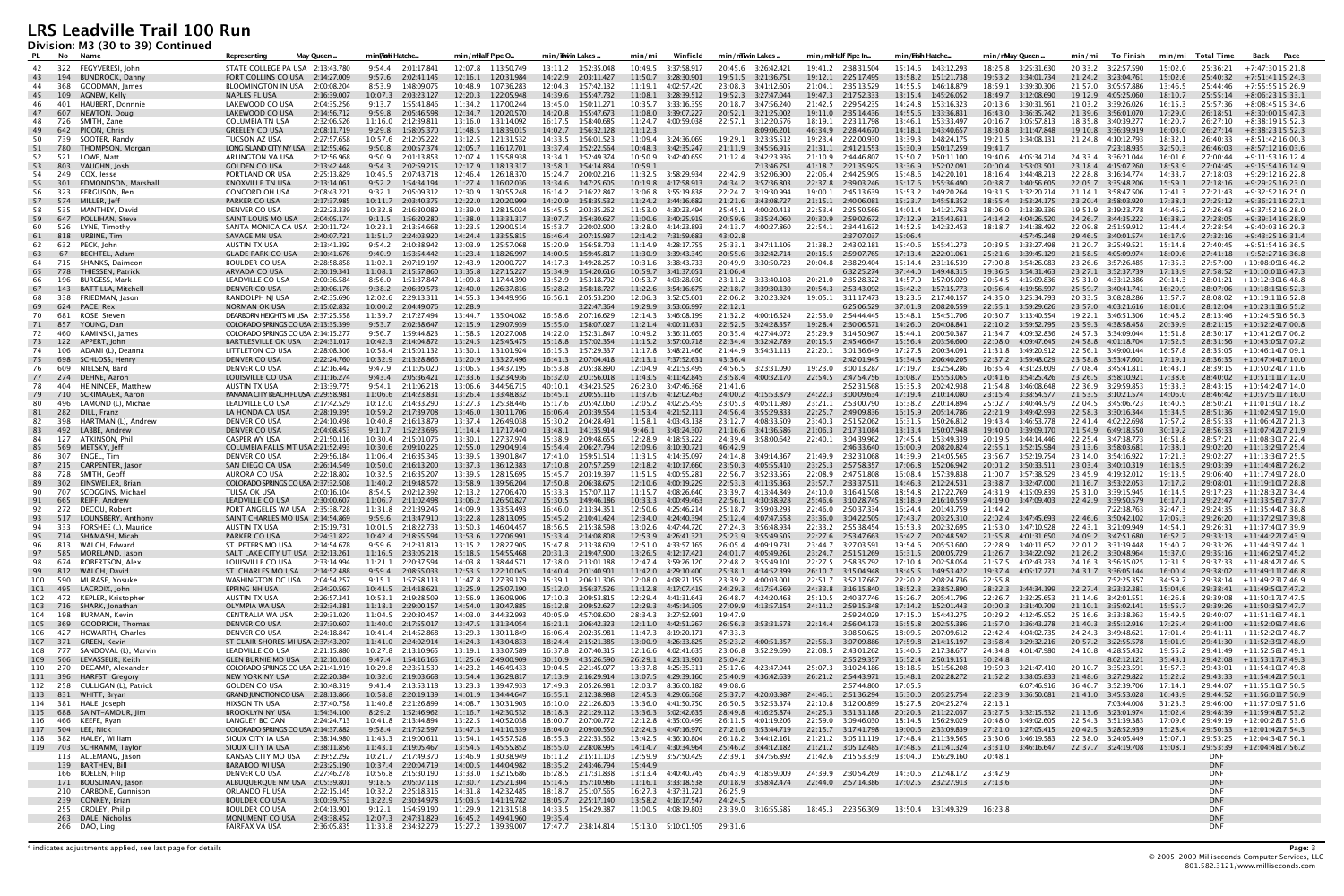**Division: M3 (30 to 39) Continued**

| <u>Presidim mp (90 to 99) continueu</u><br>PL.<br>No Name | May Queen.<br>Representing                                                     | min <b>Fish</b> i Hatche                                                             | min/mHalf Pipe O                             | min/Thwin Lakes                             | Winfield<br>min/mi                              | min/miwin Lakes                                                                                             | min/miHalf Pipe In                              | min/ <b>Fish Hatche</b>                         | min/mMay Queen. | To Finish<br>min/mi Total Time<br>Back Pace<br>min/mi |
|-----------------------------------------------------------|--------------------------------------------------------------------------------|--------------------------------------------------------------------------------------|----------------------------------------------|---------------------------------------------|-------------------------------------------------|-------------------------------------------------------------------------------------------------------------|-------------------------------------------------|-------------------------------------------------|-----------------|-------------------------------------------------------|
| 31 DEHLIN, Daniel                                         | MARQUETTE MI USA<br>1:51:54.251                                                | 8:17.4 1:37:38.503                                                                   | 9:45.9 2:30:19.006                           | 26:50.5                                     |                                                 |                                                                                                             |                                                 |                                                 |                 | <b>DNF</b>                                            |
| 278 DENNIS, John                                          | PHILADELPHIA PA USA 1:51:47.688                                                | 8:16.9 1:49:10.936                                                                   | 10:55.1  1:08:06.159                         | 12:09.7  1:40:49.154                        |                                                 | 9:41.6 3:29:53.657 19:59.4 3:52:38.274 22:09.4 1:15:23.166 7:14.9 2:13:47.107 23:53.4                       |                                                 |                                                 |                 | <b>DNF</b>                                            |
| 308 ERICKSON, George<br>313 EWENS, Matthew                | 2:15:01.422<br>MISSOULA MT USA<br>COLORADO SPRINGS CO USA 2:45:51.369          | 10:00.1 2:06:06.028<br>12:17.1 2:26:24.329                                           | 12:36.6 1:22:37.624<br>14:38.4  1:39:48.259  | 14:45.3 2:09:43.732<br>17:49.3 2:22:54.211  | 12:28.4<br>13:44.4                              |                                                                                                             |                                                 |                                                 |                 | <b>DNF</b><br><b>DNF</b>                              |
| 320 FARVER, Lee                                           | 2:15:26.084<br>DENVER CO USA                                                   | 10:01.9 2:20:25.121                                                                  | 14:02.5  1:36:04.222                         | 17:09.3 2:16:00.623                         | 13:04.7                                         |                                                                                                             |                                                 |                                                 |                 | <b>DNF</b>                                            |
| 343 FULLER, Brandon                                       | LONGMONT CO USA<br>1:48:39.306                                                 | 8:02.9 1:47:16.246                                                                   | 10:43.6 1:17:27.664                          | 13:49.9 1:44:49.536                         |                                                 | 10:04.8  3:52:31.415  22:08.7  3:57:16.396                                                                  |                                                 | 22:35.8 2:23:12.866 13:46.2 1:38:11.277 17:32.0 |                 | <b>DNF</b>                                            |
| 360 GERARD, Brandon                                       | MUSKEGON MI USA<br>2:04:34.814                                                 | 9:13.7 2:03:23.271                                                                   | 12:20.3 1:36:52.758                          | 17:18.0 2:22:14.264                         | 13:40.6 5:09:08.635                             | 29:26.5 4:21:56.643                                                                                         | 24:56.8 3:44:01.914                             | 21:32.5                                         |                 | DNF                                                   |
| 373 GREENWOOD (L), Scott<br>379 GUTIERREZ, Kody           | PARK CITY UT USA<br>2:43:42.967<br><b>KERSEY CO USA</b><br>3:04:39.683         | 12:07.6 2:27:17.649<br>13:40.7 3:01:07.727                                           | 14:43.8  1:28:26.995<br>18:06.8              | 15:47.7 2:03:16.141                         |                                                 | 11:51.2 4:20:35.493 24:49.1 4:19:42.164 24:44.0 3:17:16.285 18:58.1                                         |                                                 |                                                 |                 | <b>DNF</b><br><b>DNF</b>                              |
| 393 HANSON, Andrew                                        | <b>BOISE ID USA</b><br>2:11:52.478                                             | 9:46.1 2:02:28.985                                                                   | 12:14.9  1:30:14.338                         | 16:06.8 2:15:14.239                         |                                                 | 13:00.2 4:57:58.778 28:22.7 4:12:16.754 24:01.6 3:45:09.149                                                 |                                                 | 21:39.0 2:03:46.383 22:06.1                     |                 | <b>DNF</b>                                            |
| 399 HASSELBACK, Chris                                     | <b>CASTLE ROCK CO USA</b><br>2:48:55.264                                       | 12:30.8 2:44:13.816                                                                  | 16:25.4 1:49:24.931                          | 19:32.3 2:22:04.563                         | 13:39.7                                         |                                                                                                             |                                                 |                                                 |                 | <b>DNF</b>                                            |
| 410 HENRIE, Jason                                         | <b>FLAGSTAFF AZ USA</b><br>2:02:27.791                                         | 9:04.3 2:00:21.049                                                                   | 12:02.1 1:18:37.681                          | 14:02.4  1:57:57.440                        |                                                 | 11:20.5 4:01:49.599 23:01.9 4:08:58.648 23:42.7 2:59:40.707 17:16.6 3:06:40.265 33:20.0                     |                                                 |                                                 |                 | <b>DNF</b>                                            |
| 413 HERRERA, Sergio<br>419 HODGES, Michael                | 2:41:15.540<br>ARCATA CA USA<br>ESTES PARK CO USA<br>2:18:59.445               | 11:56.7 2:39:08.504<br>10:17.7 2:20:10.987                                           | 15:54.9  1:55:44.720<br>14:01.1  1:35:16.711 | 20:40.1 4:50:45.335<br>17:00.8 2:06:50.374  | 27:57.4<br>12:11.8 5:34:45.648 31:52.9          |                                                                                                             |                                                 |                                                 |                 | <b>DNF</b><br><b>DNF</b>                              |
| 661 HOLT, Michael                                         | 2:47:59.697<br>BETHESDA MD USA                                                 | 12:26.6 2:36:41.195                                                                  | 15:40.1  1:43:22.176                         | 18:27.5 2:21:48.377                         | 13:38.1                                         |                                                                                                             |                                                 |                                                 |                 | <b>DNF</b>                                            |
| 426 HOWARD, Zach                                          | 2:29:49.882<br>COLLINSVILLE OK USA                                             | 11:05.9 2:23:38.872                                                                  | 14:21.9  1:36:45.382                         | 17:16.7 2:12:15.617                         | 12:43.0 5:00:09.103 28:35.2                     |                                                                                                             |                                                 |                                                 |                 | <b>DNF</b>                                            |
| 430 HUGHES, Gregory                                       | FORT COLLINS CO USA<br>2:50:48.251                                             | 12:39.1 2:56:47.526                                                                  | 17:40.8  1:58:45.488                         | 21:12.4 3:08:43.014                         | 18:08.8 1:15:06.829                             | 7:09.2                                                                                                      |                                                 |                                                 |                 | DNF<br><b>DNF</b>                                     |
| 431 HUGHES, Zac<br>456 JOZEFCZYK, Stephen                 | AUSTIN TX USA<br>2:44:57.655<br><b>BOULDER CO USA</b><br>2:48:47.368           | 12:13.2  2:40:14.382<br>12:30.2 2:47:00.378                                          | 16:01.4  1:58:31.912<br>16:42.0  1:44:28.242 | 21:10.0 3:48:17.913<br>18:39.3 2:30:42.725  | 21:57.1<br>14:29.5 4:15:51.175 24:22.0          |                                                                                                             |                                                 |                                                 |                 | <b>DNF</b>                                            |
| 459 KAHL, Byron                                           | GRAND JUNCTION CO USA 2:14:35.297                                              | 9:58.2 2:02:01.247                                                                   | 12:12.1  1:36:24.064                         | 17:12.9  1:57:44.145                        |                                                 | 11:19.2  4:25:18.741  25:16.1  4:39:27.947  26:36.9                                                         |                                                 |                                                 |                 | <b>DNF</b>                                            |
| 478 KISSLER, Aaron                                        | EVERGREEN CO USA<br>2:50:08.809                                                | 12:36.2 2:46:30.977                                                                  | 16:39.1  1:45:43.453                         | 18:52.8 2:20:47.889                         | 13:32.3                                         |                                                                                                             |                                                 |                                                 |                 | <b>DNF</b>                                            |
| 497 LAMPLEY, Brandon                                      | LONGMONT CO USA<br>2:24:44.618                                                 | 10:43.3 2:18:52.643                                                                  | 13:53.3 1:40:25.689                          | 17:56.0 2:18:43.127                         | 13:20.3 4:43:24.139 26:59.4                     |                                                                                                             |                                                 |                                                 |                 | <b>DNF</b>                                            |
| 502 LAURINA, Peter<br>512 LITTLEHAT, Pete                 | THORNTON CO USA<br>2:41:07.102<br>MANY FARMS AZ USA<br>2:32:42.122             | 11:56.1 2:32:17.502<br>11:18.7 2:31:13.028                                           | 15:13.8 2:00:59.156<br>15:07.3  1:41:13.795  | 21:36.3 2:35:19.769<br>18:04.6 2:39:01.451  | 14:56.1<br>15:17.4                              |                                                                                                             |                                                 |                                                 |                 | DNF<br><b>DNF</b>                                     |
| 524 LUTHER, Joey                                          | <b>BOULDER CO USA</b><br>2:28:01.893                                           | 10:57.9 2:20:57.163                                                                  | 14:05.7 1:49:03.983                          | 19:28.6 2:25:29.219                         | 13:59.3                                         |                                                                                                             |                                                 |                                                 |                 | <b>DNF</b>                                            |
| 542 MARTIN, Michael                                       | 2:27:59.344<br>WOODRIDGE IL USA                                                | 10:57.7 2:16:02.793                                                                  | 13:36.3    1:41:44.516                       | 18:10.1 2:19:12.852                         | 13:23.2                                         |                                                                                                             |                                                 |                                                 |                 | <b>DNF</b>                                            |
| 548 MAY, Alex<br>551 MCCARTY, Joel                        | FORT COLLINS CO USA 2:06:20.613                                                | 9:21.5 2:06:19.595<br>11:09.1  2:43:24.262                                           | 12:38.0 1:26:21.376<br>16:20.4 1:56:29.006   | 15:25.2  2:21:34.914<br>20:48.0 2:22:39.203 | 13:36.8 4:53:56.589<br>13:43.0  3:53:00.174     | 22:11.4                                                                                                     | 27:59.7 4:20:04.691 24:46.2 3:09:59.748 18:16.1 |                                                 |                 | <b>DNF</b><br><b>DNF</b>                              |
| 587 MORGAN, Jason                                         | OKLAHOMA CITY OK USA 2:30:32.354<br>COLORADO SPRINGS CO USA 1:49:16.130        | 8:05.6 1:42:30.977                                                                   | 10:15.1 1:10:45.378                          | 12:38.1 2:11:19.469                         | 12:37.6 4:34:10.182                             | 26:06.7 5:46:43.497 33:01.3                                                                                 |                                                 |                                                 |                 | <b>DNF</b>                                            |
| 591 MURPHY, William                                       | CHICAGO IL USA<br>2:51:18.298                                                  | 12:41.4 2:28:36.638                                                                  | 14:51.7  1:46:05.570                         | 18:56.7 2:20:53.804                         | 13:32.9  4:25:17.202                            | 25:15.9                                                                                                     |                                                 |                                                 |                 | <b>DNF</b>                                            |
| 599 NEDELCU, Ciprian                                      | 2:43:56.822<br><b>BROOKLYN NY USA</b>                                          | 12:08.7 2:41:05.970                                                                  | 16:06.6 1:49:17.965                          | 19:31.1 2:25:31.290                         | 13:59.5                                         |                                                                                                             |                                                 |                                                 |                 | DNF                                                   |
| 605 NEVILLE, Jason                                        | 2:31:59.400<br><b>CASPER WY USA</b><br>2:39:15.926                             | 11:15.5 2:18:10.013<br>11:47.8 2:28:06.155                                           | 13:49.0 1:36:52.288                          | 17:17.9 2:08:16.667                         |                                                 | 12:20.1 4:17:17.197 24:30.2 4:40:25.280 26:42.4 4:03:24.803 23:24.3<br>26:25.6                              |                                                 |                                                 |                 | <b>DNF</b><br><b>DNF</b>                              |
| 612 NOBLE, Dewey<br>58 PASSENTI, Brian                    | LONG BEACH CA USA<br>GLENWOOD SPRINGS CO USA 1:57:17.120                       | 8:41.3 1:49:17.210                                                                   | 14:48.6 1:47:06.314<br>10:55.7   1:18:49.985 | 19:07.6 2:20:04.438<br>14:04.6  1:49:29.546 | 13:28.1 4:37:28.567<br>10:31.7                  |                                                                                                             |                                                 |                                                 |                 | <b>DNF</b>                                            |
| 648 PONTILLAS, Mariano                                    | SACRAMENTO CA USA 2:36:51.330                                                  | 11:37.1 2:22:59.635                                                                  | 14:18.0 1:38:11.999                          | 17:32.1 2:22:13.378                         | 13:40.5 4:29:56.173                             | 25:42.5                                                                                                     |                                                 |                                                 |                 | <b>DNF</b>                                            |
| 653 PRIDDY, Michael                                       | <b>BOULDER CO USA</b><br>2:39:10.521                                           | 11:47.4 2:30:58.613                                                                  | 15:05.9  1:39:19.570                         | 17:44.2 2:12:39.304                         | 12:45.3 3:41:03.428                             | 21:03.2 3:09:35.929                                                                                         | 18:03.4 2:15:38.974                             | 13:02.6 1:24:28.857                             | 15:05.2         | <b>DNF</b>                                            |
| 668 RICE, John<br>669 RICHARDSON, Aaron                   | DENVER CO USA<br>2:22:29.980<br>TEMPE AZ USA<br>2:40:52.756                    | 10:33.3 2:16:34.222<br>11:55.0 2:50:07.451                                           | 13:39.4 1:41:30.987                          | 18:07.7 2:03:27.382<br>21:25.1 4:00:54.460  | 23:09.9                                         | 21:16.6 3:28:43.536                                                                                         | 19:52.7 2:36:25.052                             | 15:02.4 2:26:47.255 26:12.7                     |                 | <b>DNF</b><br><b>DNF</b>                              |
| 682 ROSENBERG, Daniel                                     | COLLINGSWOOD NJ USA 1:59:53.039                                                | 8:52.8 2:05:51.094                                                                   | 12:35.1  1:18:39.729                         | 14:02.8  1:52:01.757                        | 10:46.3 4:01:24.137                             | 22:59.4 3:37:20.258                                                                                         | 20:41.9 2:43:31.020                             | 15:43.4                                         |                 | <b>DNF</b>                                            |
| 694 SAVELL, Nicole                                        | SPOKANE WA USA<br>2:36:50.116                                                  | 11:37.0 2:28:30.350                                                                  | 14:51.0  1:41:07.761                         | 18:03.5 2:11:39.226                         | 12:39.5  4:34:36.108                            | 26:09.2                                                                                                     |                                                 |                                                 |                 | <b>DNF</b>                                            |
| 699 SCHLUESSLER, Justin                                   | PEYTON CO USA<br>2:39:09.393                                                   | 11:47.4 2:56:05.677                                                                  | 17:36.6 1:46:12.459                          | 18:57.9                                     |                                                 |                                                                                                             |                                                 |                                                 |                 | DNF                                                   |
| 721 SIMON, Garrett<br>766 SWEE, Hsien Ming                | <b>CHANDLER AZ USA</b><br>2:15:17.229<br>SINGAPORE SINGAPORE SIN 2:52:16.984   | 10:01.3  2:06:06.240<br>12:45.7 2:51:56.913                                          | 12:36.6 1:28:49.934<br>17:11.7  1:52:49.889  | 20:08.9                                     | 15:51.8 2:14:51.376 12:58.0 5:02:33.606 28:48.9 |                                                                                                             |                                                 |                                                 |                 | <b>DNF</b><br><b>DNF</b>                              |
| 768 SWIFT (L), William                                    | <b>GUNNISON CO USA</b><br>2:06:08.887                                          | 9:20.7 2:02:10.625                                                                   | 12:13.1  1:22:33.611                         |                                             |                                                 | 14:44.6 1:58:06.531 11:21.4 3:57:50.346 22:39.1 3:41:01.467 21:03.0 2:16:00.583 13:04.7 2:20:32.752 25:05.8 |                                                 |                                                 |                 | <b>DNF</b>                                            |
| 770 TART, Jimmy                                           | 2:48:45.595<br>MCCOY CO USA                                                    | 12:30.0 2:46:38.561                                                                  | 16:39.9 1:44:52.571                          | 18:43.7 2:35:08.481                         | 14:55.0   1:44:14.203                           | 9:55.6                                                                                                      |                                                 |                                                 |                 | <b>DNF</b>                                            |
| 776 THIEME, Jaeson                                        | <b>BOULDER CO USA</b><br>2:13:20.855                                           | 9:52.7 2:09:03.775                                                                   | 12:54.4 3:25:31.032                          | 36:42.0  5:24:33.533                        | 31:12.5                                         |                                                                                                             |                                                 |                                                 |                 | <b>DNF</b>                                            |
| 866 THIER, Liam<br>790 TOMLINSON, Brett                   | CHULA VISTA CA USA<br>2:31:51.406<br><b>BRECKENRIDGE CO USA</b><br>2:36:24.048 | 11:14.9 2:14:47.301<br>11:35.1 2:27:17.909                                           | 13:28.7 1:38:06.497<br>14:43.8  1:38:32.553  | 17:31.2  1:57:34.842<br>17:35.8 2:11:43.303 | 11:18.4    5:07:04.082<br>12:39.9 4:34:42.153   | 29:14.7<br>26:09.7 4:07:58.394                                                                              | 23:37.0                                         |                                                 |                 | DNF<br><b>DNF</b>                                     |
| 799 TURNBULL, Matt                                        | LEADVILLE CO USA<br>1:51:52.136                                                | 8:17.2  1:43:01.948                                                                  | 10:18.2   1:11:35.450                        | 12:47.0 2:11:57.074                         | 12:41.3    5:12:30.459                          | 29:45.8 3:50:28.084                                                                                         | 21:57.0 2:47:12.435 16:04.7                     |                                                 |                 | DNF                                                   |
| 824 WELCH, Ryan                                           | LAFAYETTE CO USA<br>2:38:01.891                                                | 11:42.4 2:42:34.605                                                                  | 16:15.5   1:54:00.200                        | 20:21.5 2:19:38.051                         | 13:25.6 4:20:37.636                             | 24:49.3 3:48:54.581 21:48.1 3:43:00.867 21:26.6                                                             |                                                 |                                                 |                 | <b>DNF</b>                                            |
| 836 WILLIAMS, Scott                                       | PARKER CO USA<br>2:24:30.878                                                   | 10:42.3 2:11:15.149                                                                  | 13:07.5  1:38:10.391                         | 17:31.9 2:09:23.278                         | 12:26.5 6:36:43.066                             | 37:47.0                                                                                                     |                                                 |                                                 |                 | <b>DNF</b><br><b>DNF</b>                              |
| 843 WOG, John<br>846 WOLFE, A.j.                          | SANTA MONICA CA USA 2:21:12.284<br>MEMPHIS TN USA<br>2:13:14.210               | 10:27.6  2:23:08.012  14:18.8  1:31:38.829<br>9:52.2 2:19:22.428 13:56.2 1:22:37.444 |                                              | 16:21.9 2:17:52.691<br>14:45.3 2:06:46.084  | 13:15.5   4:34:44.795<br>12:11.4  4:28:38.082   | 26:10.0<br>25:35.1 4:33:55.107                                                                              | 26:05.2                                         |                                                 |                 | DNF                                                   |
| 120 ANDERSON, John                                        | <b>BOULDER CO USA</b>                                                          |                                                                                      |                                              |                                             |                                                 |                                                                                                             |                                                 |                                                 |                 | <b>DNS</b>                                            |
| 133 BARGER, Adam                                          | NEW YORK NY USA                                                                |                                                                                      |                                              |                                             |                                                 |                                                                                                             |                                                 |                                                 |                 | <b>DNS</b>                                            |
| 155 BERMO, Ramon<br>158 BHAGAVATHA, Naresh                | SOUTH PLAINFIELD NJ USA<br>SAN JOSE CA USA                                     |                                                                                      |                                              |                                             |                                                 |                                                                                                             |                                                 |                                                 |                 | <b>DNS</b><br><b>DNS</b>                              |
| 160 BISHOP, Timothy                                       | <b>DENVER CO USA</b>                                                           |                                                                                      |                                              |                                             |                                                 |                                                                                                             |                                                 |                                                 |                 | <b>DNS</b>                                            |
| 176 BRADY, Luke                                           | PUTNEY GREATER LONDON                                                          |                                                                                      |                                              |                                             |                                                 |                                                                                                             |                                                 |                                                 |                 | <b>DNS</b>                                            |
| 187 BROWN, Nathan                                         | LITTLETON CO USA                                                               |                                                                                      |                                              |                                             |                                                 |                                                                                                             |                                                 |                                                 |                 | <b>DNS</b>                                            |
| 231 CLEVELAND, Jamie<br>233 CLINKER, Steve                | AUSTIN TX USA<br>FORT FRANCES ON CAN                                           |                                                                                      |                                              |                                             |                                                 |                                                                                                             |                                                 |                                                 |                 | <b>DNS</b><br><b>DNS</b>                              |
| 244 CORSON, Thomas                                        | <b>CARBONDALE CO USA</b>                                                       |                                                                                      |                                              |                                             |                                                 |                                                                                                             |                                                 |                                                 |                 | <b>DNS</b>                                            |
| 257 CSMEREKA, Joseph                                      | <b>MUNSTER IN USA</b>                                                          |                                                                                      |                                              |                                             |                                                 |                                                                                                             |                                                 |                                                 |                 | <b>DNS</b>                                            |
| 265 DANNENFELDT, Brian<br>283 DILLON, Brendan             | CHRISMAN IL USA<br><b>BOULDER CO USA</b>                                       |                                                                                      |                                              |                                             |                                                 |                                                                                                             |                                                 |                                                 |                 | <b>DNS</b><br><b>DNS</b>                              |
| 297 DUNN, Benjamin                                        | <b>CRESTED BUTTE CO USA</b>                                                    |                                                                                      |                                              |                                             |                                                 |                                                                                                             |                                                 |                                                 |                 | <b>DNS</b>                                            |
| 315 FABER, Nathan                                         | KODIAK AK USA                                                                  |                                                                                      |                                              |                                             |                                                 |                                                                                                             |                                                 |                                                 |                 | <b>DNS</b>                                            |
| 326 FIELD, Paul                                           | ST ALBANS VIC AUS                                                              |                                                                                      |                                              |                                             |                                                 |                                                                                                             |                                                 |                                                 |                 | <b>DNS</b>                                            |
| 344 FULLER, Brian<br>349 GAIER, Andrew                    | <b>DENVER CO USA</b><br><b>GEORGETOWN CO USA</b>                               |                                                                                      |                                              |                                             |                                                 |                                                                                                             |                                                 |                                                 |                 | <b>DNS</b><br><b>DNS</b>                              |
| 389 HANKS, Anthony                                        | PLYMOUTH MI USA                                                                |                                                                                      |                                              |                                             |                                                 |                                                                                                             |                                                 |                                                 |                 | <b>DNS</b>                                            |
| 407 HELLINGER, Ray                                        | DURANGO CO USA                                                                 |                                                                                      |                                              |                                             |                                                 |                                                                                                             |                                                 |                                                 |                 | <b>DNS</b>                                            |
| 412 HERING, Ted                                           | FPO AP USA                                                                     |                                                                                      |                                              |                                             |                                                 |                                                                                                             |                                                 |                                                 |                 | <b>DNS</b>                                            |
| 418 HINTON, Brett<br>440 IDLIBI, Mohammed                 | ATLANTA GA USA<br><b>CHARLOTTE NC USA</b>                                      |                                                                                      |                                              |                                             |                                                 |                                                                                                             |                                                 |                                                 |                 | <b>DNS</b><br><b>DNS</b>                              |
| 449 JOHNSON, Jay                                          | DENVER CO USA                                                                  |                                                                                      |                                              |                                             |                                                 |                                                                                                             |                                                 |                                                 |                 | <b>DNS</b>                                            |
| 450 JOHNSON, Jay                                          | <b>GARRISON NY USA</b>                                                         |                                                                                      |                                              |                                             |                                                 |                                                                                                             |                                                 |                                                 |                 | <b>DNS</b>                                            |
| 471 KENNEDY, Josh                                         | <b>BIG COVE AL USA</b>                                                         |                                                                                      |                                              |                                             |                                                 |                                                                                                             |                                                 |                                                 |                 | <b>DNS</b>                                            |
| 473 KERNAN, Kevin<br>474 KIMBER, Evan                     | CHICAGO IL USA<br>ANAHEIM CA USA                                               |                                                                                      |                                              |                                             |                                                 |                                                                                                             |                                                 |                                                 |                 | <b>DNS</b><br><b>DNS</b>                              |
| 509 LINDGREN, Michael                                     | <b>LITTLETON CO USA</b>                                                        |                                                                                      |                                              |                                             |                                                 |                                                                                                             |                                                 |                                                 |                 | <b>DNS</b>                                            |
| 547 MAUER, Florian                                        | EL PASO TX USA                                                                 |                                                                                      |                                              |                                             |                                                 |                                                                                                             |                                                 |                                                 |                 | <b>DNS</b>                                            |
| 549 MCBRIDE, Nathan                                       | <b>STOW MA USA</b><br><b>ROCKFORD IL USA</b>                                   |                                                                                      |                                              |                                             |                                                 |                                                                                                             |                                                 |                                                 |                 | <b>DNS</b><br><b>DNS</b>                              |
| 556 MCDOWELL, Pam<br>557 MCGARGILL, Tim                   | OMAHA NE USA                                                                   |                                                                                      |                                              |                                             |                                                 |                                                                                                             |                                                 |                                                 |                 | <b>DNS</b>                                            |
| 577 MOFFATT, Nathan                                       | <b>GLENWOOD SPRINGS CO USA</b>                                                 |                                                                                      |                                              |                                             |                                                 |                                                                                                             |                                                 |                                                 |                 | <b>DNS</b>                                            |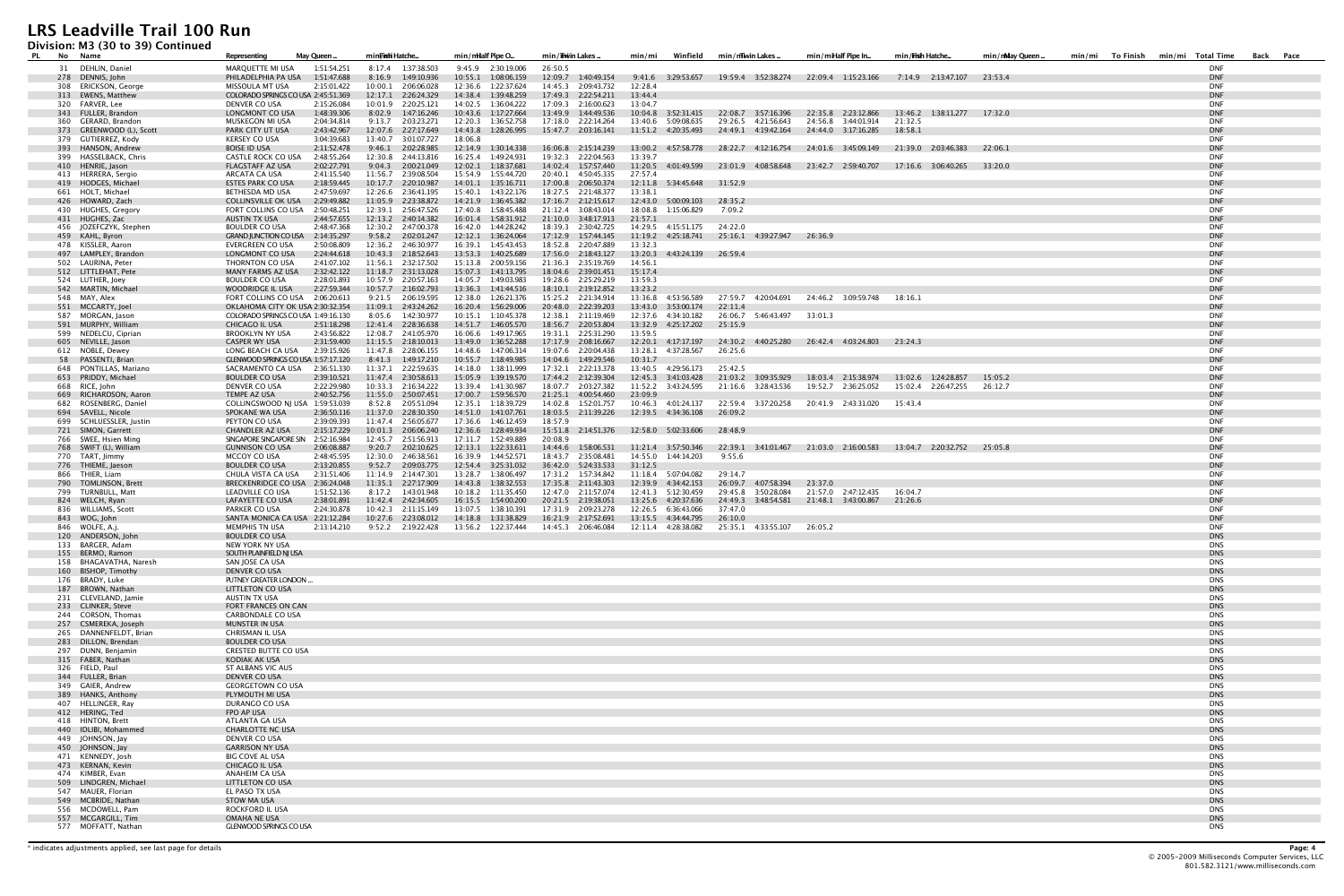#### **Division: M3 (30 to 39) Continued**

| PL                             | No Name                                                   | Representing                                                | May Queen.                                          | min <b>Fish</b> i Hatche.                                                                                            | min/mHalf Pipe O.                            | min/Thwin Lakes .                             | Winfield<br>min/mi                            | min/mwinLakes.                                              | min/miHalf Pipe In                               | min/ <b>Frish</b> Hatche                                                                | min/mMay Queen.                               | To Finish<br>min/mi                        | min/mi Total Time                          | Back Pace                             |
|--------------------------------|-----------------------------------------------------------|-------------------------------------------------------------|-----------------------------------------------------|----------------------------------------------------------------------------------------------------------------------|----------------------------------------------|-----------------------------------------------|-----------------------------------------------|-------------------------------------------------------------|--------------------------------------------------|-----------------------------------------------------------------------------------------|-----------------------------------------------|--------------------------------------------|--------------------------------------------|---------------------------------------|
|                                | 580 MOHR, Stephen                                         | ARLINGTON VA USA                                            |                                                     |                                                                                                                      |                                              |                                               |                                               |                                                             |                                                  |                                                                                         |                                               |                                            | DNS                                        |                                       |
|                                | 582 MONTANEZ, Ryan                                        | MOUNTAIN VIEW CA USA                                        |                                                     |                                                                                                                      |                                              |                                               |                                               |                                                             |                                                  |                                                                                         |                                               |                                            | <b>DNS</b>                                 |                                       |
|                                | 35 MUSAL, Rasim<br>617 OPTIS, Ladislav                    | AUSTIN TX USA<br><b>TORONTO CAN</b>                         |                                                     |                                                                                                                      |                                              |                                               |                                               |                                                             |                                                  |                                                                                         |                                               |                                            | <b>DNS</b><br><b>DNS</b>                   |                                       |
|                                | 625 PARKS, Micheal                                        | <b>CIMARRON CO USA</b>                                      |                                                     |                                                                                                                      |                                              |                                               |                                               |                                                             |                                                  |                                                                                         |                                               |                                            | <b>DNS</b>                                 |                                       |
|                                | 75 PATTON, Jason                                          | ALBUQUERQUE NM USA                                          |                                                     |                                                                                                                      |                                              |                                               |                                               |                                                             |                                                  |                                                                                         |                                               |                                            | <b>DNS</b>                                 |                                       |
|                                | 663 RAY, Timothy                                          | LA JOLLA CA USA                                             |                                                     |                                                                                                                      |                                              |                                               |                                               |                                                             |                                                  |                                                                                         |                                               |                                            | <b>DNS</b>                                 |                                       |
|                                | 692 SARGENT, Matthew<br>697 SCHLARB, Jason                | VAIL CO USA<br><b>BOULDER CO USA</b>                        |                                                     |                                                                                                                      |                                              |                                               |                                               |                                                             |                                                  |                                                                                         |                                               |                                            | <b>DNS</b><br><b>DNS</b>                   |                                       |
|                                | 713 SEVERSON, Levi                                        | <b>BOULDER CO USA</b>                                       |                                                     |                                                                                                                      |                                              |                                               |                                               |                                                             |                                                  |                                                                                         |                                               |                                            | <b>DNS</b>                                 |                                       |
|                                | 717 SHARP, John                                           | SELMA TX USA                                                |                                                     |                                                                                                                      |                                              |                                               |                                               |                                                             |                                                  |                                                                                         |                                               |                                            | <b>DNS</b>                                 |                                       |
|                                | 722 SINKULA, Michael                                      | SAN FRANCISCO CA USA                                        |                                                     |                                                                                                                      |                                              |                                               |                                               |                                                             |                                                  |                                                                                         |                                               |                                            | <b>DNS</b>                                 |                                       |
|                                | 746 STACHURA, Wojciech<br>757 STRAND, Eric                | <b>MANITOU SPRINGS CO USA</b><br><b>FAYETTEVILLE NC USA</b> |                                                     |                                                                                                                      |                                              |                                               |                                               |                                                             |                                                  |                                                                                         |                                               |                                            | <b>DNS</b><br><b>DNS</b>                   |                                       |
|                                | 772 TAYLOR, Robert                                        | ABERDEEN NC USA                                             |                                                     |                                                                                                                      |                                              |                                               |                                               |                                                             |                                                  |                                                                                         |                                               |                                            | <b>DNS</b>                                 |                                       |
|                                | 786 THWAITES, Tommy                                       | DENVER CO USA                                               |                                                     |                                                                                                                      |                                              |                                               |                                               |                                                             |                                                  |                                                                                         |                                               |                                            | <b>DNS</b>                                 |                                       |
|                                | 787 TILSLEY, Luke                                         | WESTMINSTER CO USA                                          |                                                     |                                                                                                                      |                                              |                                               |                                               |                                                             |                                                  |                                                                                         |                                               |                                            | <b>DNS</b>                                 |                                       |
|                                | 788 TITUS, Ian<br>792 TOTH, Rusty                         | WESTFIELD IN USA<br>SCOTTSDALE AZ USA                       |                                                     |                                                                                                                      |                                              |                                               |                                               |                                                             |                                                  |                                                                                         |                                               |                                            | <b>DNS</b><br><b>DNS</b>                   |                                       |
|                                | 794 TRIMBLE, Anthony                                      | <b>CENTERVILLE OH USA</b>                                   |                                                     |                                                                                                                      |                                              |                                               |                                               |                                                             |                                                  |                                                                                         |                                               |                                            | <b>DNS</b>                                 |                                       |
|                                | 814 WALKER, Lee                                           | CARY NC USA                                                 |                                                     |                                                                                                                      |                                              |                                               |                                               |                                                             |                                                  |                                                                                         |                                               |                                            | <b>DNS</b>                                 |                                       |
|                                | 840 WILSON, Peter                                         | SYDNEY NEW SOUTH WALES                                      |                                                     |                                                                                                                      |                                              |                                               |                                               |                                                             |                                                  |                                                                                         |                                               |                                            | <b>DNS</b>                                 |                                       |
|                                | 849 WORSLEY, Nick                                         | MIDVALE UT USA                                              |                                                     |                                                                                                                      |                                              |                                               |                                               |                                                             |                                                  |                                                                                         |                                               |                                            | DNS                                        |                                       |
|                                | Division: F3 (30 to 39)                                   |                                                             |                                                     |                                                                                                                      |                                              |                                               |                                               |                                                             |                                                  |                                                                                         |                                               |                                            |                                            |                                       |
| PL                             | No Name                                                   | Representing                                                | May Queen .                                         | minFishi Hatche                                                                                                      | min/milalf Pipe O                            | min/Trivin Lakes                              | min/min<br>Winfield                           | min/miwin Lakes .                                           | min/miHalf Pipe In                               | min / <b>Fish</b> Hatche                                                                | min/mMay Queen.                               | min/mi<br>To Finish                        | min/mi Total Time                          | Back Pace                             |
| $\mathbf{1}$                   | 230 CLEMONS, Lynette                                      | LEADVILLE CO USA                                            | 1:57:34.805                                         | 8:42.6 1:43:16.583                                                                                                   | 10:19.7 1:06:23.181                          | 11:51.3  1:32:52.650                          | 8:55.8 3:04:50.342                            | 17:36.2 2:40:13.599                                         | 15:15.6 1:49:45.106                              | 10:33.2  1:09:46.141                                                                    | 12:27.5 2:14:36.694                           | 13:27.7 2:39:47.393                        | 11:50.2<br>19:59:06                        | $+0.00$ 11:59.5                       |
|                                | 832 WILDEBOER, Alyssa                                     | WINTER PARK CO USA                                          | 2:06:24.775                                         | 9:21.8 1:56:17.830                                                                                                   | 11:37.8  1:14:15.493                         | 13:15.6 1:34:12.395                           | 9:03.5 3:15:07.475                            | 18:35.0 2:52:03.476                                         | 16:23.2 2:03:30.394                              | 11:52.5  1:24:17.415                                                                    | 15:03.1 2:26:48.873                           | 14:40.9 2:42:02.971                        | 12:00.2<br>21:35:01                        | +1:35:55 12:57.0                      |
| 839<br>$\overline{\mathbf{3}}$ | LEWIS, Tina                                               | <b>BOULDER CO USA</b>                                       | 1:59:52.177                                         |                                                                                                                      | 11:48.5 1:18:47.818                          | 14:04.3  1:35:40.159                          |                                               | 18:25.9 2:34:57.965                                         | 14:45.5 2:01:59.349                              | 11:43.8  1:13:34.737                                                                    | 13:08.3                                       | 5:56:36.282                                | 26:24.9<br>21:53:05                        | +1:53:59 13:07.9                      |
|                                | 79 DEGRAVE, Leila                                         | EVERGREEN CO USA                                            | 2:00:19.945                                         | 8:54.8<br>1:49:51.783<br>10:21.0 2:11:11.032                                                                         | 10:59.2 1:11:35.838                          | 12:47.1  1:42:37.561                          | 9:52.1<br>3:12:37.344<br>11:24.7              | 18:20.7 3:23:35.026                                         | 19:23.3 2:14:13.047<br>20:33.6 2:31:57.125       | 12:54.3  1:32:24.851                                                                    | 16:30.2 3:05:04.565                           | 18:30.5 3:35:13.285<br>20:19.0 3:34:25.625 | 15:56.5<br>23:47:33<br>26:30:36            | $+3:48:2714:16.5$<br>+6:31:30 15:54.4 |
| 5<br>503<br>209<br>6           | LAVIN, Helen<br>CAPEL, Jenny                              | MINNEAPOLIS MN USA<br>RENO NV USA                           | 2:19:43.471<br>2:10:17.593                          | 9:39.1 1:55:58.802                                                                                                   | 13:07.1  1:18:06.378<br>11:35.9 1:17:30.452  | 13:56.9   1:58:40.885<br>13:50.4 1:49:07.195  | 3:43:55.845<br>10:29.5 3:27:01.158            | 21:19.6 3:35:52.609<br>19:43.0 3:35:06.257                  | 20:29.2 2:48:31.768                              | 14:36.6 1:57:45.709<br>16:12.3  1:57:44.269                                             | 21:01.7 3:23:10.368<br>21:01.5 3:50:29.214    | 23:02.9 3:51:23.717                        | 15:53.0<br>17:08.4<br>26:43:10             | $+6:44:0416:01.9$                     |
| 608                            | NIELSEN, Pam                                              | MINNETONKA MN USA                                           | 2:19:29.624                                         | 10:20.0 2:12:03.797                                                                                                  | 13:12.4  1:17:27.564                         | 13:49.9 1:57:30.593                           | 11:17.9<br>4:11:56.408                        | 23:59.7 3:41:54.447                                         | 21:08.0 2:47:03.943                              | 16:03.8 1:38:51.931                                                                     | 17:39.3 3:37:42.680                           | 21:46.3 3:08:54.051                        | 13:59.6<br>26:52:55                        | +6:53:49 16:07.8                      |
| 208                            | CANOWITZ, Liza                                            | NEW ALBANY OH USA                                           | 2:15:23.352                                         | 10:01.7<br>1:58:04.204                                                                                               | 11:48.4 1:16:48.731                          | 13:43.0 2:10:04.736                           | 12:30.5 3:54:09.845                           | 22:18.1 3:10:43.369                                         | 18:09.8 3:09:53.836                              | 18:15.6 1:55:54.371                                                                     | 20:41.9 3:56:09.419                           | 23:36.9 3:28:41.227                        | 15:27.5<br>27:15:53                        | +7:16:47 16:21.5                      |
| 408                            | HEMPFLING, Lesley                                         | <b>AUSTIN TX USA</b>                                        | 2:04:15.185                                         | 9:12.2<br>1:58:16.752                                                                                                | 11:49.7  1:18:57.889                         | 14:06.1  1:55:24.382                          | 11:05.8  3:35:40.903                          | 20:32.5 3:50:17.607                                         | 21:56.0 2:30:56.569                              | 14:30.8  1:58:24.144                                                                    | 21:08.6 4:10:40.548                           | 25:04.1 4:06:31.936                        | 18:15.7                                    | 27:29:25 +7:30:19 16:29.7             |
| 437<br>10<br>11<br>116         | HUSS, Sheila<br>ANDERSEN, Jill                            | PALMER LAKE CO USA<br><b>RENO NV USA</b>                    | 2:15:21.973<br>2:29:22.221                          | 10:01.6 2:07:34.329<br>11:03.9 2:32:33.763                                                                           | 12:45.4 1:27:08.480<br>15:15.4  1:36:18.783  | 15:33.7 2:04:26.980<br>17:11.9<br>2:09:26.391 | 11:58.0 4:14:32.679<br>12:26.8<br>3:58:36.750 | 24:14.5 3:27:58.216<br>22:43.5 3:47:36.962                  | 19:48.4<br>2:42:00.721<br>21:40.7<br>2:36:11.395 | 15:34.7 1:48:47.289<br>15:01.1  1:31:25.496                                             | 19:25.6 3:45:46.546<br>16:19.6<br>3:18:46.654 | 22:34.7 3:35:54.871<br>19:52.7 3:33:05.484 | 15:59.6<br>27:29:32<br>15:47.1<br>27:33:23 | +7:30:26 16:29.7<br>+7:34:17 16:32.0  |
| 275<br>12                      | DELBECQ, Carrie                                           | AUSTIN TX USA                                               | 2:26:26.519                                         | 10:50.9 2:16:21.007                                                                                                  | 13:38.1 3:39:59.225                          | 39:17.0 4:18:04.445                           | 24:48.9 3:44:40.486                           | 21:23.9                                                     | 2:43:27.539                                      | 15:43.0 1:55:45.370                                                                     | 20:40.2 3:57:07.679                           | 23:42.8 3:30:42.112                        | 15:36.5<br>28:32:34                        | +8:33:28 17:07.5                      |
| 701<br>- 13                    | SCHNEIDER, Amy                                            | DENVER CO USA                                               | 2:20:04.861                                         | 10:22.6 2:05:03.072                                                                                                  | 12:30.3  1:18:10.423                         | 13:57.6 1:49:45.273                           |                                               | 22:19.6<br>4:06:59.029                                      | 2:58:59.449<br>23:31.3                           | 17:12.6  1:50:40.675                                                                    | 19:45.8 4:04:18.494                           | 24:25.8 4:10:17.687                        | 18:32.4<br>28:38:44                        | $+8:39:3817:11.2$                     |
| 561<br>14                      | MCLAUGHLIN, Christy                                       | EVERGREEN CO USA                                            | 2:21:52.763                                         | 10:30.6 2:16:25.037                                                                                                  | 13:38.5 1:29:50.730                          | 16:02.6 2:03:30.945                           | 11:52.6 4:08:15.100                           | 23:38.6 3:58:07.256                                         | 22:40.7 2:50:08.616                              | 16:21.6 1:52:42.975                                                                     | 20:07.7 3:44:20.005                           | 22:26.0 3:54:13.861                        | 17:21.0                                    | 28:39:27 +8:40:2117:11.7              |
| 15 645<br>16<br>168            | POINTER (L), Lauren<br>BOOTH, Emily                       | DENVER CO USA<br>WESTMINSTER CO USA                         | 2:32:03.208<br>2:13:49.808                          | 11:15.8 2:18:30.479<br>9:54.8 2:10:26.889                                                                            | 13:51.0  1:38:13.204<br>13:02.7 1:29:12.227  | 17:32.4 2:06:34.054<br>15:55.8 2:07:05.229    | 12:10.2  4:25:08.791<br>12:13.2  4:11:29.547  | 25:15.1 3:56:53.990<br>23:57.1 3:36:33.082                  | 22:33.7 2:28:54.992<br>20:37.4 2:56:45.024       | 14:19.1  1:52:24.600<br>16:59.7 2:09:01.607                                             | 20:04.4 3:31:39.859<br>23:02.4 4:33:21.973    | 21:10.0 3:49:10.722<br>27:20.2 3:38:38.024 | 16:58.6<br>28:39:33<br>16:11.7<br>29:06:23 | $+8:40:2717:11.7$<br>+9:07:17 17:27.8 |
| 17 854                         | YARBROUGH, Christina                                      |                                                             | HIGHLANDS RANCH CO USA 2:24:27.816                  | 10:42.1  2:19:00.550                                                                                                 | 13:54.1  1:26:27.261                         | 15:26.3   1:58:12.164                         | 11:21.9  4:24:22.315                          | 25:10.7 4:14:43.403                                         | 24:15.6 3:21:17.260                              | 19:21.3 2:17:16.388                                                                     | 24:30.8 3:41:53.833                           | 22:11.4 3:35:42.158                        | 15:58.7<br>29:43:23                        | $+9:44:1717:50.0$                     |
| 18                             | 126 ARNOLD, Mary                                          | NEW YORK NY USA                                             | 4:57:43.767                                         | 22:03.2 1:36:29.466                                                                                                  | 9:38.9<br>2:07:02.817                        | 22:41.2 8:47:58.417                           | 50:46.0                                       |                                                             | 3:07:36.587                                      | 18:02.4 1:57:28.788                                                                     | 20:58.7 3:42:50.518                           | 22:17.1 3:28:36.449                        | 15:27.1<br>29:45:46                        | $+9:46:4017:51.5$                     |
|                                | 182 BRESNAN, Erin                                         | VANCOUVER BC CAN                                            | 2:25:23.870                                         | 10:46.2 2:33:34.832                                                                                                  | 15:21.5   1:38:18.548                        | 17:33.3 2:11:59.326                           | 12:41.5 4:59:48.539                           | 28:33.2 3:56:41.927                                         | 22:32.6 3:31:01.010                              | 20:17.4                                                                                 |                                               |                                            | <b>DNF</b>                                 |                                       |
|                                | 188 BROWN, Beth<br>211 CARBONE, Cameo                     | LEADVILLE CO USA<br>ARVADA CO USA                           | 2:39:21.284<br>2:50:45.673                          | 11:48.2 2:30:20.284<br>12:38.9 2:59:38.470                                                                           | 15:02.0  1:48:44.991<br>17:57.8  1:47:40.156 | 19:25.2 2:00:25.240<br>19:13.6                | 11:34.7 4:06:53.537                           | 23:30.8 3:44:16.085                                         | 21:21.5 3:16:28.354                              | 18:53.5 2:33:33.917                                                                     | 27:25.3                                       |                                            | <b>DNF</b><br><b>DNF</b>                   |                                       |
|                                | 303 EKBLAD, Erin                                          | DENVER CO USA                                               | 2:36:17.177                                         | 11:34.6 2:44:16.202                                                                                                  | 16:25.6 1:49:25.762                          | 19:32.5   5:27:36.501                         | 31:30.0                                       |                                                             |                                                  |                                                                                         |                                               |                                            | <b>DNF</b>                                 |                                       |
|                                | 304 ELLIOT, Kristie                                       | <b>SQUAMISH BC CAN</b>                                      | 2:47:58.668                                         | 12:26.6 2:51:34.486                                                                                                  | 17:09.4  1:46:58.632                         | 19:06.2  2:31:51.807                          | 14:36.1                                       |                                                             |                                                  |                                                                                         |                                               |                                            | <b>DNF</b>                                 |                                       |
|                                | 348 GAHBAUER, Barbara                                     | DENVER CO USA                                               | 2:15:33.800                                         | 10:02.5 2:08:40.687                                                                                                  | 12:52.1 1:28:10.918                          | 15:44.8 2:04:50.712                           |                                               | 12:00.3 4:05:48.834 23:24.7 4:32:13.214 25:55.5 3:30:46.585 |                                                  | 20:16.0 2:06:25.944                                                                     | 22:34.6 4:27:53.332                           | 26:47.3                                    | <b>DNF</b>                                 |                                       |
|                                | 362 GILANI, Desiree<br>385 HALLORAN, Robin                | DENVER CO USA<br>DURANGO CO USA                             | 2:20:00.925                                         | 2:27:54.477   10:57.4   2:23:55.440   14:23.5   1:40:34.710   17:57.6   2:12:56.048   12:46.9<br>10:22.3 2:03:10.935 | 12:19.1  1:20:16.512                         | 14:20.1 3:17:22.029                           | 18:58.7                                       |                                                             |                                                  |                                                                                         |                                               |                                            | <b>DNF</b><br><b>DNF</b>                   |                                       |
|                                | 402 HAYEN, Lisa                                           | THORNTON CO USA                                             | 2:34:56.019                                         | 11:28.6 2:39:43.423                                                                                                  | 15:58.3 1:34:56.507                          | 16:57.2  2:10:21.361                          |                                               |                                                             |                                                  | 12:32.1 4:41:08.854 26:46.6 4:15:05.569 24:17.7 3:04:29.513 17:44.4 1:57:56.763 21:03.7 |                                               |                                            | <b>DNF</b>                                 |                                       |
|                                | 544 MASSIE, Tammy                                         |                                                             | GAITHERSBURG MD USA 2:55:13.319                     | 12:58.8 2:45:10.642                                                                                                  | 16:31.1  1:41:34.846                         | 18:08.4 2:29:00.323                           | 14:19.6                                       |                                                             |                                                  |                                                                                         |                                               |                                            | <b>DNF</b>                                 |                                       |
|                                | 635 PERR, Lydia                                           | PITTSBURGH PA USA                                           | 2:31:17.945                                         | 11:12.4  2:30:46.616                                                                                                 | 15:04.7  1:49:24.994                         | 19:32.3 2:36:12.775                           | 15:01.2  4:32:33.672                          | 25:57.5                                                     |                                                  |                                                                                         |                                               |                                            | <b>DNF</b>                                 |                                       |
|                                | 643 PIERCE, Jasmine<br>662 RAVENSCROFT, Catherine (cammy) | REDSTONE CO USA                                             | 2:35:04.902<br>STEAMBOAT SPRINGS CO USA 2:33:53.030 | 11:29.3 2:47:31.931<br>11:23.9 2:38:16.281                                                                           | 16:45.2  1:45:12.353<br>15:49.6  1:51:09.514 | 18:47.2 2:26:49.949<br>19:51.0 2:13:37.461    | 14:07.1 4:19:37.295<br>12:50.9  4:26:01.039   | 25:20.1                                                     | 24:43.6 3:56:13.576 22:29.9 3:17:14.598 18:57.9  |                                                                                         |                                               |                                            | <b>DNF</b><br><b>DNF</b>                   |                                       |
|                                | 711 SENECAUT, Kristina                                    | ARVADA CO USA                                               | 2:38:13.132                                         | 11:43.2 2:30:29.792                                                                                                  | 15:03.0  1:47:04.056                         | 19:07.2 2:28:46.757                           | 14:18.3  4:30:48.449                          | 25:47.5                                                     |                                                  |                                                                                         |                                               |                                            | <b>DNF</b>                                 |                                       |
|                                | 748 STAFFORD, Carrie                                      | AVON CO USA                                                 | 2:00:11.279                                         | 8:54.2  1:47:04.031                                                                                                  | 10:42.4 1:17:28.963                          | 13:50.2  1:40:48.473                          | 9:41.6 3:19:25.797                            |                                                             |                                                  | 18:59.6 3:40:16.292 20:58.7 2:28:15.613 14:15.3 1:58:47.469 21:12.8                     |                                               |                                            | <b>DNF</b>                                 |                                       |
|                                | 858 YOUNG, Patricia                                       | <b>AUSTIN TX USA</b>                                        | 2:34:07.402                                         | 11:25.0 2:21:28.082                                                                                                  | 14:08.8  1:48:48.494                         | 19:25.8 2:21:33.380                           | 13:36.7                                       |                                                             |                                                  |                                                                                         |                                               |                                            | <b>DNF</b>                                 |                                       |
|                                | 860 ZAJAC, Valerie<br>193 BRUNING, Cheryl                 | DENVER CO USA                                               | WESTMINISTER CO USA 2:32:29.163                     | 11:17.7  2:34:51.136                                                                                                 | 15:29.1  1:58:40.933                         | 21:11.6 2:19:50.564                           | 13:26.8                                       |                                                             |                                                  |                                                                                         |                                               |                                            | <b>DNF</b><br>DNS                          |                                       |
|                                | 314 EWIS, Tina                                            | <b>BOULDER CO USA</b>                                       |                                                     |                                                                                                                      |                                              |                                               |                                               |                                                             |                                                  |                                                                                         |                                               |                                            | <b>DNS</b>                                 |                                       |
|                                | 365 GILLES, Claire                                        | RENO NV USA                                                 |                                                     |                                                                                                                      |                                              |                                               |                                               |                                                             |                                                  |                                                                                         |                                               |                                            | DNS                                        |                                       |
|                                | 395 HARDWICKE, Chandra                                    | LEADVILLE CO USA                                            |                                                     |                                                                                                                      |                                              |                                               |                                               |                                                             |                                                  |                                                                                         |                                               |                                            | <b>DNS</b>                                 |                                       |
|                                | 14 HOWARD, Elizabeth<br>461 KANGAS, Leah                  | SAN ANTONIO TX USA<br>SEATTLE WA USA                        |                                                     |                                                                                                                      |                                              |                                               |                                               |                                                             |                                                  |                                                                                         |                                               |                                            | <b>DNS</b><br><b>DNS</b>                   |                                       |
|                                | 578 MOFFATT, Ashley                                       | <b>GLENWOOD SPRINGS CO USA</b>                              |                                                     |                                                                                                                      |                                              |                                               |                                               |                                                             |                                                  |                                                                                         |                                               |                                            | DNS                                        |                                       |
|                                | 641 PICON, Kelli                                          | <b>GREELEY CO USA</b>                                       |                                                     |                                                                                                                      |                                              |                                               |                                               |                                                             |                                                  |                                                                                         |                                               |                                            | <b>DNS</b>                                 |                                       |
|                                | 664 REED, Tiffany                                         | CASPER WY USA                                               |                                                     |                                                                                                                      |                                              |                                               |                                               |                                                             |                                                  |                                                                                         |                                               |                                            | DNS                                        |                                       |
|                                | 672 RIGSBY-MCGHEE, Amy                                    | LEADVILLE CO USA                                            |                                                     |                                                                                                                      |                                              |                                               |                                               |                                                             |                                                  |                                                                                         |                                               |                                            | <b>DNS</b>                                 |                                       |
|                                | 744 SPRINGMAN, Alisa<br>753 STICKSEL, Jennifer            | MERCERSBURG PA USA<br><b>AMARILLO TX USA</b>                |                                                     |                                                                                                                      |                                              |                                               |                                               |                                                             |                                                  |                                                                                         |                                               |                                            | <b>DNS</b><br><b>DNS</b>                   |                                       |
|                                | 859 YOUNGREN, Kathy                                       | HUNTSVILLE AL USA                                           |                                                     |                                                                                                                      |                                              |                                               |                                               |                                                             |                                                  |                                                                                         |                                               |                                            | <b>DNS</b>                                 |                                       |
|                                |                                                           |                                                             |                                                     |                                                                                                                      |                                              |                                               |                                               |                                                             |                                                  |                                                                                         |                                               |                                            |                                            |                                       |
|                                | Division: M4 (40 to 49)                                   |                                                             |                                                     | minFishi Hatche                                                                                                      |                                              |                                               |                                               |                                                             |                                                  |                                                                                         |                                               |                                            |                                            |                                       |
| PL No Name                     |                                                           | <b>Representing</b>                                         | May Queen                                           |                                                                                                                      | min/milalf Pipe O                            | min/Trwin Lakes                               | Winfield<br>min/min                           | min/miwin Lakes                                             | min/miHalf Pipe In                               | min/Fish Hatche                                                                         | min/mMay Queen                                | min/mi To Finish                           | min/mi Total Time                          | Back Pace                             |

| PL No Name            | May Queen.                    | min <b>Fishi</b> Hatche…             | min/mHalt Pipe O.      | min/iliwin Lakes    | min/mi<br>Winfield    | min/miwin Lakes     | min/miHalt Pipe In                                                                                                             | min/ <b>Fish</b> Hatche | min/mMay Oueen      | min/mi                      | To Finish min/mi Total Time<br>Back Pace |
|-----------------------|-------------------------------|--------------------------------------|------------------------|---------------------|-----------------------|---------------------|--------------------------------------------------------------------------------------------------------------------------------|-------------------------|---------------------|-----------------------------|------------------------------------------|
| 189 BROWNING, Jeff    | <b>BEND OR USA</b>            | 1:43:51.195<br>7:41.6<br>1:37:55.853 |                        | 2.2905.573          | 14:20.2 2:33:30.794   |                     |                                                                                                                                | 9:57.6 1:11:34.325      | 12:46.8 2:09:38.737 | 12:57.9 2:16:05.129         | 18:27:03<br>$+0.00$ 11:04.2<br>10:04.8   |
| 329 FISHER. Brian     | LITTLETON CO USA              | 2:02:05.358<br>9:02.6 1:43:36.791    | 10:21.7<br>1:10:00.628 | 12:30.1 1:34:50.189 | 9:07.1 2:53:07.459    | 16:29.3 2:43:06.485 | 15:32.0 1:56:45.869                                                                                                            | 11:13.6 1:10:54.938     | 12:39.8 2:38:26.509 | 15:50.7 2:35:29.666         | 11:31.1<br>$20:28:23 + 2:01:2012:17.0$   |
| 515 LONG. Tim         | <b>BOULDER CO USA</b>         | 1:51:49.559<br>8:17.0 1:44:29.260    | 10:26.9<br>1:04:56.680 | 11:35.8 1:34:55.313 |                       |                     | 9:07.6 2:56:38.390 16:49.4 3:02:08.128 17:20.8 2:01:23.929 11:40.4 1:12:20.560 12:55.1 2:47:20.820 16:44.1 2:48:01.985 12:26.8 |                         |                     |                             | 21:04:04<br>$+2:37:0112:38.4$            |
| 60 MOBLEY. Mark       | LAKEWOOD CO USA               | 1.51.50.361                          | 9:32.0<br>1:05:20.268  | 11:40.0 1:33:23.697 | 8:58.8 3:07:25.574    | 17:51.0 2:42:14.507 | 15:27.1 2:00:42.233 11:36.4 1:17:22.313 13:49.0 2:52:30.652                                                                    |                         |                     | 17:15.1 3:00:57.523         | 21:07:06<br>13:24.3<br>$+2:40:0312:40.3$ |
| 798 TURK. Philip      | MORGANTOWN WV USA 2:06:05.663 | 1:47:04.315<br>9:20.4                | 10:42.4<br>1:07:53.328 | 12:07.4 1:37:10.934 | 9:20.7 3:06:07.567    |                     | 17:43.6 2:48:26.920 16:02.6 2:06:08.286                                                                                        |                         |                     |                             | $21:36:39$ $+3:09:3612:58.0$<br>13:26.6  |
| 762 SUNDAHL. Clark    | MONUMENT CO USA               | 1:58:50.105<br>8:48.2 1:46:31.441    | 1:11:37.188<br>10:39.1 |                     | 10:00.2 3:12:59.441   |                     | 18:22.8 3:08:50.795 17:59.1 2:03:30.467 11:52.5 1:38:17.336                                                                    |                         | 17:33.1 2:53:23.974 | 17:20.4 3:06:57.733         | 22:40:48 +4:13:45 13:36.5<br>13:50.9     |
| 530 MACKSTALLER. Adam | DENVER CO USA                 | 9:17.8 1:52:31.529                   | 11:15.2 1:14:58.817    | 13:23.4 1:48:55.579 | 10:28.4 3:39:45.001   |                     | 20:55.7 3:05:31.352 17:40.1 1:51:42.277 10:44.4 1:25:03.352                                                                    |                         | 15:11.3 2:55:40.085 | 17:34.0 3:32:26.555 15:44.2 | 23:32:05<br>$+5:05:0214:07.3$            |
| 378 GUERRERO. Luis    | MEXICO CITY DF MEX            | 1:49:41.169<br>1:39:55.918<br>8:07.5 | 9:59.6<br>1:07:12.663  | 12:00.1 1:37:30.419 | 9:22.5<br>3:20:46.147 | 19:07.3 3:26:28.096 | 19:39.8 2:11:18.719                                                                                                            | 12:37.6 1:20:28.417     | 14:22.2 3:15:54.680 | 19:35.5<br>3:44:32.999      | 23:33:49<br>16:38.0                      |
| 152 BENNER. Pat       |                               | 10:30.8 2:04:37.069<br>2:21:56.362   | 12:27.7 1:22:26.635    |                     |                       |                     | 9:57.3 3:32:21.493 20:13.5 3:16:24.929 18:42.4 2:03:39.233 11:53.4 1:23:30.146                                                 |                         | 14:54.7 2:58:17.696 | 17:49.8 2:57:03.949 13:07.0 | $+5:16:4514:14.3$<br>23:43:48            |
|                       |                               |                                      |                        |                     |                       |                     |                                                                                                                                |                         |                     |                             |                                          |

\* indicates adjustments applied, see last page for details **Page: 5**

© 2005-2009 Milliseconds Computer Services, LLC 801.582.3121/www.milliseconds.com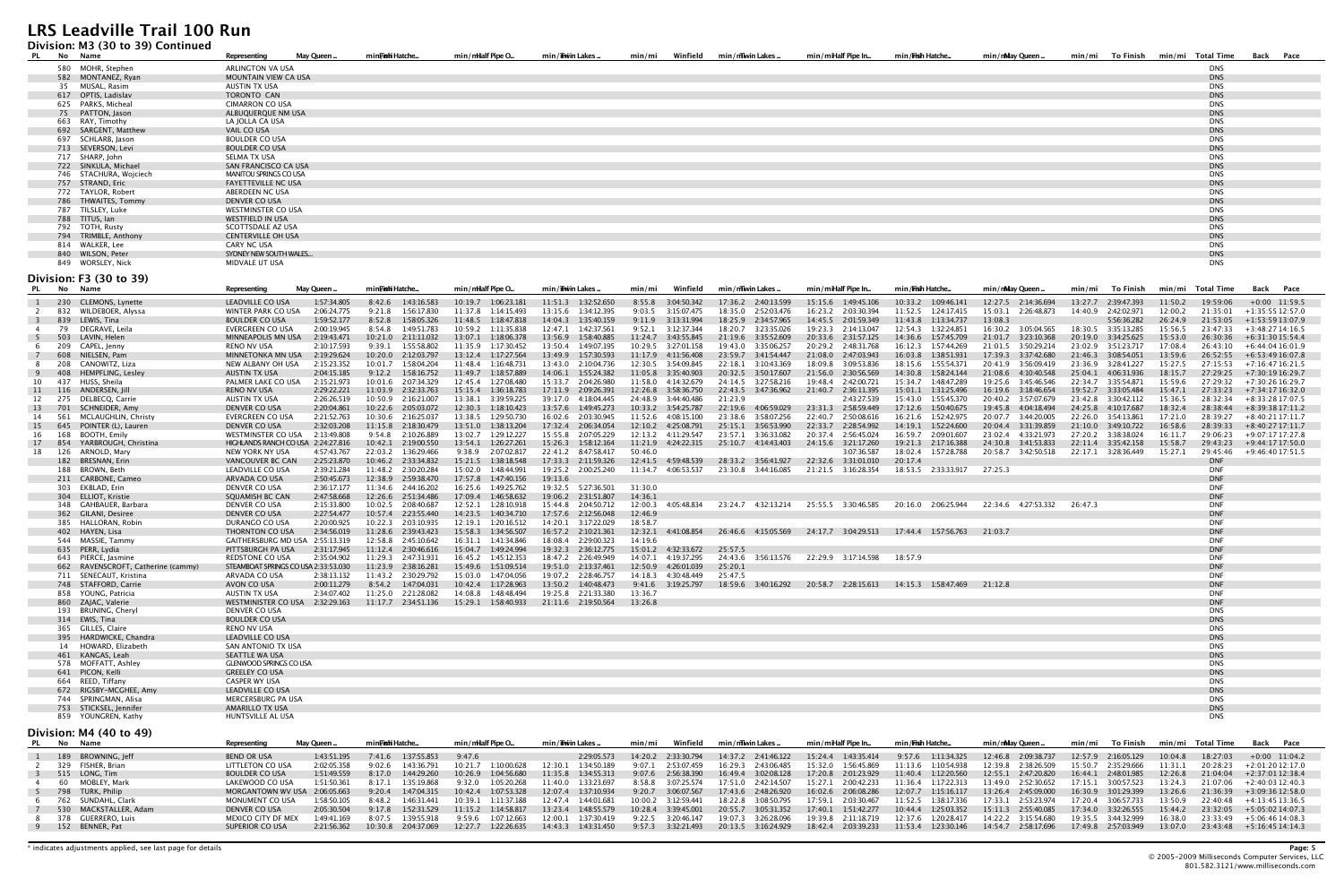**Division: M4 (40 to 49) Continued**

| PL           | No Name    |                                          | Representing                                                         | May Queen                  | min <b>Fishi</b> Hatche                         | min/milalf Pipe O                                | min/iiwin Lakes                                  | Winfield<br>min/mi                               | min/mTwin Lakes                                  | min/miHalf Pipe In                               | min/ <b>Fish</b> Hatche                        | min/nMay Queen                                   | To Finish<br>min/mi                          | min/mi Total Time                          | Back Pace                                                 |
|--------------|------------|------------------------------------------|----------------------------------------------------------------------|----------------------------|-------------------------------------------------|--------------------------------------------------|--------------------------------------------------|--------------------------------------------------|--------------------------------------------------|--------------------------------------------------|------------------------------------------------|--------------------------------------------------|----------------------------------------------|--------------------------------------------|-----------------------------------------------------------|
| 10           |            | 150 BELSHAW. Allen                       | STEAMBOAT SPRINGS CO USA 2:10:34.968                                 |                            | 9:40.4 2:01:37.218                              | 12:09.7 1:16:59.689                              | 13:44.9 1:54:01.246                              | 10:57.8 3:48:01.482                              | 21:43.0 3:19:32.773                              | 19:00.3 2:12:01.092                              | 12:41.6 1:24:09.410                            | 15:01.7 2:51:29.814                              | 17:09.0 2:48:27.838                          | 12:28.7<br>23:46:55                        | +5:19:52 14:16.2                                          |
| 11           | 228        | CLARK, David                             | NORTHGLENN CO USA                                                    | 2:04:56.483                | 9:15.3<br>1:55:48.760                           | 11:34.9<br>1:20:07.328                           | 14:18.5<br>1:46:55.007                           | 10:16.8<br>3:30:26.282                           | 20:02.5 3:04:58.478                              | 17:37.0<br>2:22:39.110                           | 13:43.0<br>1:39:54.850                         | 17:50.5 2:54:46.464                              | 17:28.6<br>3:09:48.016                       | 14:03.6<br>23:50:20                        | $+5:23:1714:18.2$                                         |
| 12           | 33         | KLOPFENSTEIN, Scott                      | CASCADE CO USA                                                       | 1:59:39.794                | 8:51.8<br>1:50:05.841                           | 11:00.6<br>1:05:36.430                           | 11:42.9<br>1:34:43.969                           | 9:06.5<br>3:13:12.035                            | 18:24.0  3:11:35.104                             | 18:14.8<br>2:09:37.630                           | 12:27.8<br>1:39:42.322                         | 17:48.3<br>3:50:57.325                           | 23:05.7 3:21:47.232                          | 14:56.8<br>23:52:45                        | $+5:25:4214:19.7$                                         |
| 13           | 357        | GAY, Lance                               | <b>BELTON TX USA</b>                                                 | 2:23:35.762                | 10:38.2<br>1:55:36.111                          | 2:57:23.239<br>11:33.6                           | 31:40.6<br>6:57:21.346                           | 40:07.8                                          |                                                  | 2:08:58.230                                      | 12:24.1<br>1:26:49.054                         | 15:30.2<br>2:57:01.727                           | 17:42.2 3:06:46.634                          | 13:50.1<br>23:53:32                        | +5:26:29 14:20.1                                          |
| 14<br>15     | 452<br>446 | JOHNSON (L), Cory<br>JARVIS, Wade        | OGDEN UT USA<br><b>CANMORE AB CAN</b>                                | 2:17:34.184<br>2:15:48.736 | 10:11.4 2:11:59.725<br>10:03.6<br>2:08:27.187   | 13:12.0<br>1:23:53.678<br>12:50.7  1:24:17.910   | 14:58.9<br>1:55:45.502<br>15:03.2<br>1:53:28.689 | 11:07.8 3:20:05.273<br>10:54.7 3:18:26.297       | 19:03.4 3:19:06.431<br>18:53.9 2:59:03.988       | 18:57.8 2:19:16.451<br>17:03.2<br>2:22:05.066    | 13:23.5<br>1:33:51.082<br>13:39.7 1:35:43.997  | 16:45.6<br>2:38:24.433<br>17:05.7 2:50:01.945    | 15:50.4 2:56:59.205                          | 13:06.6<br>23:56:55<br>14:05.7<br>23:57:41 | +5:29:52 14:22.2<br>+5:30:38 14:22.6                      |
| 16           | 773        | TAYLOR, Neal                             | MANITOU SPRINGS CO USA 2:09:38.483                                   |                            | 9:36.2<br>2:04:26.491                           | 12:26.6<br>1:18:53.377                           | 14:05.2<br>1:47:55.756                           | 10:22.7<br>3:10:17.678                           | 18:07.4<br>3:02:11.239                           | 17:21.1<br>2:05:34.971                           | 12:04.5  1:32:02.098                           | 16:26.1<br>3:12:30.445                           |                                              | 15:56.6<br>23:58:44                        | +5:31:41 14:23.2                                          |
| 17           | 291        | DOYLE, Paul                              | COLORADO SPRINGS CO USA 2:23:18.811                                  |                            | 10:36.9<br>2:04:27.466                          | 12:26.7<br>1:17:28.353                           | 13:50.1<br>1:43:22.521                           | 9:56.4<br>3:30:24.311                            | 20:02.3<br>3:20:41.223                           | 19:06.8<br>2:03:41.455                           | 11:53.6<br>1:52:33.433                         | 20:06.0<br>3:05:01.292                           | 18:30.1 2:50:55.388                          | 12:39.7<br>24:07:42                        | +5:40:39 14:28.6                                          |
| 18           | 593        | MURRAY (L), Todd                         | COLORADO SPRINGS CO USA 2:10:46.747                                  |                            | 1:56:20.121<br>9:41.2                           | 11:38.0<br>1:09:57.281                           | 1:43:24.742<br>12:29.5                           | 9:56.6<br>3:31:02.651                            | 20:06.0<br>3:18:52.518                           | 18:56.4 2:19:29.479                              | 13:24.8<br>1:45:46.328                         | 2:46:34.221<br>18:53.3                           | 16:39.4 3:26:05.662                          | 15:16.0<br>24:08:19                        | +5:41:16 14:29.0                                          |
| 19           | 184        | <b>BROCKMEIER, Scott</b>                 | PLAINVILLE GA USA                                                    | 2:10:09.671                | 9:38.5<br>1:57:16.468                           | 1:14:02.126<br>11:43.6                           | 13:13.2<br>5:20:36.458                           | 30:49.7                                          | 3:24:37.932                                      | 19:29.3<br>2:15:50.538                           | 13:03.7<br>1:36:26.830                         | 17:13.4<br>2:58:28.166                           | 17:50.8  3:15:32.300                         | 14:29.1<br>24:13:00                        | $+5:45:5714:31.8$                                         |
| 20           | 287        | DONOSKY, Jay                             | <b>FLAGSTAFF AZ USA</b>                                              | 2:05:50.088                | 9:19.3<br>2:01:22.068                           | 12:08.2<br>1:15:06.064                           | 13:24.7 1:46:25.779                              | 10:14.0 3:49:41.703                              | 21:52.5 3:25:17.888                              | 19:33.1 2:09:07.100                              | 12:24.9 1:31:07.798<br>11:48.1                 | 16:16.4 2:58:54.874                              | 17:53.5 3:28:31.215                          | 15:26.8<br>24:31:24                        | +6:04:21 14:42.8                                          |
| 21<br>22     | 37<br>445  | SANEL, Nathan<br>JANSSEN (L), Todd       | PEMBROKE NH USA<br><b>BEAVERTON OR USA</b>                           | 2:00:42.838<br>2:16:52.650 | 8:56.5<br>1:53:02.762<br>10:08.3<br>2:00:31.102 | 11:18.3<br>1:13:49.977<br>12:03.1<br>1:10:10.595 | 1:46:18.377<br>13:11.1<br>1:41:37.789<br>12:31.9 | 10:13.3<br>3:34:28.936<br>9:46.3<br>3:38:59.684  | 20:25.6<br>3:25:45.538<br>20:51.4 3:20:31.739    | 19:35.8<br>2:02:44.725<br>19:05.9 2:25:42.947    | 1:35:46.907<br>14:00.7  1:33:58.551            | 17:06.2<br>3:13:29.559<br>16:46.9<br>3:00:41.538 | 19:21.0 3:48:05.210<br>18:04.2   3:27:48.864 | 16:53.7<br>24:34:14<br>15:23.6<br>24:36:55 | +6:07:11 14:44.5<br>+6:09:52 14:46.2                      |
| 23           | 709        | SCOTTON (L), Matt                        | NEWTON IA USA                                                        | 2:13:16.085                | 9:52.3<br>2:05:07.231                           | 12:30.7<br>1:21:23.261                           | 14:32.0<br>1:45:32.798                           | 10:08.9<br>3:29:02.047                           |                                                  | 18:37.7 2:09:55.047                              | 12:29.5 1:29:04.571                            | 15:54.4 3:12:55.305                              |                                              | 16:00.6<br>24:37:59                        | $+6:10:5614:46.8$                                         |
| 24           | 638        | PHILIP, Ted                              | WAYLAND MA USA                                                       | 2:14:59.248                | 9:59.9<br>1:59:55.149                           | 11:59.5<br>2:59:56.610                           | 32:08.0<br>3:37:10.573                           | 20:52.9                                          |                                                  |                                                  |                                                |                                                  | 13:46:19.067                                 | 1:01:12.5<br>24:38:20                      | +6:11:17 14:47.0                                          |
| 25           | 100        | CHURGOVICH, Raymond                      | <b>BROOMFIELD CO USA</b>                                             | 2:04:35.948                | 9:13.8<br>2:02:00.974                           | 12:12.1<br>1:22:39.186                           | 14:45.6<br>1:48:49.568                           | 10:27.8  3:23:16.168                             | 19:21.5 3:07:07.446                              | 17:49.3<br>2:32:12.430                           | 14:38.1<br>1:54:32.726                         | 20:27.3 3:00:34.007                              | 18:03.4  3:24:42.508                         | 15:09.8<br>24:40:30                        | +6:13:27 14:48.3                                          |
| 26           | 241        | CONSTAN, John                            | <b>GRAND JUNCTION CO USA</b>                                         | 2:25:18.363                | 10:45.8<br>2:13:14.691                          | 1:25:13.507<br>13:19.5                           | 15:13.1<br>1:53:12.932                           |                                                  | 22:05.0<br>3:27:25.470                           | 19:45.3 2:24:39.635                              | 13:54.6 1:19:46.256                            | 2:47:50.656<br>14:14.7                           | 16:47.1<br>2:52:34.564                       | 12:47.0<br>24:41:08                        | +6:14:05 14:48.7                                          |
| 27<br>28     | 634<br>214 | PENCE, Eric<br>CARNER, David             | EAGLE CO USA<br>LOUISVILLE CO USA                                    | 2:22:53.352<br>2:15:58.867 | 10:35.1  2:16:55.610<br>10:04.4 2:02:48.496     | 13:41.6  1:24:14.614<br>12:16.8<br>1:20:19.262   | 15:02.6  1:58:45.643<br>14:20.6<br>1:53:38.060   | 10:55.6<br>4:00:49.000                           | 19:22.5 3:06:36.260<br>22:56.1<br>3:26:01.393    | 17:46.3<br>2:09:02.969<br>19:37.3<br>2:22:56.392 | 12:24.5  1:30:36.708<br>13:44.7  1:31:18.384   | 16:18.3<br>2:55:16.152                           | 19:30.8 3:20:35.035<br>17:31.6 3:05:49.254   | 14:51.5<br>24:48:14<br>13:45.9<br>24:54:55 | +6:21:11 14:52.9<br>+6:27:52 14:57.0                      |
| 29           | 400        | HATTAN, Gregory                          | LINCOLN NE USA                                                       | 2:19:39.314                | 10:20.7<br>1:56:52.432                          | 11:41.2<br>1:16:59.875                           | 13:45.0<br>1:58:51.282                           | 11:25.7<br>3:34:46.612                           | 20:27.3<br>3:26:16.705                           | 19:38.7<br>2:25:32.010                           | 13:59.6<br>1:37:11.342                         | 17:21.3<br>3:14:43.470                           | 19:28.3<br>3:30:31.234                       | 15:35.6<br>25:21:24                        | $+6:54:2115:12.8$                                         |
| 30           | 201        | BUTLER, Todd                             | CASTLE ROCK CO USA                                                   | 2:20:37.238                | 10:25.0<br>2:06:54.999                          | 1:19:59.297<br>12:41.5                           | 14:17.0<br>1:53:17.856                           | 10:53.6  3:42:48.449                             | 3:56:31.621<br>21:13.2                           | 22:31.6<br>2:29:44.680                           | 14:23.9<br>1:46:05.950                         | 18:56.8<br>2:38:28.336                           | 15:50.8 3:11:54.700                          | 14:12.9<br>25:26:23                        | $+6:59:2015:15.8$                                         |
| 31           | 218        | CARUSO (L), Scott                        | LAKEWOOD CO USA                                                      | 2:06:02.862                | 9:20.2<br>1:47:05.726                           | 10:42.6<br>1:20:47.502                           | 14:25.6<br>1:54:06.682                           | 10:58.3<br>3:20:41.770                           | 19:06.8<br>3:15:11.264                           | 18:35.4<br>2:06:59.963                           | 12:12.7<br>1:30:48.439                         | 16:12.9<br>4:02:28.976                           | 24:14.9 4:19:39.177                          | 19:14.0<br>25:43:52                        | $+7:16:4915:26.3$                                         |
| 32           | 575        | MILLER, Michael                          | SCOTTSDALE AZ USA                                                    | 2:22:17.991                | 10:32.4 2:06:48.427                             | 12:40.8<br>1:19:18.475                           | 14:09.7<br>1:53:31.873                           | 10:55.0  3:48:10.357                             | 21:43.8<br>3:40:09.271                           | 20:58.0<br>2:21:58.291                           | 13:39.1<br>1:44:32.852                         | 18:40.2<br>3:07:29.181                           | 18:44.9 3:42:49.945                          | 16:30.4<br>26:07:06                        | +7:40:03 15:40.3                                          |
| 33<br>34     | 507<br>830 | LEWELLEN, Robert<br>WHITEHEAD, Adam      | ALPHARETTA GA USA<br>DENVER CO USA                                   | 1:57:19.407<br>4:18:54.581 | 8:41.4<br>2:02:08.801<br>19:10.7<br>1:20:37.558 | 12:12.9<br>1:18:05.119<br>8:03.8<br>1:51:26.683  | 13:56.6<br>1:43:53.821<br>19:54.1<br>4:02:53.201 | 9:59.4 3:43:25.693<br>23:21.3                    | 21:16.7<br>3:33:15.583<br>3:12:44.594            | 20:18.6<br>2:44:03.319<br>18:21.4 2:33:58.005    | 15:46.5  1:41:26.122<br>14:48.3 1:39:44.742    | 18:06.8 3:50:31.583<br>17:48.7                   | 23:03.2 3:39:48.106<br>7:18:48.934           | 16:16.9<br>26:13:57<br>32:30.3<br>26:19:08 | +7:46:54 15:44.4<br>+7:52:05 15:47.5                      |
| 35           | 262        | DAILEY, Bruce                            | LIGHTHOUSE POINT FL USA                                              | 1:57:22.341                | 1:53:32.738<br>8:41.7                           | 1:18:29.255<br>11:21.3                           | 14:00.9<br>1:47:44.873                           | 10:21.6<br>3:59:05.592                           | 22:46.2 3:19:25.886                              | 18:59.6<br>2:51:11.210                           | 16:27.6 1:44:16.693                            | 18:37.3 3:48:28.790                              | 22:50.9 3:46:49.095                          | 16:48.1<br>26:26:26                        | +7:59:23 15:51.9                                          |
| 36           | 708        | SCOTT, Todd                              | ROYAL OAK MI USA                                                     | 2:00:58.692                | 8:57.7<br>2:00:14.328                           | 12:01.4<br>1:15:48.803                           | 13:32.3<br>1:53:28.421                           | 10:54.7<br>4:01:48.805                           | 3:28:04.956<br>23:01.8                           | 19:49.0<br>2:50:33.049                           | 16:23.9<br>1:53:34.492                         | 20:16.9<br>3:27:47.616                           | 20:46.8<br>3:40:21.515                       | 16:19.4<br>26:32:40                        | $+8:05:3715:55.6$                                         |
| 37           | 520        | LOWE, Gregory                            | MANSFIELD MA USA                                                     | 2:08:37.340                | 2:01:08.688<br>9:31.7                           | 12:06.9<br>1:18:07.278                           | 13:57.0<br>1:55:02.860                           | 11:03.7<br>3:56:39.592                           | 22:32.3<br>3:42:41.826                           | 21:12.6<br>2:30:03.202                           | 14:25.7<br>1:41:24.068                         | 18:06.4<br>3:43:45.897                           | 22:22.6 3:35:34.989                          | 15:58.1<br>26:33:05                        | $+8:06:0215:55.9$                                         |
| 38           | 370        | GORMAN, Paul                             | REDWOOD CITY CA USA 2:14:44.457                                      |                            | 9:58.8<br>1:59:13.673                           | 11:55.4<br>1:23:46.188                           | 14:57.5<br>1:49:52.534                           | 10:33.9 3:37:21.843                              | 20:42.1<br>3:11:37.099                           | 18:15.0<br>2:28:04.951                           | 14:14.3  1:31:57.488                           | 16:25.3<br>4:33:28.478                           | 27:20.8 3:50:43.530                          | 17:05.4<br>26:40:50                        | $+8:13:4716:00.5$                                         |
| 39 573<br>40 | 225        | MILLER, Gregory<br>CHURCHILL, R. Sean    | WADSWORTH OH USA<br>MEQUON WI USA                                    | 2:11:53.760<br>2:15:08.182 | 9:46.2<br>2:06:46.707<br>10:00.6<br>2:05:01.322 | 12:40.7  1:22:51.581<br>12:30.1<br>1:21:11.201   | 14:47.8 2:06:46.201<br>14:29.9<br>1:57:48.375    |                                                  | 21:43.5 3:24:53.176<br>20:07.7<br>3:58:43.912    | 19:30.8<br>2:29:23.966<br>22:44.2 3:11:42.403    | 14:21.9  1:44:07.413<br>18:26.0<br>1:43:27.755 | 18:35.6 3:37:40.799<br>18:28.5<br>3:36:47.667    | 21:46.1 4:05:04.920<br>21:40.8 3:27:11.109   | 18:09.3<br>26:57:35<br>15:20.8<br>27:04:10 | +8:30:32 16:10.6<br>+8:37:07 16:14.5                      |
| 41           | 729        | SMITH, Alan                              | <b>ESTES PARK CO USA</b>                                             | 2:05:42.538                | 9:18.7<br>1:55:04.406                           | 11:30.4<br>1:26:06.916                           | 15:22.7<br>1:56:35.825                           | 11:12.7<br>3:25:06.400                           | 19:32.0<br>3:31:39.507                           | 20:09.5<br>2:12:13.583                           | 12:42.8  1:47:23.781                           | 19:10.7<br>4:12:40.801                           | 25:16.1 4:34:24.396                          | 20:19.6<br>27:06:58                        | +8:39:55 16:16.2                                          |
| 42           | 508        | LINCKE, Paul                             | CHILLICOTHE OH USA                                                   | 2:15:24.254                | 10:01.8<br>1:57:17.667                          | 1:17:35.774<br>11:43.8                           | 13:51.4 2:12:16.221                              | 12:43.1<br>3:51:52.463                           | 22:05.0 3:11:24.150                              | 18:13.7<br>3:08:58.545                           | 18:10.2  1:58:01.760                           | 21:04.6<br>3:54:16.035                           | 23:25.6 3:28:47.400                          | 15:28.0<br>27:15:54                        | $+8:48:5116:21.5$                                         |
| 43           | 154        | BENNETT (L), Jeff                        | <b>COPPEL TX USA</b>                                                 | 2:12:41.867                | 9:49.8<br>1:57:35.790                           | 1:19:05.965<br>11:45.6                           | 14:07.5<br>1:55:23.131                           | 11:05.7<br>3:56:23.279                           | 22:30.8<br>3:25:11.499                           | 19:32.5<br>2:35:30.411                           | 14:57.2<br>2:27:52.206                         | 26:24.3<br>3:31:31.551                           | 21:09.2<br>4:03:27.550                       | 18:02.0<br>27:24:43                        | +8:57:40 16:26.8                                          |
| -44<br>45    | 57<br>637  | GORDON, Ken<br>PETERSEN, Harald          | ALBUQUERQUE NM USA 2:07:19.440<br>LIMA LIMA PER                      | 2:10:22.805                | 9:25.9<br>1:56:01.037<br>9:39.5<br>2:18:27.376  | 11:36.1<br>1:13:48.431<br>13:50.7<br>1:20:11.425 | 13:10.8<br>1:46:00.741<br>14:19.2<br>2:00:01.792 | 10:11.6  3:32:32.568                             | 20:14.5<br>3:43:08.127                           | 6:36:39.321<br>2:42:37.591                       | 38:08.4 1:58:09.408<br>15:38.2<br>2:00:19.926  | 21:06.0<br>4:49:45.000<br>21:29.3<br>3:29:43.646 | 28:58.5 3:25:29.826<br>20:58.4 3:47:47.516   | 15:13.3<br>27:25:45<br>16:52.4<br>27:26:51 | $+8:58:4216:27.5$                                         |
| 46           | 685        | ROZMARIN, Christopher                    | COLORADO SPRINGS CO USA 2:10:24.058                                  |                            | 9:39.6<br>2:02:30.372                           | 1:20:20.371<br>12:15.0                           | 14:20.8<br>1:50:13.850                           | 10:35.9   5:19:21.979                            | 22:18.2<br>30:25.0<br>3:14:53.394                | 21:15.1<br>18:33.7 2:21:36.823                   | 13:37.0<br>2:02:54.702                         | 21:56.9 3:27:35.245                              | 20:45.5 3:38:25.626                          | 16:10.8<br>27:28:16                        | +8:59:48 16:28.1<br>$+9:01:1316:29.0$                     |
| 47           | 99         | FRIES (L), Ken                           | AUSTIN TX USA                                                        | 2:07:54.069                | 9:28.4<br>2:04:57.190                           | 12:29.7<br>1:20:27.762                           | 14:22.1<br>1:56:01.860                           | 11:09.4<br>3:57:45.183                           | 22:38.6<br>3:35:23.786                           | 20:30.8<br>2:29:27.638                           | 14:22.3<br>1:53:25.541                         | 20:15.3<br>3:53:08.949                           | 23:18.9<br>4:10:55.595                       | 18:35.2<br>27:29:27                        | +9:02:24 16:29.7                                          |
| 48           | 598        | NASSIF, Jon                              | DENVER CO USA                                                        | 2:23:43.103                | 10:38.7<br>2:06:00.550                          | 1:23:03.133<br>12:36.1                           | 14:49.8<br>1:51:04.141                           | 10:40.8<br>3:57:16.042                           | 3:45:42.738<br>22:35.8                           | 21:29.8<br>2:52:35.328                           | 16:35.7<br>1:55:12.635                         | 20:34.4<br>3:49:31.036                           | 3:32:37.367<br>22:57.1                       | 15:45.0<br>27:36:46                        | +9:09:43 16:34.1                                          |
| 49           | 540        | MARTIN, Jp                               | FORT COLLINS CO USA                                                  | 2:27:45.243                | 2:08:13.906<br>10:56.7                          | 12:49.4<br>1:31:45.525                           | 16:23.1<br>1:51:28.040                           | 10:43.1<br>4:00:04.709                           | 3:32:06.719<br>22:51.9                           | 20:12.1<br>2:54:48.035                           | 16:48.5<br>2:01:56.287                         | 21:46.5                                          | 7:12:44.617                                  | 32:03.3<br>27:40:53                        | $+9:13:5016:36.5$                                         |
| 50           | 516        | LOUGHNEY, Scott<br>APT, Kirk             | HAPPY VALLEY OR USA<br><b>FRUITA CO USA</b>                          | 1:58:53.291<br>2:28:13.509 | 1:47:57.360<br>8:48.4<br>10:58.8 2:17:05.504    | 10:47.7<br>1:13:33.103<br>13:42.6 1:37:56.678    | 1:53:14.633<br>13:08.1                           | 10:53.3<br>4:03:16.937<br>12:56.4 3:49:34.376    | 23:10.2<br>3:28:39.924                           | 19:52.4 2:34:26.921<br>19:44.8 2:43:49.989       | 14:51.1<br>2:08:28.756<br>15:45.2  1:49:55.233 | 22:56.6<br>4:16:18.867<br>19:37.7 3:41:53.454    | 25:37.9 4:17:03.604<br>22:11.3 3:32:17.148   | 19:02.5<br>27:41:53<br>15:43.5             | $+9:14:5016:37.1$<br>+9:15:37 16:37.6                     |
| 51<br>52     | 123<br>785 | THURMAN, Wes                             | COLORADO SPRINGS CO USA 2:13:15.616                                  |                            | 9:52.3<br>2:04:36.893                           | 12:27.7<br>1:22:37.852                           | 17:29.4 2:14:34.582<br>14:45.3 2:13:49.682       | 12:52.1<br>4:24:22.098                           | 21:51.8 3:27:20.489<br>3:31:57.542<br>25:10.7    | 20:11.2 2:51:30.699                              | 16:29.5 1:55:22.842                            | 20:36.2<br>3:35:35.110                           |                                              | 27:42:40<br>15:38.7<br>27:44:20            | +9:17:17 16:38.6                                          |
| 53           | - 439      | HYSON, Chad                              | <b>VANCOUVER BC CAN</b>                                              | 2:15:55.072                | 10:04.1<br>2:06:18.827                          | 12:37.9<br>1:19:02.189                           | 14:06.8<br>2:03:15.323                           | 11:51.1<br>3:47:09.529                           | 21:38.1<br>3:30:26.756                           | 20:02.5 2:47:20.151                              | 16:05.4<br>2:02:17.304                         | 21:50.2<br>4:17:29.433                           | 25:44.9 3:39:34.337                          | 16:15.9<br>27:48:48                        | +9:21:45 16:41.3                                          |
| 54           | 281        | DICROCE, Chris                           | DENVER CO USA                                                        | 2:18:05.745                | 10:13.8 2:09:07.353                             | 12:54.7 3:20:34.095                              | 35:48.9<br>4:06:22.814                           | 23:41.4 3:57:53.522                              | 22:39.4                                          | 2:46:01.490                                      | 15:57.8  1:57:16.180                           | 20:56.5<br>4:08:34.162                           | 24:51.4 3:05:11.265                          | 13:43.1<br>27:49:06                        | $+9:22:0316:41.5$                                         |
| 55           | 851        | WRINKLE, Allen                           | THE WOODLANDS TX USA2:28:01.219                                      |                            | 10:57.9 2:13:57.974                             | 13:23.8<br>1:38:02.562                           | 17:30.5<br>2:04:56.463                           | 12:00.8<br>3:47:55.466                           | 21:42.4<br>3:39:15.583                           | 20:52.9<br>2:58:44.235                           | 17:11.2<br>2:00:42.889                         | 21:33.4<br>3:37:41.086                           | 21:46.1<br>3:27:41.384                       | 15:23.1<br>27:52:46                        | +9:25:43 16:43.7                                          |
| 56<br>57     | 848<br>355 | WOOTEN, Andy<br><b>GARTSIDE, Stephen</b> | COLORADO SPRINGS CO USA 2:10:53.445<br>EVERGREEN CO USA              | 2:14:26.328                | 9:41.7 2:02:15.701<br>9:57.5<br>1:56:09.159     | 12:13.6<br>1:19:05.677<br>11:36.9<br>1:17:51.590 | 14:07.4 1:56:05.304<br>13:54.2<br>1:58:10.995    | 11:09.7<br>4:05:55.960<br>11:21.8<br>3:52:45.463 | 23:25.3<br>3:37:14.570<br>22:10.0<br>3:31:19.186 | 20:41.4 2:53:35.067<br>20:07.5<br>2:46:13.338    | 16:41.4 1:48:02.343<br>15:59.0 1:42:42.036     | 19:17.6 3:52:52.916<br>18:20.4<br>4:39:52.172    | 23:17.3 4:13:10.163<br>27:59.2 4:23:13.481   | 18:45.2<br>27:59:11<br>19:29.9<br>28:22:43 | +9:32:08 16:47.5<br>+9:55:40 17:01.6                      |
| 58           |            | 173 BOYACK, Chris                        | LITTLETON CO USA                                                     | 2:19:35.161                | 10:20.4<br>2:02:47.215                          | 12:16.7<br>1:21:19.668                           | 1:54:41.418<br>14:31.4                           | 11:01.7<br>3:30:30.473                           | 20:02.9<br>3:54:51.050                           | 22:22.0<br>2:53:40.091                           | 16:41.9 1:57:42.926                            | 21:01.2<br>4:03:41.643                           | 24:22.2 4:24:27.089                          | 19:35.3<br>28:23:16                        | +9:56:13 17:02.0                                          |
| 59           | 91         | LONGCOPE, David                          | <b>AURORA CO USA</b>                                                 | 2:00:23.771                | 8:55.1<br>1:56:04.941                           | 1:16:00.798<br>11:36.5                           | 1:54:21.334<br>13:34.4                           | 10:59.7<br>3:47:36.678                           | 21:40.6<br>4:12:50.282                           | 24:04.8<br>2:59:07.761                           | 17:13.4<br>2:35:33.769                         | 27:46.7<br>3:47:13.866                           | 22:43.4<br>3:54:30.224                       | 17:22.2<br>28:23:43                        | +9:56:40 17:02.2                                          |
| 60           |            | 273 DEDONCKER, Johr                      | BETTENDORF IA USA                                                    | 2:24:32.950                | 10:42.4 2:14:02.981                             | 13:24.3<br>1:25:44.675                           | 15:18.7  1:57:35.022                             | 11:18.4 3:56:29.173                              | 22:31.3 3:39:25.717                              | 20:53.9 2:51:29.606                              | 16:29.4 2:15:01.580                            | 24:06.7<br>3:47:06.249                           | 22:42.6 3:54:10.673                          | 17:20.8<br>28:25:38                        | +9:58:35 17:03.4                                          |
| 61<br>62     | 438        | HUSTED, Dave<br>651 POWELL, Scott        | DANVILLE CA USA<br>CHAPPAQUA NY USA                                  | 2:20:19.330<br>2:11:26.409 | 2:10:21.303<br>10:23.7<br>1:55:57.565<br>9:44.2 | 1:23:01.761<br>13:02.1<br>1:25:07.658<br>11:35.8 | 14:49.6<br>2:05:52.785<br>1:56:30.868<br>15:12.1 | 3:58:40.890<br>12:06.2<br>11:12.2  4:01:09.960   | 3:43:01.287<br>22:43.9<br>22:58.1<br>3:50:30.551 | 21:14.4<br>2:57:01.911<br>21:57.2 3:19:18.376    | 2:09:29.337<br>17:01.3<br>19:09.8              | 23:07.4<br>3:51:04.072<br>5:59:47.835            | 23:06.4 3:48:04.461<br>35:58.8 3:48:01.607   | 16:53.7<br>16:53.5                         | $28:26:57$ $+9:59:5417:04.2$<br>28:27:50 +10:00:4717:04.7 |
| 63           |            | 391 HANSEN, Jens                         | BELLEVUE WA USA                                                      | 2:08:48.364                | 9:32.5 1:57:17.370                              |                                                  | 15:47.7  1:54:25.809                             | 11:00.2  3:40:25.322                             | 20:59.6 4:11:12.126                              | 23:55.4 3:19:27.724                              | 19:10.7  1:50:45.628                           | 19:46.7 4:09:02.126                              | 24:54.2 3:48:00.460                          | 16:53.4                                    | 28:27:51 +10:00:4817:04.7                                 |
| 64           |            | 488 KROEGER, Rocky                       | SAINT LOUIS MO USA                                                   | 2:09:24.112                | 9:35.1 2:03:04.168                              | 12:18.4   1:25:04.817                            | 15:11.6 1:56:35.818                              | 11:12.7 4:29:28.282                              | 25:39.8 4:03:50.230                              | 23:13.4 3:05:28.746                              | 17:50.1 2:00:48.558                            | 21:34.4 3:21:33.055                              | 20:09.3 3:56:47.268                          | 17:32.4                                    | 28:32:05 +10:05:0217:07.3                                 |
| 65           |            | 835 WILLIAMS, John                       | STEAMBOAT SPRINGS CO USA 2:38:09.270                                 |                            | 11:42.9<br>2:20:22.569                          | 14:02.3  1:29:31.554                             | 15:59.2<br>2:03:57.178                           | 11:55.1 4:02:48.788                              | 23:07.5 3:38:44.990                              | 20:50.0 2:50:25.405                              | 16:23.2  1:54:50.637                           | 20:30.5 3:43:29.473                              | 22:20.9 3:50:57.074                          | 17:06.4                                    | $28:33:16 + 10:06:1317:08.0$                              |
| 66           |            | 325 FIELD, Ben<br>539 MARTIN, Theodore   | LOS GATOS CA USA                                                     | 2:22:22.759                | 10:32.8 2:18:34.306<br>12:02.3 2:23:25.215      | 13:51.4   1:32:11.515<br>14:20.5  1:35:03.328    | 16:27.8 6:10:05.536                              | 11:58.5 4:20:43.314                              | 22:04.1<br>24:49.8                               | 2:55:35.029                                      | 16:53.0 1:56:37.074                            | 20:49.5 3:48:11.069<br>20:40.6 3:23:05.330       | 22:49.1 3:38:04.997                          | 16:09.3<br>16:31.2                         | 28:33:25 +10:06:2217:08.1<br>28:35:08 +10:08:0517:09.1    |
| 67<br>68     |            | 416 HILMER, Mike                         | FENTON MI USA<br>EAGLE CO USA                                        | 2:42:31.423<br>2:21:13.790 | 10:27.7 2:08:14.187                             | 12:49.4  1:36:35.320                             | 16:58.5 2:04:32.023<br>17:14.9 2:12:20.971       | 12:43.6 4:31:18.967                              | 3:43:49.329<br>25:50.4 4:02:38.653               | 21:19.0 2:43:10.562<br>23:06.5 2:25:32.049       | 15:41.4  1:55:47.166<br>13:59.6 1:51:46.568    | 19:57.6 3:45:46.315                              | 20:18.5 3:43:00.665<br>22:34.6 3:43:52.879   | 16:35.0                                    | $28:39:19$ $+10:12:1617:11.6$                             |
| 69           | 432        | HUGHES, Iain                             | <b>CINCINNATI OH USA</b>                                             | 2:28:26.464                | 2:20:59.338<br>10:59.7                          | 14:05.9  1:37:42.877                             | 17:26.9 2:16:51.894                              | 13:09.6 4:20:21.672                              | 24:47.8 3:54:44.072                              | 22:21.3 2:45:55.602                              | 15:57.3   1:59:54.506                          | 21:24.7 3:26:31.146                              | 20:39.1 3:28:01.055                          | 15:24.5                                    | 28:39:28 +10:12:2517:11.7                                 |
| 70           |            | 467 KEEFE, Dan                           | OKLAHOMA CITY OK USA 2:25:02.998                                     |                            | 10:44.7 2:18:32.869                             | 13:51.3  1:25:56.001                             | 15:20.7 2:02:47.644                              | 11:48.4 3:54:18.730                              | 22:18.9 3:47:41.959                              | 21:41.1 2:45:36.460                              | 15:55.4 1:57:01.159                            | 20:53.8 4:00:05.034                              | 24:00.5 4:03:03.856                          | 18:00.3                                    | 28:40:06 +10:13:0317:12.1                                 |
| 71           | 469        | KELLER, James                            | BRECKENRIDGE CO USA 2:18:13.803                                      |                            | 10:14.4 2:06:42.714                             | 12:40.3  1:24:06.106                             | 15:01.1<br>2:01:27.496                           | 11:40.7 4:03:27.198                              |                                                  | 20:42.1 2:45:29.186                              | 15:54.7 2:07:12.837                            | 22:43.0 4:08:08.592                              | 24:48.9 4:10:35.645                          | 18:33.8                                    | 28:42:45 +10:15:4217:13.7                                 |
| 72<br>73     |            | 576 MIX, Bryan<br>845 WOLFE, Dan         | TUXEDO PARK NY USA 2:10:30.903<br>SPOKANE WA USA                     | 2:31:36.069                | 9:40.1<br>2:17:38.633<br>11:13.8  2:28:42.132   | 13:45.9 1:33:21.606<br>14:52.2  1:41:37.225      | 16:40.3<br>1:58:05.366<br>18:08.8<br>2:09:51.591 | 11:21.3  4:23:12.641<br>12:29.2 4:25:22.935      | 25:04.1 3:37:35.378<br>25:16.5 3:35:03.442       | 20:43.4 2:55:11.782<br>20:28.9 2:46:24.539       | 16:50.7 1:57:58.322<br>16:00.1  1:55:46.734    | 21:04.0 4:06:53.468<br>20:40.5 3:33:45.473       | 24:41.3 3:46:43.108<br>21:22.5 3:39:48.013   | 16:47.6<br>16:16.9                         | 28:47:11 +10:20:0817:16.3<br>28:47:58 +10:20:5517:16.8    |
| 74           | 690        | SANDERSON, Marc                          | PLEASANT GROVE UT USA2:38:43.939                                     |                            | 11:45.5 2:24:11.132                             | 14:25.1  1:35:04.784                             | 16:58.7 2:17:24.250                              | 13:12.7  4:01:31.069                             | 23:00.1<br>3:35:35.622                           | 20:32.0 2:36:44.528                              | 15:04.3  1:49:21.256                           | 19:31.7 3:56:06.798                              | 23:36.7 3:54:05.363                          | 17:20.4<br>28:48:48                        | +10:21:4517:17.3                                          |
|              |            | 75 730 SMITH, Rodger                     | OREM UT USA                                                          | 2:38:44.008                | 11:45.5 2:24:09.908                             | 14:25.0  1:35:02.300                             | 16:58.3 2:17:28.300                              | 13:13.1  4:01:29.587                             | 23:00.0 3:35:35.794                              | 20:32.0 2:36:47.795                              | 15:04.6  1:49:17.437                           | 19:31.0 4:03:25.109                              | 24:20.5 3:46:48.996                          | 16:48.1                                    | $28:48:49$ $+10:21:4617:17.3$                             |
| 76           | 351        | GANGER, Rob                              | ENGLEWOOD CO USA                                                     | 2:11:19.274                | 9:43.6<br>2:01:53.889                           | 12:11.4 1:19:42.207                              | 14:14.0 1:52:49.525                              | 10:50.9 3:22:51.608                              |                                                  | 20:38.6 2:55:53.019                              | 16:54.7 2:06:30.657                            | 22:35.5 4:54:55.099                              | 29:29.5 4:27:05.912                          | 19:47.1                                    | 28:49:46 +10:22:4317:17.9                                 |
| 77           |            | 650 POSNER, Kenneth                      | NEW YORK NY USA                                                      | 2:42:52.566                | 12:03.9<br>2:15:14.855                          | 13:31.5 1:27:01.775                              | 15:32.5<br>2:08:37.732                           | 12:22.1<br>4:44:05.933                           | 27:03.4 3:58:10.806                              | 22:41.0 2:57:49.362                              | 17:05.9  1:55:25.769                           | 20:36.7 3:36:23.074                              | 21:38.3 3:08:20.566                          | 13:57.1                                    | $28:49:49$ $+10:22:4617:17.9$                             |
| 78<br>79     | 620        | ORRICO, Tony<br>735 SNIPES, David        | <b>BATAVIA IL USA</b><br>MECHANICSVILLE VA USA 2:22:25.477           | 2:11:01.102                | 9:42.3 2:06:21.848<br>10:33.0 2:28:59.678       | 12:38.2  1:39:35.389<br>14:54.0  1:39:04.441     | 17:47.0 2:02:02.708<br>17:41.5 2:17:16.577       | 11:44.1  3:59:38.564<br>13:12.0  4:31:56.509     | 22:49.4 4:09:32.698<br>4:05:08.886<br>25:54.0    | 23:46.0 3:14:44.202<br>23:20.8 2:55:08.451       | 18:43.5 1:59:39.665<br>16:50.4   1:54:47.609   | 21:22.1 3:43:07.366<br>20:29.9 3:25:09.948       | 22:18.7 3:45:42.266<br>20:31.0 3:13:53.316   | 16:43.1<br>14:21.7                         | 28:51:25 +10:24:2217:18.9<br>28:53:50 +10:26:4717:20.3    |
| 80           |            | 309 ERSKINE, Stuart                      | <b>CAMROSE AB CAN</b>                                                | 2:10:08.491                | 9:38.4<br>2:09:04.183                           | 12:54.4 1:22:16.953                              | 14:41.6 2:36:46.419                              | 15:04.5  4:42:38.123                             | 26:55.1 3:31:30.965                              | 20:08.7 2:50:17.449                              | 16:22.4 2:00:27.936                            | 21:30.7 3:50:23.088                              | 23:02.3 3:47:57.592                          | 16:53.2                                    | 29:01:31 +10:34:2817:24.9                                 |
| 81           | 838        | WILLIAMS, Richard                        | MEMPHIS TN USA                                                       | 2:11:07.903                | 9:42.8<br>2:14:36.186                           | 13:27.6 1:23:09.810                              | 14:51.0 2:15:49.803                              | 13:03.6 4:50:16.864                              | 27:38.7 4:11:48.915                              | 23:58.9 3:08:05.999                              | 18:05.2  2:14:07.934                           | 23:57.1                                          | 6:37:29.022                                  | 29:26.6                                    | 29:06:32 +10:39:2917:27.9                                 |
| 82           |            | 815 WALSWORTH (L), Stuart                | <b>BOULDER CO USA</b>                                                | 2:13:53.363                | 9:55.1 2:12:17.420                              | 13:13.7 1:30:53.369                              | 16:13.8 2:04:20.656                              | 11:57.4 3:58:26.678                              | 22:42.5 4:10:59.719                              | 23:54.3 2:49:08.199                              | 16:15.8 1:57:53.593                            | 21:03.1 3:50:37.692                              | 23:03.8 4:20:28.087                          | 19:17.6                                    | 29:08:58 +10:41:5517:29.4                                 |
| 83           | 586        | <b>MORENO, Francisco</b>                 | <b>MCALLEN TX USA</b>                                                | 2:24:05.175                | 10:40.4 2:17:39.418                             | 13:45.9  1:28:47.195                             | 15:51.3  2:15:54.192                             | 13:04.1 4:32:18.295                              | 25:56.0 3:54:18.949                              | 22:18.9 2:58:17.019                              | 17:08.6 2:00:02.567                            | 21:26.2 3:41:12.606                              | 22:07.3 3:48:46.099                          | 16:56.7                                    | 29:21:21 +10:54:1817:36.8                                 |
| 84<br>85     |            | 774 THEODORE, Phillip<br>300 EDER, Eric  | BRENTWOOD TN USA<br>ROYAL OAK MI USA                                 | 2:22:21.363<br>2:13:12.370 | 10:32.7 2:11:19.992<br>9:52.0 2:22:57.914       | 13:08.0 1:36:50.637<br>14:17.8  1:35:19.638      | 17:17.6  1:54:58.591<br>17:01.4  2:15:55.168     | 11:03.3 4:38:40.798<br>13:04.2  8:18:43.284      | 26:32.5 3:52:12.015<br>47:29.8                   | 22:06.9 2:51:29.056<br>2:54:45.029               | 16:29.3 2:34:09.231<br>16:48.2  2:04:00.612    | 27:31.6 3:30:27.738<br>22:08.7 3:38:19.864       | 21:02.8 3:48:53.043<br>21:50.0 3:58:40.805   | 16:57.3<br>17:40.8                         | 29:21:22 +10:54:1917:36.8<br>29:21:54 +10:54:5117:37.1    |
| 86           | 340        | FRITZ, Chuck                             | CLIVE IA USA                                                         | 2:13:02.707                | 9:51.3 2:21:54.132                              | 14:11.4  1:36:30.469                             | 17:14.0 2:11:24.656                              | 12:38.1 4:39:24.581                              | 26:36.6<br>4:02:36.091                           | 23:06.3 3:03:25.699                              | 17:38.2  2:13:01.684                           | 23:45.3 3:45:31.884                              | 22:33.2 3:18:12.433                          | 14:40.9<br>29:25:04                        | +10:58:0117:39.0                                          |
| 87           |            | 224 CHRISTIE JR, Peter G                 | NEEDHAM MA USA                                                       | 2:32:18.934                | 11:17.0 2:26:05.525                             |                                                  | 17:29.1 2:06:12.814                              | 12:08.2 4:36:13.791                              | 26:18.5 3:55:14.197                              | 22:24.2 3:29:46.312                              | 20:10.2 1:48:25.366                            | 19:21.7 3:36:05.201                              | 21:36.5 3:25:57.304                          | 15:15.4                                    | 29:34:14 +11:07:1117:44.5                                 |
| 88           |            | 172 BOW, Chris                           | HIGHLANDS RANCH CO USA 2:35:57.072                                   |                            | 11:33.1 2:24:18.005                             | 14:25.8  1:28:31.774                             | 15:48.5 2:11:45.596                              | 12:40.2 4:24:53.926                              | 25:13.7 3:46:43.384                              | 21:35.6 3:11:53.948                              | 18:27.1  1:55:35.379                           | 20:38.5 3:40:06.815                              | 22:00.7 3:55:05.392                          | 17:24.8                                    | 29:34:51 +11:07:4817:44.9                                 |
| 88<br>90     | 779        | THOMAS, Mark<br>678 ROMERO, Jason        | COLORADO SPRINGS CO USA 2:35:58.293<br>DENVER CO USA                 | 2:37:20.784                | 11:33.2  2:24:17.075<br>11:39.3 1:57:49.411     | 14:25.7<br>1:28:29.791<br>11:46.9 1:11:34.344    | 15:48.2<br>2:11:48.750<br>12:46.8 1:54:17.634    | 12:40.5 4:24:49.287<br>10:59.4 3:57:18.083       | 25:13.3<br>3:46:44.928<br>22:36.0 4:07:09.282    | 21:35.7 3:11:53.397<br>23:32.3 3:17:35.326       | 18:27.1  1:55:17.670<br>18:59.9 2:12:29.999    | 20:35.3 3:40:28.843<br>23:39.6 4:32:59.124       | 22:02.9 3:55:03.144<br>27:17.9 3:48:07.441   | 17:24.7<br>16:53.9                         | 29:34:51 +11:07:4817:44.9<br>29:36:41 +11:09:3817:46.0    |
| 91           |            | 295 DUNHAM, Darin                        | <b>GLEN ALLEN VA USA</b>                                             | 2:36:19.849                | 11:34.8<br>2:16:00.587                          | 13:36.1 1:38:07.702                              | 17:31.4  2:03:42.670                             | 11:53.7 4:10:25.914                              | 23:51.0<br>4:30:55.817                           | 25:48.2 2:52:53.702                              | 16:37.5 2:02:27.391                            | 21:52.0 3:47:54.934                              | 22:47.5 3:42:31.165                          | 16:29.0                                    | 29:37:07 +11:10:0417:46.3                                 |
| 92           |            | 234 CLOUTIER (L), Jeff                   | THORNTON CO USA                                                      | 2:24:38.375                | 10:42.8 2:20:03.030                             | 14:00.3  1:29:51.157                             | 16:02.7 2:00:04.425                              | 11:32.7 4:19:40.070                              | 24:43.8 4:02:59.285                              | 23:08.5 2:40:57.547                              | 15:28.6 2:07:14.333                            | 22:43.3 3:44:37.370                              | 22:27.7 4:27:47.603                          | 19:50.2                                    | 29:37:53 +11:10:5017:46.7                                 |
| 93           |            | 828 WHITE, Eric                          | SAN ANTONIO TX USA 2:27:40.498                                       |                            | 10:56.3 2:20:36.806                             | 14:03.7  1:28:38.272                             | 1:58:20.564<br>15:49.7                           | 11:22.7  4:20:01.395                             | 24:45.8 5:01:54.889                              | 28:45.2 3:02:53.363                              | 17:35.1 2:09:32.757                            | 23:08.0 3:26:13.502                              | 20:37.4 3:23:40.601                          | 15:05.2                                    | 29:39:32 +11:12:2917:47.7                                 |
| 94           |            | 318 FARRELL, Devin                       | LOS ALAMOS NM USA 2:30:42.937                                        |                            | 11:09.8 2:13:56.157                             | 13:23.6 1:37:36.069                              | 17:25.7 2:11:41.909                              | 12:39.8 3:46:21.043                              | 21:33.4 3:34:33.033                              | 20:26.0 3:27:20.973                              | 19:56.2 2:20:06.376                            | 25:01.1 4:00:52.039                              | 24:05.2 3:56:25.119                          | 17:30.7                                    | 29:39:35 +11:12:3217:47.8                                 |
| 95<br>96     | 567<br>529 | MELDRUM, Tom<br>MACKENZIE, Mark          | ANDOVER HAMPSHIRE UNIT 2:13:19.930<br>ALBUQUERQUE NM USA 2:28:15.987 |                            | 9:52.6 2:07:41.473<br>10:59.0 2:25:10.980       | 12:46.1  1:43:29.143<br>14:31.1  1:29:43.620     | 18:28.8<br>2:03:15.105<br>16:01.4  2:04:56.922   | 11:51.1  4:11:18.904<br>12:00.9 4:17:48.477      | 23:56.1 3:52:29.297<br>24:33.2 3:43:21.302       | 22:08.5 2:49:31.747<br>21:16.3 2:49:26.366       | 16:18.1 2:06:47.792<br>16:17.5 2:05:55.086     | 22:38.5 4:41:51.803<br>22:29.1 4:12:25.564       | 25:14.6 4:15:05.558                          | 17:09.0<br>18:53.7                         | 29:41:16 +11:14:1317:48.8<br>29:47:55 +11:20:5217:52.8    |
|              |            |                                          |                                                                      |                            |                                                 |                                                  |                                                  |                                                  |                                                  |                                                  |                                                |                                                  |                                              |                                            |                                                           |

\* indicates adjustments applied, see last page for details **Page: 6**

© 2005-2009 Milliseconds Computer Services, LLC

801.582.3121/www.milliseconds.com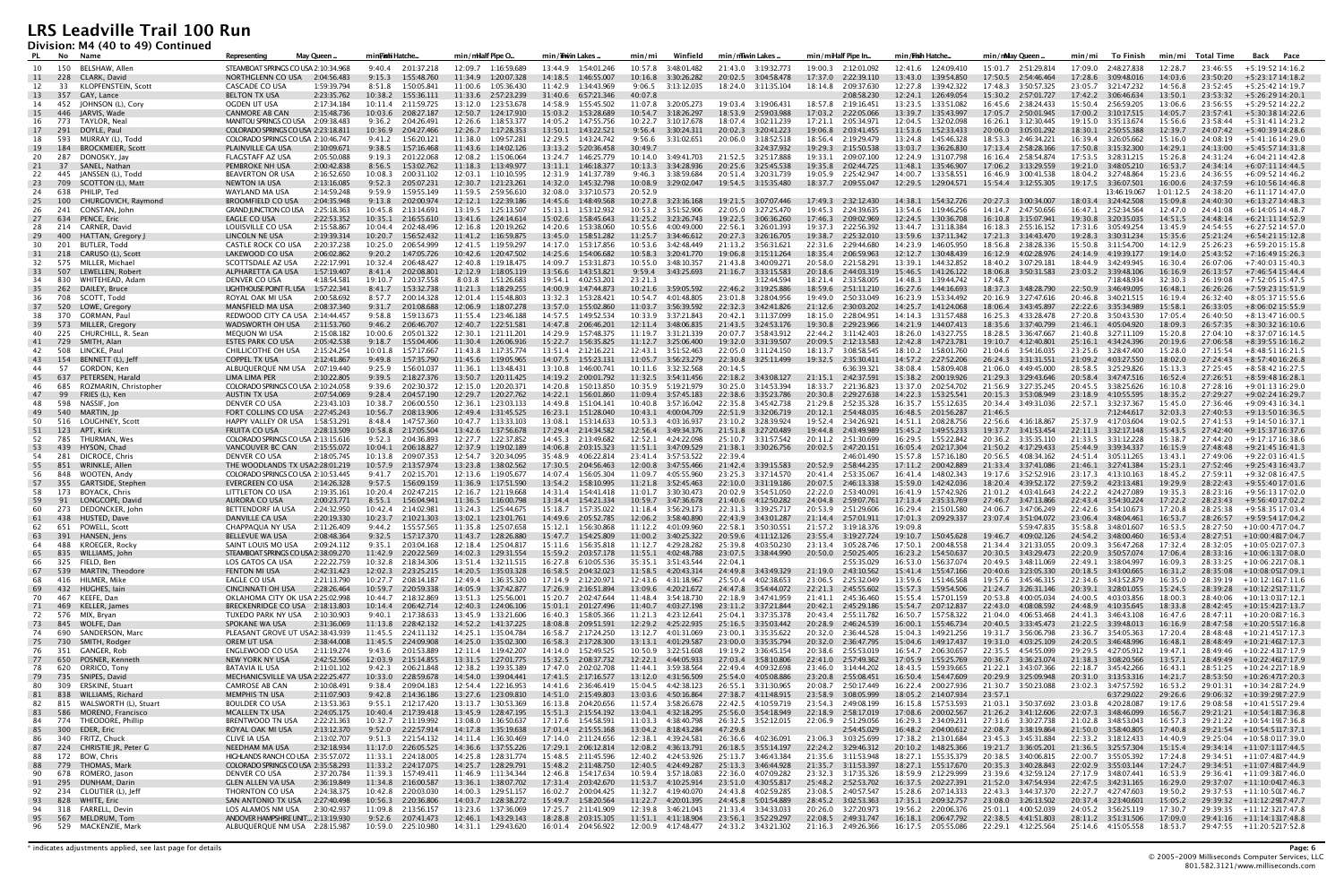**Division: M4 (40 to 49) Continued**

| <b>DIVISION:</b> MT (TO to TD) Continued<br>PL No Name | Representing                                                      | May Queen.                 | min <b>Fish</b> i Hatche                    | min/mHalf Pipe O                                                   | min/Thwin Lakes                              | min/mi<br>Winfield                                    | min/mwin Lakes                             | min/miHalf Pipe In                                                  | min/ <b>Fish Hatche.</b>                                                                | min/mMay Queen.             | To Finish<br>min/mi | min/mi Total Time<br>Back Pace                  |  |
|--------------------------------------------------------|-------------------------------------------------------------------|----------------------------|---------------------------------------------|--------------------------------------------------------------------|----------------------------------------------|-------------------------------------------------------|--------------------------------------------|---------------------------------------------------------------------|-----------------------------------------------------------------------------------------|-----------------------------|---------------------|-------------------------------------------------|--|
| 97 671 RIELAND, Dan                                    | <b>BILLINGS MT USA</b>                                            | 2:31:02.160                | 11:11.3 2:30:26.056                         | 15:02.6 1:52:09.722                                                | 20:01.7 2:31:24.616                          | 14:33.5 4:26:00.464                                   | 25:20.0 3:52:19.094                        | 22:07.5 3:14:24.229                                                 | 18:41.6 1:59:17.933                                                                     | 21:18.2 3:31:06.851         | 21:06.7 3:20:25.913 | 14:50.8<br>29:48:37 +11:21:3417:53.2            |  |
| 335 FRANKLIN, James<br>98                              | <b>BOULDER CO USA</b>                                             | 2:37:35.829                | 11:40.4 2:20:59.419                         | 14:05.9   1:32:05.175                                              | 16:26.6 2:14:59.115                          | 12:58.8<br>4:28:50.199                                | 25:36.2 4:04:22.863                        | 23:16.5 2:57:22.640                                                 | 17:03.3 2:09:54.424                                                                     | 23:11.9 3:55:21.664         | 23:32.2 3:27:28.426 | $15:22.1$ $29:48:59$ $+11:21:5617:53.4$         |  |
| 213 CARNAHAN, Kevin<br>99<br>119 ANDERSON, Damon       | SUWANEE<br>KANSAS CITY KS USA                                     | 2:12:03.721<br>2:27:09.624 | 9:46.9 2:00:04.949<br>10:54.0 2:35:02.609   | 12:00.5  1:25:00.970                                               | 15:10.9  1:56:27.126<br>20:17.7 2:36:21.730  | 11:11.8  4:33:36.781<br>15:02.1                       |                                            | 26:03.5 4:24:21.496 25:10.6 3:28:48.224                             | 20:04.6 2:15:46.799                                                                     | 24:14.8 3:57:18.687         | 23:43.9 3:40:23.338 | 16:19.5 29:53:52 +11:26:4917:56.3<br><b>DNF</b> |  |
| 130 BAILEY, Jerry                                      | FAYETTEVILLE AR USA                                               | 2:32:01.863                | 11:15.7  2:17:00.240                        | 13:42.0 1:39:46.229                                                | 17:49.0 2:46:39.504                          | 16:01.5  4:35:42.214                                  | 26:15.4                                    |                                                                     |                                                                                         |                             |                     | <b>DNF</b>                                      |  |
| 147 BECKER, Bill                                       | FORT COLLINS CO USA                                               | 2:24:35.649                | 10:42.6 2:21:14.606                         | 14:07.5  1:33:54.381                                               | 16:46.1 2:12:37.965                          | 12:45.2                                               |                                            |                                                                     |                                                                                         |                             |                     | <b>DNF</b>                                      |  |
| 161 BLAKE, Neil<br>165 BLUMENAU, Eric                  | RIO RANCHO NM USA<br>SAN FRANCISCO CA USA 2:30:08.309             | 2:06:43.304                | 9:23.2 2:03:39.129<br>11:07.3 2:22:01.473   | 12:21.9 1:21:16.439<br>14:12.1  1:49:45.644                        | 14:30.8  1:50:41.992<br>19:36.0 3:08:38.237  | 10:38.7 3:35:28.316<br>18:08.3                        |                                            | 20:31.3 4:03:10.805 23:09.6 3:04:34.820 17:44.9 2:28:41.131         |                                                                                         | 26:33.1                     |                     | <b>DNF</b><br><b>DNF</b>                        |  |
| 174 BOYD, Terry                                        | <b>MORRISON CO USA</b>                                            | 2:40:52.557                | 11:55.0 2:33:03.107                         | 15:18.3   1:55:14.617                                              | 20:34.8 2:38:43.760                          | 15:15.7 4:20:03.488                                   | 24:46.0                                    |                                                                     |                                                                                         |                             |                     | <b>DNF</b>                                      |  |
| 181 BRENNAN, Tommy                                     | POTEAU OK USA                                                     | 1:51:46.885                | 8:16.8                                      |                                                                    |                                              |                                                       |                                            |                                                                     |                                                                                         |                             |                     | <b>DNF</b>                                      |  |
| 190 BROXTERMAN, Stan<br>200 BUSH, Matt                 | AXTELL KS USA<br><b>AUSTIN TX USA</b>                             | 2:24:23.498<br>2:32:40.010 | 10:41.7 2:48:42.235<br>11:18.5 2:19:36.046  | 13:57.6 1:33:48.107                                                | 21:07.5 2:38:53.102<br>16:45.0 2:12:46.005   | 15:16.6  4:14:52.671<br>12:46.0 4:09:54.768           | 24:16.4 1:13:16.517<br>23:48.1 4:55:58.020 | 6:58.7<br>28:11.2                                                   |                                                                                         |                             |                     | <b>DNF</b><br><b>DNF</b>                        |  |
| 206 CALES (L), Ken                                     | PARKER CO USA                                                     | 2:37:57.996                | 11:42.1 2:22:29.752                         | 14:15.0  1:44:40.479                                               | 18:41.5 2:14:50.775                          | 12:58.0 4:26:22.848                                   | 25:22.2                                    |                                                                     |                                                                                         |                             |                     | <b>DNF</b>                                      |  |
| 221 CHAPPELL, Ken                                      | <b>LEBANON MO USA</b>                                             | 2:35:42.749 11:32.1        |                                             |                                                                    |                                              |                                                       |                                            |                                                                     |                                                                                         |                             |                     | <b>DNF</b>                                      |  |
| 226 CIANCANELLI, William<br>232 CLEVELAND, Carl        | <b>BOULDER CO USA</b><br>OVERLAND PARK KS USA 2:28:16.673         | 2:10:03.472                | 10:59.0 2:30:48.653                         | 9:38.0  1:54:38.191  11:27.8  1:15:00.342<br>15:04.9   1:47:20.899 | 13:23.6 1:50:28.063<br>19:10.2  2:21:07.803  | 10:37.3 3:29:12.252<br>13:34.2 4:49:31.834            | 27:34.5 2:31:56.709                        | 14:28.3                                                             | 20:02.3 2:17:26.956 13:13.0 2:26:34.142 26:10.4                                         |                             |                     | DNF<br><b>DNF</b>                               |  |
| 242 COOK, Richard                                      | BEN AVON HEIGHTS PA USA 2:05:28.441                               |                            | 9:17.7 2:15:21.217                          | 13:32.1  1:24:27.437                                               | 15:04.9  1:57:13.520                         | 11:16.3 4:00:50.178                                   | 22:56.2 4:09:10.073                        | 23:43.8 3:26:27.327                                                 | 19:51.1 2:28:38.325                                                                     | 26:32.6 4:20:07.363 26:00.7 |                     | <b>DNF</b>                                      |  |
| 253 CRESSMAN (L), Todd                                 | LAS VEGAS NV USA                                                  | 2:42:45.889                | 12:03.4 2:30:28.913                         |                                                                    | 17:26.9 2:09:11.825                          | 12:25.4  4:20:21.420                                  | 24:47.8 4:11:17.618                        | 23:56.0 3:05:38.976                                                 |                                                                                         | 20:28.2                     |                     | <b>DNF</b>                                      |  |
| 269 DAWSON, Dave<br>276 DENBERG, Aaron                 | LEADVILLE CO USA<br><b>BIG HORN WY USA</b>                        | 2:17:36.988<br>2:00:03.805 | 10:11.6 2:23:13.103<br>8:53.6 2:01:16.194   | 14:19.3  1:36:24.322<br>12:07.6 1:16:55.225                        | 17:12.9 2:19:41.394<br>13:44.1  1:58:38.625  | 13:25.9                                               | 11:24.5 4:08:54.270 23:42.3 4:07:31.225    | 23:34.4                                                             |                                                                                         |                             |                     | DNF<br><b>DNF</b>                               |  |
| 292 DUBUIS, Eric                                       | HAEGENDORF CH                                                     | 2:21:23.226                | 10:28.4 2:19:28.018                         | 13:56.8 1:45:45.325                                                | 18:53.1 3:11:20.507                          | 18:23.9                                               |                                            |                                                                     |                                                                                         |                             |                     | <b>DNF</b>                                      |  |
| 298 DYSERT, David                                      | DETROIT MI USA                                                    | 2:23:23.016                | 10:37.3 2:04:42.018                         | 12:28.2    1:19:11.552                                             | 14:08.5  1:47:38.407                         |                                                       |                                            |                                                                     | 10:21.0 4:03:48.767 23:13.2 3:29:43.668 19:58.4 2:47:15.159 16:04.9 2:00:37.658 21:32.4 |                             |                     | <b>DNF</b><br><b>DNF</b>                        |  |
| 316 FALLER, Jan<br>319 FARRETT, William                | <b>WESTON CT USA</b><br>PARKER CO USA                             | 2:41:33.174<br>2:22:30.358 | 11:58.0 2:20:44.752<br>10:33.4 2:18:01.704  | 14:04.5  1:37:40.761<br>13:48.2  1:40:04.618                       | 17:26.6 2:05:45.049<br>17:52.3  2:35:15.268  | 12:05.5    5:01:11.073<br>14:55.7                     | 28:41.1                                    |                                                                     |                                                                                         |                             |                     | <b>DNF</b>                                      |  |
| 353 GARRETT, Tim                                       | <b>NEWTOWN NSW AUS</b>                                            | 2:38:42.268                | 11:45.4 2:34:13.463                         | 15:25.3 1:46:49.259                                                | 19:04.5 2:36:12.824                          | 15:01.2                                               |                                            |                                                                     |                                                                                         |                             |                     | <b>DNF</b>                                      |  |
| 361 GIDDINGS, Scott                                    | OMAHA NE USA<br>WHEAT RIDGE CO USA                                | 2:22:11.139<br>1:42:43.602 | 10:31.9 2:20:45.251                         | 14:04.5  1:49:23.054<br>9:53.9 2:46:11.385                         | 19:32.0 2:48:21.619                          | 16:11.3  5:36:04.516  32:00.4<br>18:06.1  3:16:47.691 |                                            | 13:38.8                                                             | 1:30:04.372                                                                             | 16:05.1                     |                     | <b>DNF</b><br><b>DNF</b>                        |  |
| 363 GILBERT, Micky<br>364 GILL III, J Russell          | <b>CHARLOTTESVILLE VA USA</b>                                     | 2:13:59.848                | 7:36.6 1:38:58.986<br>9:55.5 2:13:31.783    | 13:21.2  1:40:46.004                                               | 29:40.6 3:08:15.457<br>17:59.6 2:05:19.469   | 12:03.0                                               | 18:44.5 2:23:16.897                        |                                                                     |                                                                                         |                             |                     | <b>DNF</b>                                      |  |
| 59 GRANT, Todd                                         | LAFAYETTE CO USA                                                  | 2:03:48.779                | 9:10.3 1:54:55.848                          |                                                                    | 14:21.1 1:47:28.750                          |                                                       | 10:20.1  3:45:54.272  21:30.9  4:54:17.353 | 28:01.7 2:51:39.876                                                 | 16:30.4 1:35:29.606                                                                     | 17:03.1                     |                     | DNF                                             |  |
| 376 GRUENWALD, James                                   | <b>WHEATON IL USA</b>                                             | 2:39:26.178                | 11:48.6 3:26:23.947<br>10:57.4 2:35:56.986  | 20:38.4<br>15:35.7    1:51:45.910                                  |                                              | 14:01.3  4:29:26.047                                  |                                            | 23:58.1 3:35:14.112                                                 | 20:41.7                                                                                 |                             |                     | <b>DNF</b><br>DNF                               |  |
| 380 HALBIG, Ray<br>411 HENZE, Michael                  | AURORA CO USA<br>NEENAH WI USA                                    | 2:27:55.338<br>2:10:43.638 | 9:41.0 2:10:46.695                          | 13:04.7   1:17:58.733                                              | 19:57.5 2:25:49.048<br>13:55.5   1:51:06.827 | 10:41.0 3:57:05.599                                   | 25:39.6 4:11:39.957                        | 22:34.8 3:57:20.706 22:36.3 3:10:08.673                             | 18:17.0                                                                                 |                             |                     | <b>DNF</b>                                      |  |
| 420 HODGES, Jerry                                      | FRISCO TX USA                                                     | 2:10:28.742                | 9:39.9 2:25:22.548                          | 14:32.3  1:39:26.632                                               | 17:45.5 2:13:50.316                          | 12:52.1 4:19:34.594                                   | 24:43.3                                    |                                                                     |                                                                                         |                             |                     | DNF                                             |  |
| 421 HOFFMAN, Scott<br>425 HOUDE, Patrick               | ORION IL USA<br>MONTREAL QC CAN                                   | 2:37:23.995<br>2:11:28.465 | 11:39.6 2:35:15.118<br>9:44.3 2:17:55.495   | 13:47.5  1:36:21.696                                               | 20:25.0 2:51:59.120<br>17:12.4  2:13:52.436  | 16:32.2 4:19:13.108 24:41.2<br>12:52.3                |                                            |                                                                     |                                                                                         |                             |                     | <b>DNF</b><br><b>DNF</b>                        |  |
| 428 HOY, Jason                                         | ALBUQUERQUE NM USA 2:35:18.692                                    |                            | 11:30.3 2:34:00.713                         | 15:24.1  1:46:38.062                                               | 19:02.5                                      |                                                       |                                            |                                                                     |                                                                                         |                             |                     | <b>DNF</b>                                      |  |
| 457 JUDD, Joe                                          | SALIDA CO USA                                                     | 2:34:56.383                | 11:28.6 2:25:28.287                         | 14:32.8 1:44:36.857                                                | 18:40.9 2:42:25.095                          | 15:37.0                                               |                                            |                                                                     |                                                                                         |                             |                     | <b>DNF</b>                                      |  |
| 458 JUSTICE, Chris<br>463 KAY, Antony                  | <b>BOULDER CO USA</b><br><b>BOULDER CO USA</b>                    | 2:23:56.613<br>2:38:51.963 | 10:39.7 2:25:27.244<br>11:46.1 2:37:09.085  | 15:42.9    1:48:45.589                                             | 16:49.1 2:01:42.908<br>19:25.3 4:54:29.533   | 11:42.2 5:01:24.213 28:42.3<br>28:19.0                |                                            |                                                                     |                                                                                         |                             |                     | <b>DNF</b><br><b>DNF</b>                        |  |
| 465 KEATON, Davide                                     | FUQUAY-VARINA NC USA 2:36:43.612                                  |                            | 11:36.6 2:28:29.584                         |                                                                    | 18:12.1 2:09:21.560                          |                                                       |                                            | 12:26.3 4:31:29.468 25:51.4 4:28:15.617 25:32.9 3:36:35.295 20:49.5 |                                                                                         |                             |                     | <b>DNF</b>                                      |  |
| 476 KIRK, Jonathan                                     | <b>HALIFAX NS CAN</b>                                             | 2:36:40.760                | 11:36.4 2:09:48.708                         | 12:58.9  1:36:02.474                                               | 17:09.0 2:42:01.405                          | 15:34.8                                               |                                            |                                                                     |                                                                                         |                             |                     | <b>DNF</b>                                      |  |
| 480 KLAVER, Jerell<br>486 KRATOCHVIL, Matt             | MANITOU SPRINGS CO USA 2:38:14.317<br>OSCEOLA WI USA              | 2:47:36.799                | 11:43.3  4:17:33.111<br>12:24.9 2:29:44.995 | 25:45.3 2:28:44.706<br>14:58.5 1:43:39.431                         | 26:33.7<br>18:30.6 2:29:10.626               | 14:20.6                                               |                                            |                                                                     |                                                                                         |                             |                     | <b>DNF</b><br>DNF                               |  |
| 489 KROSS, Allen                                       | <b>CLAREMORE OK USA</b>                                           | 2:51:32.026                | 12:42.4 2:53:21.763                         |                                                                    | 19:42.6                                      |                                                       |                                            |                                                                     |                                                                                         |                             |                     | <b>DNF</b>                                      |  |
| 505 LEIGH, Jeffry                                      | LAKE ORION MI USA                                                 | 2:40:02.985                | 11:51.3 2:31:26.406                         | 15:08.6 1:55:19.072                                                | 20:35.5 2:28:40.537                          | 14:17.7 6:48:01.463                                   | 38:51.6                                    |                                                                     |                                                                                         |                             |                     | <b>DNF</b>                                      |  |
| 514 LLOYD, Chris<br>525 LYNDE (L), Robert              | DENVER CO USA<br>COLORADO SPRINGS CO USA 4:25:51.728              | 2:30:49.027                | 11:10.3  2:28:55.560<br>19:41.6 1:27:54.393 | 14:53.6 2:14:55.085<br>8:47.4 1:50:27.906                          | 24:05.6<br>19:43.6 3:59:17.841               | 23:00.6 4:13:52.747 24:10.7                           |                                            |                                                                     | 3:39:56.119 21:08.9 1:24:06.606                                                         | 15:01.2                     |                     | <b>DNF</b><br><b>DNF</b>                        |  |
| 533 MALDONADO, Enrique                                 | NORTHGLENN CO USA                                                 | 2:11:56.439                | 9:46.4 2:04:02.955                          | 12:24.3   1:27:36.742                                              | 15:38.7   1:57:50.197                        | 11:19.8                                               |                                            |                                                                     |                                                                                         |                             |                     | <b>DNF</b>                                      |  |
| 534 MANTER, Dan                                        | FORT COLLINS CO USA                                               | 2:04:40.360                | 9:14.1 1:53:58.792                          | 11:23.9 1:14:55.899                                                | 13:22.8 1:51:40.113                          | 10:44.2                                               |                                            |                                                                     |                                                                                         |                             |                     | DNF                                             |  |
| 553 MCCASLIN, Mark<br>555 MCDONALD, Barefoot Ted       | NORTHVILLE MI USA<br>SEATTLE WA USA                               | 2:24:28.871<br>3:00:15.000 | 10:42.1 2:23:10.436<br>13:21.1 2:54:33.566  | 14:19.0  1:50:20.599<br>17:27.4                                    | 19:42.2 2:52:35.160                          | 16:35.7                                               |                                            |                                                                     |                                                                                         |                             |                     | <b>DNF</b><br><b>DNF</b>                        |  |
| 581 MOLL, David                                        | <b>BOULDER CO USA</b>                                             | 2:43:28.389                | 12:06.5 2:33:15.253                         | 15:19.5  1:38:24.112                                               | 17:34.3 2:26:20.739                          | 14:04.3                                               |                                            |                                                                     |                                                                                         |                             |                     | <b>DNF</b>                                      |  |
| 583 MONTGOMERY, Gordon                                 | AUSTIN TX USA                                                     | 2:48:50.558                | 12:30.4 2:41:23.216                         | 16:08.3 1:49:45.104                                                | 19:35.9 2:19:59.532                          | 13:27.6 4:58:04.799                                   | 28:23.3                                    |                                                                     |                                                                                         |                             |                     | <b>DNF</b>                                      |  |
| 604 NESKE (L), Cal<br>646 POLAND, Mike                 | <b>BOULDER CO USA</b><br><b>ESTES PARK CO USA</b>                 | 2:52:08.297<br>2:08:59.796 | 12:45.1  2:42:28.481<br>9:33.3 2:00:59.741  | 16:14.8  1:45:58.957<br>12:06.0 1:19:35.323                        | 18:55.5 2:20:29.301<br>14:12.7  1:56:40.360  | 13:30.5 4:13:37.297<br>11:13.1  4:04:12.083           | 24:09.3<br>23:15.4 3:53:15.538             | 22:12.9 2:41:45.735                                                 | 15:33.2  2:34:08.343                                                                    | 27:31.5                     |                     | <b>DNF</b><br><b>DNF</b>                        |  |
| 654 PRIOLO, Peter                                      | STATEN ISLAND NY USA 2:29:20.095                                  |                            | 11:03.7 2:35:04.142                         | 15:30.4   1:52:14.463                                              | 20:02.6 2:24:00.860                          | 13:50.9    5:14:37.649                                | 29:57.9 1:37:46.258                        | 9:18.7                                                              |                                                                                         |                             |                     | <b>DNF</b>                                      |  |
| 867 REILLY, Bob                                        | MORGANVILLE NJ USA 2:30:55.596<br>SOUTH JORDAN UT USA 2:39:00.665 |                            | 11:10.8 2:14:03.872                         | 13:24.4 1:30:24.175                                                | 16:08.6 2:20:46.961<br>19:09.0 2:48:37.041   | 13:32.2  4:42:20.440                                  | 26:53.4 4:08:51.600                        |                                                                     | 23:42.1 3:02:25.131 17:32.4 1:58:31.524                                                 | 21:09.9                     |                     | <b>DNF</b><br><b>DNF</b>                        |  |
| 675 ROBERTSON, Troy<br>705 SCHUM, Bill                 | ALBUQUERQUE NM USA 2:36:27.948                                    |                            | 11:46.7 2:43:26.684<br>11:35.4 2:34:18.647  | 16:20.7 1:47:14.281<br>15:25.9  1:44:24.107                        | 18:38.6 2:41:53.766                          | 16:12.8  4:34:10.827<br>15:34.0 4:45:20.032           | 26:06.7<br>27:10.5                         |                                                                     |                                                                                         |                             |                     | <b>DNF</b>                                      |  |
| 720 SILSBY (L), Kevin                                  | COLORADO SPRINGS CO USA 2:12:59.978                               |                            | 9:51.1 2:01:49.405                          | 12:10.9  1:21:57.475                                               | 14:38.1  1:50:36.673                         | 10:38.1 3:47:57.220                                   | 21:42.6 3:30:02.926                        | 20:00.3 2:33:25.005                                                 | 14:45.1                                                                                 |                             |                     | <b>DNF</b>                                      |  |
| 732 SMITH (L), Kent<br>740 SOUTHERN, Chip              | EDINA MN USA<br>AURORA CO USA                                     | 2:15:47.204<br>2:13:18.269 | 10:03.5 2:28:41.615<br>9:52.5 2:06:44.415   | 14:52.2   1:58:54.403<br>12:40.4  1:30:43.219                      | 21:14.0 2:43:56.532<br>16:12.0  2:02:14.162  | 15:45.8 4:27:33.151<br>11:45.2  4:28:46.426           | 25:28.9<br>25:35.9 4:22:19.524 24:59.0     |                                                                     |                                                                                         |                             |                     | DNF<br><b>DNF</b>                               |  |
| 743 SPRINGER, David                                    | AUSTIN TX USA                                                     | 2:19:24.736                | 10:19.6 2:23:24.064                         | 14:20.4   1:37:12.308                                              | 17:21.5 2:20:42.225                          | 13:31.8    5:09:58.677                                | 29:31.3 3:54:44.040                        | 22:21.3 3:30:14.005                                                 | 20:12.9 2:00:17.656                                                                     | 21:28.9                     |                     | DNF                                             |  |
| 749 STAHL (L), Craig                                   | PROVIDENCE UT USA                                                 | 2:44:29.757                | 12:11.1  2:35:52.531                        | 15:35.3    1:43:44.767                                             | 18:31.6 2:21:59.726                          | 13:39.2 4:28:39.601                                   | 25:35.2                                    |                                                                     |                                                                                         |                             |                     | <b>DNF</b>                                      |  |
| 761 SULLIVAN, Chris<br>767 SWEENEY, Bob                | DENVER CO USA<br>LOUISVILLE CO USA                                | 2:37:37.685<br>1:55:42.445 | 11:40.6 2:21:36.510<br>8:34.3 1:39:37.098   | 14:09.7  1:31:12.003<br>9:57.7 1:05:20.261                         | 16:17.1 2:07:29.195<br>11:40.0  1:33:52.541  | 12:15.5  4:41:08.509<br>9:01.6 2:58:05.178            | 26:46.5 4:22:08.610<br>16:57.6 3:27:09.995 | 24:58.0 3:28:39.416<br>19:43.8 3:02:49.889                          | 20:03.8 1:57:55.243 21:03.4<br>17:34.8                                                  |                             |                     | DNF<br><b>DNF</b>                               |  |
| 769 SYLVESTER, Michael                                 | <b>GRENADA MS USA</b>                                             | 2:37:08.371                | 11:38.4 2:30:06.403                         | 15:00.6  1:43:26.390                                               | 18:28.3 2:22:33.992                          | 13:42.5 4:41:46.569                                   | 26:50.1                                    |                                                                     |                                                                                         |                             |                     | <b>DNF</b>                                      |  |
| 782 THOMSEN, Erik                                      | BETTENDORF IA USA                                                 | 2:31:51.355                | 11:14.9 2:16:15.483                         | 13:37.5 1:37:47.293                                                | 17:27.7                                      |                                                       |                                            |                                                                     |                                                                                         |                             |                     | <b>DNF</b>                                      |  |
| 783 THORNE, Peter<br>804 VEGA, Dan                     | <b>CAMBRIDGE MA USA</b><br>COLORADO SPRINGS CO USA 1:43:27.464    | 2:40:11.898                | 11:52.0 2:25:49.724<br>7:39.8 1:34:44.266   | 14:35.0  1:38:30.034<br>9:28.4 1:10:29.917                         | 17:35.4 2:16:56.067<br>12:35.3   1:53:21.928 | 13:10.0<br>10:54.0 3:00:10.650                        |                                            | 18:14.8  1:48:03.819                                                | 10:23.4 1:14:47.121 13:21.3                                                             |                             |                     | DNF<br><b>DNF</b>                               |  |
| 807 VILA CASANOVAS, Joan                               | HIDALGO MEXICO MEX 2:15:17.935                                    |                            | 10:01.3  2:25:01.706                        | 14:30.2  1:42:38.006                                               | 18:19.6 2:33:07.458                          | 14:43.4 4:28:25.636                                   | 25:33.9 4:12:43.811                        | 24:04.2  3:34:34.319                                                | 20:37.9                                                                                 |                             |                     | <b>DNF</b>                                      |  |
| 826 WESSELS, Richard                                   | FLOWER MOUND TX USA 2:30:14.254                                   |                            | 11:07.7 2:18:11.387                         | 13:49.1  1:39:01.807                                               | 17:41.0  2:24:17.720                         | 13:52.5 6:01:09.937                                   | 34:23.8                                    |                                                                     |                                                                                         |                             |                     | <b>DNF</b>                                      |  |
| 844 WOLFE, Robert<br>847 WOOD, Franklin                | LEXINGTON OH USA<br><b>CRIMORA VA USA</b>                         | 2:38:00.462<br>2:29:57.630 | 11:42.3 2:27:09.446<br>11:06.5 2:17:37.599  | 14:42.9  1:42:01.198                                               | 18:13.1  2:42:44.681<br>17:45.1 2:48:30.384  | 15:38.9<br>16:12.2  4:35:41.244                       | 26:15.4                                    |                                                                     |                                                                                         |                             |                     | <b>DNF</b><br><b>DNF</b>                        |  |
| 856 YOUNG, Darren                                      | RENO NV USA                                                       | 2:11:39.773                | 9:45.2    1:57:48.881                       | 11:46.9 1:18:53.114                                                | 14:05.2   1:55:00.419                        |                                                       |                                            | 18:52.8 3:11:14.169 18:12.8 2:07:58.667                             | 12:18.3    1:53:44.483                                                                  | 20:18.7                     |                     | DNF                                             |  |
| 115 ALTENHOFEN, Philip                                 | FORT COLLINS CO USA                                               |                            |                                             |                                                                    |                                              |                                                       |                                            |                                                                     |                                                                                         |                             |                     | <b>DNS</b>                                      |  |
| 134 BARGER, Dan<br>142 BATTAGLINO, Alberto             | AUBURN CA USA<br>FORT WORTH TX USA                                |                            |                                             |                                                                    |                                              |                                                       |                                            |                                                                     |                                                                                         |                             |                     | <b>DNS</b><br><b>DNS</b>                        |  |
| 148 BEDARD, Andy                                       | ARVADA CO USA                                                     |                            |                                             |                                                                    |                                              |                                                       |                                            |                                                                     |                                                                                         |                             |                     | <b>DNS</b>                                      |  |
| 164 BLUMBERG, Andre                                    | SHAMSHUIPO KOWLOON HK                                             |                            |                                             |                                                                    |                                              |                                                       |                                            |                                                                     |                                                                                         |                             |                     | <b>DNS</b>                                      |  |
| 216 CARROL, John<br>220 CHACE, Hugh                    | <b>BEND OR USA</b><br>SALT LAKE CITY UT USA                       |                            |                                             |                                                                    |                                              |                                                       |                                            |                                                                     |                                                                                         |                             |                     | <b>DNS</b><br><b>DNS</b>                        |  |
| 240 CONRAD, Blaine                                     | PORTLAND OR USA                                                   |                            |                                             |                                                                    |                                              |                                                       |                                            |                                                                     |                                                                                         |                             |                     | <b>DNS</b>                                      |  |
| 248 COVARRUBIAS, Rafael                                | LONG BEACH CA USA                                                 |                            |                                             |                                                                    |                                              |                                                       |                                            |                                                                     |                                                                                         |                             |                     | <b>DNS</b>                                      |  |
| 259 CUNNINGHAM, Dave<br>294 DUNCAN, Todd               | SUPERIOR CO USA<br>AURORA CO USA                                  |                            |                                             |                                                                    |                                              |                                                       |                                            |                                                                     |                                                                                         |                             |                     | <b>DNS</b><br><b>DNS</b>                        |  |
| 299 ECK, Michael                                       | DUVALL WA USA                                                     |                            |                                             |                                                                    |                                              |                                                       |                                            |                                                                     |                                                                                         |                             |                     | <b>DNS</b>                                      |  |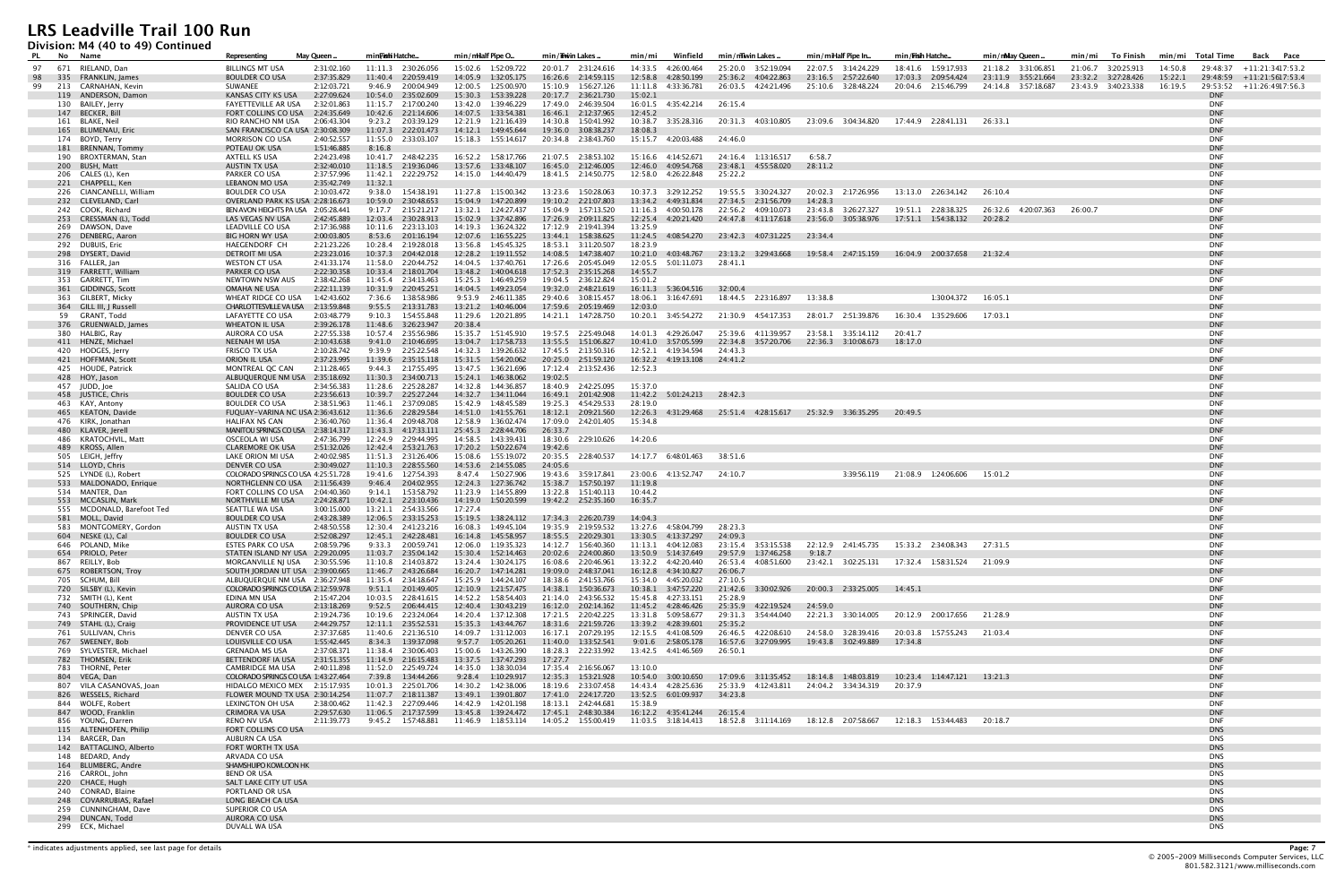#### **Division: M4 (40 to 49) Continued**

| PL No Name |                          | Representing                   | May Queen | min <b>Fish</b> i Hatche | min/milalf Pipe O. | min/Tiwin Lakes | min/mi | Winfield min/mwin Lakes | min/miHalf Pipe In | min/ <b>Fish</b> Hatche | min/nMay Queen | min/mi To Finish min/mi | Total Time | Back Pace |
|------------|--------------------------|--------------------------------|-----------|--------------------------|--------------------|-----------------|--------|-------------------------|--------------------|-------------------------|----------------|-------------------------|------------|-----------|
|            | 311 EVANS, Tony          | FORT FRANCES ON CAN            |           |                          |                    |                 |        |                         |                    |                         |                |                         | <b>DNS</b> |           |
|            | 332 FOREMAN (L), Aaron   | AUSTIN TX USA                  |           |                          |                    |                 |        |                         |                    |                         |                |                         | <b>DNS</b> |           |
|            | 339 FRIES, Randy         | <b>EDMONTON AB CAN</b>         |           |                          |                    |                 |        |                         |                    |                         |                |                         | <b>DNS</b> |           |
|            | 350 GALLOWAY, James      | ELKTON MD USA                  |           |                          |                    |                 |        |                         |                    |                         |                |                         | <b>DNS</b> |           |
|            | 354 GARRIGAN, Rick       | ASTORIA NY USA                 |           |                          |                    |                 |        |                         |                    |                         |                |                         | <b>DNS</b> |           |
|            | 359 GERALDI, Alan        | DALY CIRY CA USA               |           |                          |                    |                 |        |                         |                    |                         |                |                         | <b>DNS</b> |           |
|            | 387 HAMMETT, Ron         | LAS VEGAS NV USA               |           |                          |                    |                 |        |                         |                    |                         |                |                         | <b>DNS</b> |           |
|            | 403 HEASLEY, Jeff        | <b>GUNNISON CO USA</b>         |           |                          |                    |                 |        |                         |                    |                         |                |                         | <b>DNS</b> |           |
|            | 406 HELLER, Ed           | ALBUQUERQUE NM USA             |           |                          |                    |                 |        |                         |                    |                         |                |                         | <b>DNS</b> |           |
|            | 409 HEMSKY, John         | <b>LITTLETON CO USA</b>        |           |                          |                    |                 |        |                         |                    |                         |                |                         | <b>DNS</b> |           |
|            | 435 HUSBAND, William     | <b>CASTLE ROCK CO USA</b>      |           |                          |                    |                 |        |                         |                    |                         |                |                         | <b>DNS</b> |           |
|            | 475 KIMLER, David        | <b>CORDOVA TN USA</b>          |           |                          |                    |                 |        |                         |                    |                         |                |                         | <b>DNS</b> |           |
|            | 477 KISCH, Arpad         | TAMPA FL USA                   |           |                          |                    |                 |        |                         |                    |                         |                |                         | <b>DNS</b> |           |
|            | 490 KUIACK, Mike         | VANCOUVER BC CAN               |           |                          |                    |                 |        |                         |                    |                         |                |                         | <b>DNS</b> |           |
|            | 538 MAROSI, John         | THORNTON CO USA                |           |                          |                    |                 |        |                         |                    |                         |                |                         | <b>DNS</b> |           |
|            | 543 MASON, Brendan       | WAN CHAI HK HK                 |           |                          |                    |                 |        |                         |                    |                         |                |                         | <b>DNS</b> |           |
|            | 558 MCGOWAN, Joe         | <b>BOULDER CO USA</b>          |           |                          |                    |                 |        |                         |                    |                         |                |                         | <b>DNS</b> |           |
|            | 570 METZLER, Brian       | <b>BOULDER CO USA</b>          |           |                          |                    |                 |        |                         |                    |                         |                |                         | <b>DNS</b> |           |
|            | 594 MYERS, John          | NEW YORK NY USA                |           |                          |                    |                 |        |                         |                    |                         |                |                         | <b>DNS</b> |           |
|            | 595 MYERS, Kevin         | SCOTTSDALE AZ USA              |           |                          |                    |                 |        |                         |                    |                         |                |                         | <b>DNS</b> |           |
|            | 611 NIXON, Shelby        | <b>BEDFORD TX USA</b>          |           |                          |                    |                 |        |                         |                    |                         |                |                         | <b>DNS</b> |           |
|            | 613 NORQUIST, Craig      | PARADISE VALLEY AZ USA         |           |                          |                    |                 |        |                         |                    |                         |                |                         | <b>DNS</b> |           |
|            | 621 OSELAND, Neal        | COLORADO SPRINGS CO USA        |           |                          |                    |                 |        |                         |                    |                         |                |                         | <b>DNS</b> |           |
|            | 679 ROMPOT, Kurt         | <b>IOWA CITY IA USA</b>        |           |                          |                    |                 |        |                         |                    |                         |                |                         | <b>DNS</b> |           |
|            | 725 SMITH, Donald        | <b>VANCOUVER BC CAN</b>        |           |                          |                    |                 |        |                         |                    |                         |                |                         | <b>DNS</b> |           |
|            | 784 THRESHER (L), Alfred | LAS VEGAS NV USA               |           |                          |                    |                 |        |                         |                    |                         |                |                         | <b>DNS</b> |           |
|            | 825 WELLER, Clyde        | THORNTON CO USA                |           |                          |                    |                 |        |                         |                    |                         |                |                         | <b>DNS</b> |           |
|            | 834 WILLERTON, Nigel     | SUGAR LAND TX USA              |           |                          |                    |                 |        |                         |                    |                         |                |                         | <b>DNS</b> |           |
|            | 864 ZULIM, Tony          | <b>HUNTINGTON BEACH CA USA</b> |           |                          |                    |                 |        |                         |                    |                         |                |                         | <b>DNS</b> |           |

#### **Division: F4 (40 to 49)**

|                         |     | No Name                                       | Representina                                | May Queen   | minFishi Hatche        | min/milalf Pipe O                              | min/ <b>iiw</b> in Lakes . | min/mi                                     | Winfield    | min/mwin Lakes.        | min/miHalf Pipe In.    | min/Fish Hatche        | min/mMay Queen.        | To Finish<br>min/mi    | min/mi  | Total Time               | Back Pace                   |
|-------------------------|-----|-----------------------------------------------|---------------------------------------------|-------------|------------------------|------------------------------------------------|----------------------------|--------------------------------------------|-------------|------------------------|------------------------|------------------------|------------------------|------------------------|---------|--------------------------|-----------------------------|
|                         |     | 227 CLARIDGE, Rhonda                          | OPHIR CO USA                                | 1:58:57.472 | 8:48.7<br>1:50:39.563  | 11:04.0 1:10:17.190                            | 12:33.1  1:42:07.006       | 9:49.1                                     | 3:05:16.015 | 17:38.7 2:54:51.716    | 16:39.2 2:01:19.846    | 11:40.0 1:13:20.435    | 13:05.8 2:29:33.765    | 14:57.4 2:45:01.972    | 12:13.5 | 21:11:24                 | $+0:00$ 12:42.8             |
|                         |     | 26 JONES, Stephanie                           | COLORADO SPRINGS CO USA 2:04:43.107         |             | $9:14.3$ $1:54:57.403$ | 11:29.7 1:14:06.789                            | 13:14.1  1:42:51.524       | 9:53.4                                     | 3:22:30.375 | 19:17.2<br>3:08:52.985 | 17:59.3 2:12:43.972    | 12:45.8  1:29:13.343   | 15:56.0 3:42:25.536    | 22:14.6 3:35:04.476    | 15:55.9 | 24:27:29                 | $+3:16:0514:40.5$           |
| $\overline{\mathbf{3}}$ |     | 754 STONESMITH, Cindy                         | LOUISVILLE CO USA                           | 2:24:23.751 | 10:41.8 2:08:21.971    | 12:50.2<br>1:20:23.629                         | 14:21.4 1:48:34.229        | 10:26.4 3:22:22.669                        |             | 3:20:07.527<br>19:16.4 | 19:03.6 2:24:46.890    | 13:55.3 1:36:38.171    | 17:15.4 3:07:44.506    | 18:46.5 3:06:00.271    | 13:46.7 | 24:39:23                 | $+3:27:5914:47.6$           |
|                         |     | 763 SUNDERMEIER (L), Ronda                    | TIGARD OR USA                               | 2:20:00.297 | 10:22.2 2:14:08.061    | 13:24.8 1:23:48.499                            | 14:57.9  1:56:17.666       | 11:10.9 3:42:36.255                        |             | 21:12.0 3:09:53.617    | 18:05.1 2:23:34.082    | 13:48.3 1:35:27.738    | 17:02.8                | 5:55:51.235            | 26:21.6 | 24:41:37                 | $+3:30:1314:49.0$           |
|                         |     | 434 HUNTER, Tammy                             | <b>AMHERST WI USA</b>                       | 2:18:36.289 | 10:16.0 2:12:16.614    | 13:13.7 1:22:03.928                            | 14:39.3  1:56:51.222       |                                            |             | 22:09.0 4:01:11.190    | 22:58.2 2:48:28.329    | 16:12.0  1:55:41.050   | 20:39.5 3:38:55.959    | 21:53.6 3:44:27.043    | 16:37.6 |                          | 27:51:05 +6:39:41 16:42.7   |
| - 6                     | 390 | HANNULA, Rebekka                              | MANITOU SPRINGS CO USA 2:30:24.593          |             | 11:08.5 2:15:27.045    | 13:32.7   1:27:36.278                          | 15:38.6 2:03:24.335        | 11:52.0 4:14:34.743                        |             | 24:14.7 3:53:49.253    | 22:16.1 2:40:05.183    | 15:23.6 1:40:32.514    |                        | 21:29.5 3:32:32.782    | 15:44.7 | 27:53:22                 | +6:41:58 16:44.0            |
|                         |     | 655 PYLE, Laura                               | DENVER CO USA                               | 2:30:26.847 | 11:08.7 2:19:37.908    | 13:57.8 1:25:59.403                            | 15:21.3 1:59:42.653        | 11:30.6                                    | 4:02:04.295 | 23:03.3 4:25:06.477    | 25:14.9 2:44:57.253    | 15:51.7 1:48:21.732    | 19:21.0 3:16:46.528    | 19:40.7 4:01:39.070    | 17:54.0 |                          | $28:34:42 + 7:23:1817:08.8$ |
| -8                      |     | 464 KAZUKAWA, Junko                           | DENVER CO USA                               | 2:17:39.460 | 10:11.8  2:04:36.443   | 12:27.6 1:31:40.948                            | 16:22.3<br>1:58:01.204     | 11:20.9                                    | 3:59:56.843 | 4:07:22.025<br>22:51.1 | 23:33.5 2:48:46.480    | 16:13.7 2:13:43.823    | 23:52.8 3:57:50.531    | 23:47.1 3:35:36.711    | 15:58.3 | 28:35:14                 | $+7:23:5017:09.1$           |
|                         |     | 290 DOUGLAS, Karen                            | BENNINGTON NE USA                           | 2:36:07.164 | 11:33.9<br>2:22:52.303 | 14:17.2  1:23:56.579                           | 14:59.4 2:05:55.391        | 12:06.5 4:24:02.526                        |             | 25:08.8 4:25:08.151    | 25:15.1 2:45:39.247    | 15:55.7   1:56:22.312  | 20:46.8 3:35:16.968    | 21:31.7 3:03:51.345    | 13:37.1 | 28:39:11                 | +7:27:47 17:11.5            |
| 10                      |     | 146 BEATY, Pat                                | PARK CITY UT USA                            | 2:29:17.156 | 11:03.5 2:19:46.315    | 13:58.6 1:27:54.203                            | 15:41.8 2:11:35.738        | 12:39.2 4:00:46.641                        |             | 22:55.9 3:52:44.923    | 22:10.0 2:44:51.266    | 15:51.1 1:59:46.220    | 21:23.3 4:09:33.756    | 24:57.4 3:26:46.561    | 15:19.0 | 28:43:02                 | $+7:31:3817:13.8$           |
| 11                      | 791 | TORRES (L). Michelle                          | <b>WESTMINSTER CO USA</b>                   | 2:36:47.112 | 11:36.8 2:32:16.178    | 15:13.6 1:36:40.437                            | 17:15.8 2:10:29.471        | 12:32.8                                    | 4:09:25.157 | 23:45.3 3:29:14.381    | 19:55.7 2:56:36.685    | 16:58.9 2:04:38.629    | 22:15.5 3:49:49.979    | 22:59.0 3:28:46.695    | 15:27.9 | 28:54:44                 | +7:43:2017:20.8             |
| 12                      | 97  | NAKAUCHI, Laurie                              | ARVADA CO USA                               | 2:21:40.098 | 10:29.6 2:13:19.701    | 13:20.0 1:30:31.730                            | 16:10.0 2:19:41.039        | 13:25.9 3:51:40.601                        |             | 22:03.9 3:55:50.012    | 22:27.6 3:07:20.096    | 18:00.8 2:14:55.857    | 24:05.7 3:38:38.537    | 21:51.9 3:53:41.878    | 17:18.7 | 29:03:07                 | +7:51:43 17:25.9            |
| 13                      | 809 | WACHT, Lynda                                  | <b>LITTLETON CO USA</b>                     | 2:48:20.197 | 12:28.2 2:39:06.765    | 15:54.7<br>1:34:03.728                         | 16:47.8<br>2:11:01.836     | 12:35.9                                    | 4:27:56.002 | 25:31.0<br>3:38:51.558 | 20:50.6<br>2:49:12.114 | 16:16.2<br>1:55:08.747 | 20:33.7<br>3:30:01.182 | 21:00.1<br>3:31:10.578 | 15:38.6 | 29:04:52                 | +7:53:28 17:26.9            |
| 14                      | 797 | TUELL, Zsuzsanna                              | <b>BOOMFIELD CO USA</b>                     | 2:26:20.136 | 10:50.4  2:18:04.271   | 13:48.4<br>1:38:56.723                         | 2:12:47.915<br>17:40.1     | 12:46.1                                    | 4:01:05.104 | 22:57.6 3:44:05.221    | 21:20.5<br>3:02:35.318 | 17:33.4 2:03:35.052    | 22:04.1 4:05:46.540    | 24:34.7 3:38:39.527    | 16:11.8 | 29:11:55                 | $+8:00:3117:31.2$           |
| 15                      |     | 706 SCHWARTZ, Michelle                        | FORT COLLINS CO USA                         | 2:24:49.121 | 10:43.6 2:21:31.358    | 14:09.1<br>3:36:12.607                         | 38:36.5 4:03:31.786        | 23:25.0 3:55:24.789                        |             | 22:25.2                | 3:02:45.028            | 17:34.3 2:09:26.920    | 23:07.0 3:39:31.701    | 21:57.2 4:04:23.880    | 18:06.2 | 29:17:37                 | $+8:06:1317:34.6$           |
| 16                      |     | 541 MARTIN, Kim                               | LAKEVILLE MN USA                            | 2:24:08.707 | 10:40.6 2:20:54.470    | 14:05.4 1:31:50.501                            | 16:24.0 2:06:18.743        | 12:08.7 4:47:38.357                        |             | 27:23.7 4:34:48.631    | 26:10.3 3:18:57.417    | 19:07.8 1:46:19.498    | 18:59.2                | 6:34:50.066            | 29:14.8 | 29:25:46                 | $+8:14:2217:39.5$           |
| 17                      |     | 622 OWENS, Adria                              | LITTLETON CO USA                            | 2:36:41.919 | 11:36.4 2:24:48.307    | 14:28.8 1:52:47.367                            | 20:08.5 2:17:31.036        | 13:13.4 4:32:12.657                        |             | 25:55.5 3:47:59.338    | 21:42.8<br>3:13:08.858 | 18:34.3 2:00:24.237    | 21:30.0 3:31:08.271    | 21:06.8 3:23:30.226    | 15:04.5 |                          | $29:40:12 + 8:28:4817:48.1$ |
| 18                      |     | 615 OGLESBY, Katie                            | LITTLETON CO USA                            | 2:22:09.765 | 10:31.8 2:21:59.849    | 14:12.0 1:32:34.537                            | 16:31.9 2:09:34.688        | 12:27.6 4:25:28.844                        |             | 25:17.0 4:01:22.751    | 22:59.3 3:10:18.515    | 18:17.9 2:01:24.397    | 21:40.8 3:48:28.409    | 22:50.8 3:48:36.954    | 16:56.1 | 29:41:58                 | +8:30:34 17:49.2            |
| 19                      | 289 | DOUGHERTY, Lisa                               | LOS ALAMOS NM USA                           | 2:15:04.981 | 10:00.4 2:09:49.901    | 12:59.0<br>1:40:07.741                         | 17:52.8 2:14:53.837        | 12:58.3                                    | 4:12:29.644 | 24:02.8 3:47:54.320    | 21:42.3<br>3:23:44.280 | 19:35.4  2:13:46.381   | 23:53.3 4:18:58.534    | 25:53.9 3:27:42.113    | 15:23.1 | 29:44:31                 | +8:33:07 17:50.7            |
| 20                      | 619 | OROSHIBA, Shellie                             | AUSTIN TX USA                               | 2:17:41.033 | 10:11.9 2:16:38.465    | 13:39.8<br>1:28:31.917                         | 15:48.6 2:07:57.267        | 12:18.2                                    | 5:05:21.569 | 29:04.9 4:18:42.132    | 24:38.3 2:41:27.530    | 15:31.5 2:15:52.946    | 24:15.9 3:49:08.271    | 22:54.8 3:24:43.748    | 15:09.9 | 29:46:04                 | $+8:34:4017:51.6$           |
| 21                      |     | 162 BLEAKLEY, Laura                           | <b>BEDFORD NH USA</b>                       | 2:22:16.932 | 10:32.4 2:11:00.693    | 13:06.1 1:27:00.748                            | 15:32.3  1:57:59.188       | 11:20.7                                    | 4:07:15.448 | 23:32.9 3:56:14.833    | 22:30.0 3:33:16.082    | 20:30.4 2:14:13.806    | 23:58.2 4:18:01.688    | 25:48.2 3:38:51.178    | 16:12.7 |                          | 29:46:10 +8:34:46 17:51.7   |
| 22                      |     | 759 STYPULA, Elaine                           | FARMINGTON HILLS MI USA 2:35:27.292         |             | 11:30.9 2:22:48.523    | 14:16.9 1:34:37.127                            | 16:53.8 2:20:17.553        | 13:29.4 4:46:39.700                        |             | 27:18.1 4:00:58.095    | 22:57.0 2:56:08.750    | 16:56.2 1:59:50.488    | 21:24.0                | 7:10:50.753            | 31:54.9 | 29:47:38                 | $+8:36:1417:52.6$           |
|                         |     | 23 238 COMSTOCK, Amy                          | <b>CHICAGO IL USA</b>                       | 2:36:02.079 | 11:33.5 2:23:20.359    | 14:20.0  1:33:55.493                           | 16:46.3 2:07:16.534        | 12:14.3  4:43:25.220                       |             | 26:59.5 4:12:29.597    | 24:02.8 3:28:02.137    | 20:00.2 1:48:55.593    | 19:27.1 3:36:03.539    | 21:36.4 3:32:01.174    | 15:42.3 | 29:57:19                 | +8:45:55 17:58.4            |
|                         |     | 105 ACLADACH, Spirit                          | <b>BOULDER CO USA</b>                       | 2:35:17.902 | 11:30.2 2:35:52.993    | 15:35.3 1:48:06.581                            | 19:18.3 2:31:03.057        | 14:31.4                                    |             |                        |                        |                        |                        |                        |         | <b>DNF</b>               |                             |
|                         |     | 271 DECKER, Sonya                             | MINNEAPOLIS MN USA                          | 2:28:34.168 | 11:00.3 2:27:21.106    | 14:44.1<br>3:30:05.419                         | 37:31.0 4:41:51.624        | 27:06.1                                    |             |                        |                        |                        |                        |                        |         | <b>DNF</b>               |                             |
|                         |     | 414 HEWETT, Lynne                             | NYC NY USA                                  | 2:31:27.197 | 11:13.1 2:34:02.420    | 15:24.2 1:41:10.866                            | 18:04.1 2:16:23.397        | 13:06.9 4:37:08.379                        |             | 26:23.7 4:10:32.674    | 23:51.7 3:36:14.912    | 20:47.6                |                        |                        |         | <b>DNF</b>               |                             |
|                         |     | 491 KYSAR-CAREY, Jeanne                       | <b>LODI CA USA</b>                          | 2:57:19.425 | 2:28:52.020<br>13:08.1 | 14:53.2   1:59:54.089                          | 21:24.7 2:24:29.258        | 13:53.6 4:04:00.040                        |             | 23:14.3                |                        |                        |                        |                        |         | <b>DNF</b>               |                             |
|                         |     | 588 MORRISSEY, Megan                          | EAGLE CO USA                                | 2:04:20.033 | 9:12.6<br>2:08:04.522  | 12:48.5 1:22:35.823                            | 14:45.0                    |                                            |             |                        |                        |                        |                        |                        |         | <b>DNF</b>               |                             |
|                         |     | 677 ROJEWSKI, Debra                           | <b>FOWLERVILLE MI USA</b>                   | 2:29:43.509 | 11:05.4 2:35:55.315    | 15:35.5 1:40:09.699                            | 17:53.2  2:14:33.125       | 12:56.3 4:52:34.845                        |             | 27:51.9                |                        |                        |                        |                        |         | <b>DNF</b>               |                             |
|                         |     | 737 SOCO, Jess                                | SPOKANE WA USA                              | 2:32:24.924 | 11:17.4 2:33:58.611    | 15:23.9 1:42:30.557                            | 18:18.3 2:33:25.612        | 14:45.2 4:29:54.826                        |             | 25:42.4                |                        |                        |                        |                        |         | <b>DNF</b>               |                             |
|                         |     | 775 THERNKA, Karen                            | <b>ROCKLIN CA USA</b><br>WESTMINSTER CO USA | 2:30:43.986 | 11:09.9<br>2:23:42.090 | 14:22.2<br>1:30:21.555<br>14:15.1  1:44:38.498 | 16:08.1<br>2:14:24.290     | 12:55.4 4:33:26.197<br>12:56.4 4:26:38.228 |             | 26:02.5 4:17:19.076    | 24:30.4 3:21:18.768    | 19:21.4 2:03:11.893    | 22:00.0                |                        |         | <b>DNF</b><br><b>DNF</b> |                             |
|                         |     | 811 WAGGONER, Nancy                           |                                             | 2:37:56.235 | 11:41.9 2:22:31.414    |                                                | 18:41.2  2:14:34.324       |                                            |             | 25:23.6                |                        |                        |                        |                        |         |                          |                             |
|                         |     | 101 ABBOTT, Jeanna                            | <b>HOUSTON TX USA</b>                       |             |                        |                                                |                            |                                            |             |                        |                        |                        |                        |                        |         | <b>DNS</b><br><b>DNS</b> |                             |
|                         |     | 103 ABRAMIUK, Larissa                         | RICHFIELD OH USA                            |             |                        |                                                |                            |                                            |             |                        |                        |                        |                        |                        |         | <b>DNS</b>               |                             |
|                         |     | 41 BROZIK, Susan                              | ALBUQUERQUE NM USA<br>LITTLETON CO USA      |             |                        |                                                |                            |                                            |             |                        |                        |                        |                        |                        |         | <b>DNS</b>               |                             |
|                         |     | 372 GREEN, Stephanie<br>386 HAMILTON, Melynda | <b>EVERGREEN CO USA</b>                     |             |                        |                                                |                            |                                            |             |                        |                        |                        |                        |                        |         | <b>DNS</b>               |                             |
|                         |     | 462 KARANDANIS, Lisa                          | STURGEON BAY WI USA                         |             |                        |                                                |                            |                                            |             |                        |                        |                        |                        |                        |         | <b>DNS</b>               |                             |
|                         |     | 822 WEILER, Michelle                          | PITTSFORD NY USA                            |             |                        |                                                |                            |                                            |             |                        |                        |                        |                        |                        |         | <b>DNS</b>               |                             |
|                         |     |                                               |                                             |             |                        |                                                |                            |                                            |             |                        |                        |                        |                        |                        |         |                          |                             |

**Division: M5 (50 to 59)**

|  | PL No Name               | Representing                        | May Queen   | minFi <b>sh</b> i Hatche | min/mHalf Pipe O       | min/Thwin Lakes        | Winfield<br>min/mi     | min/mTwin Lakes        | min/miHalf Pipe In     | min / <b>Fish</b> Hatche | min/mMav Oueen         | min/mi                 |         |          | To Finish       min/mi     Total Time         Back       Pace |
|--|--------------------------|-------------------------------------|-------------|--------------------------|------------------------|------------------------|------------------------|------------------------|------------------------|--------------------------|------------------------|------------------------|---------|----------|---------------------------------------------------------------|
|  | 243 CORFIELD. Charles    | LOS ALTOS CA USA                    | 1:50:30.745 | 1.39.58.885<br>8:11.2    | 9:59.9<br>1:01:04.875  | 10:54.4 1:23:26.717    | 8:01.4 2:45:20.168     | 15:44.8 2:31:52.733    | 14:27.9 1:48:25.427    | 10:25.5 1:05:21.864      | 11:40.3 2:23:43.118    | 14:22.3 2:44:00.374    | 12:08.9 |          | $19:09:32 + 0:00$ 11:29.7                                     |
|  | 277 DENESIK. Ricky       | <b>TELLURIDE CO USA</b>             | 1:59:57.449 | 1.48.35.744<br>8.53.1    | 10:51.6<br>1:06:15.319 | 11:49.9 1:39:04.935    | 9:31.6 3:26:00.443     | 19:37.2 2:58:00.366    |                        | $11:31.9$ $1:22:49.608$  | 14:47.4 2:41:48.295    | 16:10.8 3:05:27.363    | 13:44.2 |          | $22:07:54$ $+2:58:2213:16.7$                                  |
|  | 873 REMKES. Thomas       | OGDEN UT USA                        | 2:14:50.962 | 9:59.3<br>2:06:59.963    | 12:42.0<br>1:21:51.286 | 14:37.0 1:57:02.673    |                        | 21:25.4 3:02:44.740    | 17:24.3 2:19:15.152    | 13:23.4 1:32:32.345      | 16:31.5 2:34:58.988    | 15:29.9 2:47:14.618    | 12:23.3 |          | 23:42:27 +4:32:55 14:13.5                                     |
|  | 217 CARSON (L). Chad     | OGDEN UT USA                        | 2:14:45.497 | 9:58.9 1:50:11.506       | 11:01.2 1:11:16.565    | 12:43.7 1:39:51.240    | $9:36.1$ $3:14:12.352$ | 18:29.7 3:08:49.460    |                        | $11:31.1$ $1:35:56.797$  | 17:08.0 3:14:15.664    | 19:25.6 3:37:39.711    | 16:07.4 |          | $23:46:46$ $+4:37:1414:16.1$                                  |
|  | 18 SCHOENLAUB. Paul      | ST. IOSEPH MO USA                   | 2:04:49.383 | 1:55:48.356<br>9:14.8    | 1:15:35.035<br>11:34.8 | 13:29.8 1:52:53.763    | 10:51.3 3:35:22.545    | 20:30.7 3:44:17.020    | 21:21.6 2:07:17.805    | 12:14.4   1:32:51.682    | 16:34.9 3:22:21.054    | 2:56:15.716<br>20:14.1 | 13:03.4 | 24:27:32 | $+5:18:0014:40.5$                                             |
|  | 6 596 MYERS. Ieff        | <b>MANITOU SPRINGS CO USA</b>       | 2:06:31.650 | 9:22.3 1:57:02.279       | 11:42.2 1:12:41.563    | 12:58.9 1:52:24.830    | 10:48.5 3:29:23.863    | 19:56.6 3:15:28.440    | 18:37.0 2:18:41.115    | 13:20.1 1:37:22.591      | 17:23.3 3:02:57.918    | 18:17.8   4:11:58.958  | 18:39.9 |          | 25:04:33 +5:55:01 15:02.7                                     |
|  | 46 CROCK. Bret           | PARKER CO USA                       | 2:16:11.445 | 10:05.3<br>2:03:20.706   | 12:20.1<br>3:03:24.494 | 32:45.1<br>7:32:55.453 | 43:33.0                |                        |                        | 3:45:32.597              | 40:16.5                | 7:58:06.846            | 35:25.0 |          | $26:39:31 + 7:29:5915:59.7$                                   |
|  | 8 727 SMITH. Paul        | COLORADO SPRINGS CO USA 2:18:28.122 |             | 10:15.4 2:14:10.624      | 13:25.1 1:33:16.864    | 16:39.4 2:02:39.253    | 11:47.6 3:56:26.299    | 3:18:36.637<br>22:31.1 | 18:54.9 2:27:16.373    | 14:09.7 1:46:37.645      | 19:02.4<br>3:12:38.233 | 19:15.8 3:50:14.525    | 17:03.3 |          | $26:40:24$ $+7:30:5216:00.2$                                  |
|  | 202 BYBEE. Charles       | DENVER CO USA                       | 2:19:04.403 | 2:06:12.778<br>10:18.1   | 12:37.3<br>1:27:12.719 | 15:34.4<br>1:54:53.552 | 11:02.8<br>3:54:59.630 | 22:22.8 3:41:48.325    | 21:07.5<br>2:32:09.798 | 14:37.9 1:52:39.906      | 20:07.1<br>3:40:38.887 | 22:03.9<br>3:19:23.964 | 14:46.2 |          | 26:49:03 +7:39:31 16:05.4                                     |
|  | 10 673 ROBERTS. Frederic | <b>TUCSON AZ USA</b>                | 2:08:21.788 | 9.30.5<br>2:02:55.808    | 1:17:22.695<br>12:17.6 | 13:49.1 1:53:58.548    | 10:57.6<br>3:26:26.706 | 19:39.7 4:10:12.028    | 23:49.7 2:40:06.357    | 15:23.7 1:46:01.026      | 18:55.9 3:46:04.970    | 22:36.5 3:44:26.101    | 16:37.5 |          | 26:51:43 +7:42:1116:07.0                                      |
|  | 11 850 WRIGHT. Ieff      | BURIEN WA USA                       | 2:15:00.843 | 2:09:07.220<br>10:00.1   | 1:20:53.759<br>12:54.7 | 14:26.7<br>1:58:35.151 | 3:53:15.963<br>11:24.1 | 22:12.9 3:16:46.529    | 18:44.4 2:39:03.504    | 15:17.6 1:46:42.135      | 19:03.2 3:34:42.323    | 21:28.2 3:58:28.765    | 17:39.9 |          | 26:52:36 +7:43:04 16:07.6                                     |
|  | 12 72 WELSH, Jeffrey     | GREENVILLE NC USA                   | 2:13:37.554 | 9:53.9 2:05:24.885       | 12:32.5 1:11:51.344    | 12:49.9 1:58:21.483    | 11:22.8 4:16:02.839    | 24:23.1 4:06:29.501    | 23:28.5 2:38:20.269    | 15:13.5 1:42:11.624      | 18:14.9 3:28:00.508    | 20:48.1 3:25:05.048    | 15:11.5 |          | $27:05:25$ $+7:55:5316:15.3$                                  |
|  |                          |                                     |             |                          |                        |                        |                        |                        |                        |                          |                        |                        |         |          |                                                               |

\* indicates adjustments applied, see last page for details **Page: 8**

© 2005-2009 Milliseconds Computer Services, LLC

801.582.3121/www.milliseconds.com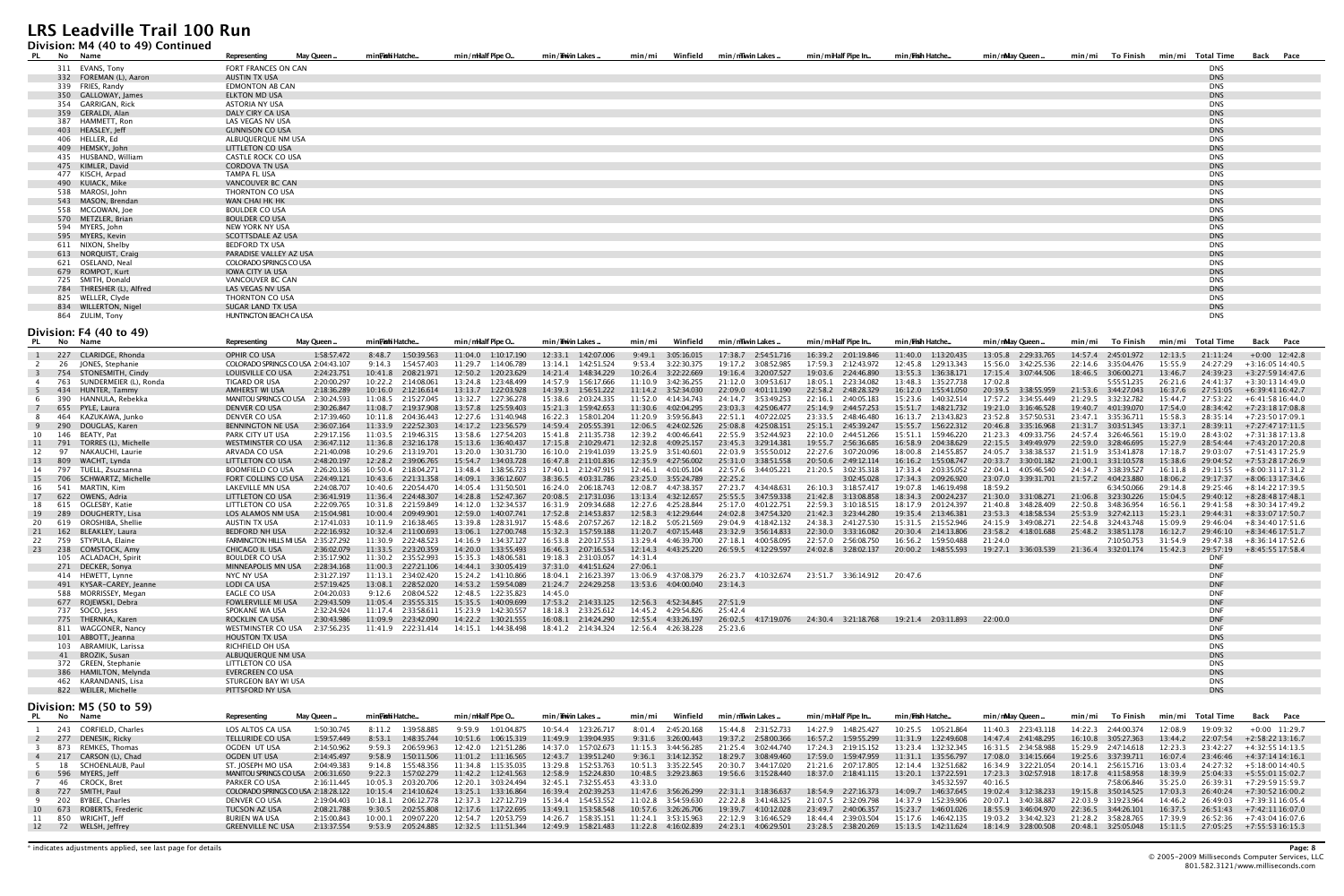**Division: M5 (50 to 59) Continued**

| PL.       |            | No Name                                    | May Queen<br>Representing                                                      | min <b>Fishi</b> Hatche                        | min/mHalf Pipe O                               | min/iiwin Lakes                               | Winfield<br>min/mi                            | min/mwinLakes.                                              | min/miHalf Pipe In                                                  | min / <b>Fish</b> Hatche                      | min/nMay Queen.                            | min/mi<br>To Finish                        | Total Time<br>min/mi                       | Back Pace                                              |
|-----------|------------|--------------------------------------------|--------------------------------------------------------------------------------|------------------------------------------------|------------------------------------------------|-----------------------------------------------|-----------------------------------------------|-------------------------------------------------------------|---------------------------------------------------------------------|-----------------------------------------------|--------------------------------------------|--------------------------------------------|--------------------------------------------|--------------------------------------------------------|
| 13        |            | 837 WILLIAMS, Rav                          | DARTMOUTH NS CAN<br>2:12:28.731                                                | 9:48.8 2:07:19.324                             | 12:43.9 1:20:57.427                            | 14:27.4 1:51:57.03                            | 10:45.9<br>4:05:13.901                        | 23:21.3 3:33:40.350                                         | 20:21.0 2:49:49.589                                                 | 16:19.8 1:42:33.310                           | 18:18.8 3:44:39.889                        | 22:28.0 3:44:44.542                        | 16:38.9<br>27:13:24                        | $+8:03:5216:20.0$                                      |
| 14        | 433        | HUMPHREY, Dale                             | 2:12:59.411<br>ELY MN USA                                                      | 9:51.1<br>2:07:25.046                          | 12:44.5  1:38:36.209                           | 17:36.5<br>1:55:20.511                        | 11:05.4<br>4:16:40.509                        | 24:26.7<br>3:43:57.528                                      | 21:19.8 2:37:32.021                                                 | 15:08.8<br>1:56:16.362                        | 20:45.8 3:24:48.143                        | 20:28.8 3:31:54.958                        | 15:41.8<br>27:25:30                        | $+8:15:5816:27.3$                                      |
| 15        | 95         | SCOTT, Pat                                 | LOS RANCHOS DE ALBUQUE 2:13:44.828                                             | 2:17:13.151<br>9:54.4                          | 1:31:20.423<br>13:43.3                         | 2:03:08.157<br>16:18.6                        |                                               | 22:08.0<br>3:20:05.517                                      | 19:03.4 2:50:04.358                                                 | 16:21.2  1:40:40.055                          | 17:58.6 3:42:10.179                        | 22:13.0 3:54:55.298                        | 17:24.1<br>27:25:46                        | $+8:16:1416:27.5$                                      |
| <b>16</b> |            | 374 GREER, John                            | 2:12:02.990<br><b>GOODYEAR AZ USA</b>                                          | 9:46.9<br>2:02:26.980                          | 12:14.7   1:23:59.374                          | 14:59.9 2:00:58.184                           |                                               | 21:36.0 3:31:13.798                                         | 20:07.0<br>2:55:07.897                                              | 16:50.4  1:56:12.865                          | 20:45.2 3:59:40.205                        | 23:58.0 3:44:32.301                        | 16:37.9<br>27:33:02                        | $+8:23:3016:31.8$                                      |
| 17        | 140<br>260 | BARTZEN, Gene<br>CURRY, Garry              | LEADVILLE CO USA<br>2:26:56.336<br>HERMOSA BEACH CA USA 2:22:39.200            | 10:53.1  2:15:41.042<br>10:34.0<br>2:17:43.498 | 13:34.1 1:31:11.038<br>13:46.3<br>10:55:57.646 | 16:17.0 1:55:57.394<br>1:57:08.2              | 11:09.0  3:38:02.858                          | 20:46.0 3:35:22.550                                         | 20:30.7<br>2:28:07.596<br>2:50:03.537                               | 14:14.6 1:59:33.961<br>16:21.1  1:55:02.801   | 21:21.1 3:46:32.026<br>20:32.6             | 22:39.2 3:56:31.792<br>7:21:11.465         | 17:31.2<br>27:33:56<br>32:40.8<br>27:42:38 | $+8:24:2416:32.4$<br>+8:33:06 16:37.6                  |
| 18<br>19  | 640        | PHILLIPS, John                             | GERMANTOWN TN USA 2:30:29.950                                                  | 11:08.9<br>2:23:00.085                         | 14:18.0 1:29:47.859                            | 16:02.1 2:06:05.513                           | 12:07.5 4:12:42.791                           | 24:04.1 3:42:53.931                                         | 21:13.7 2:51:53.076                                                 | 16:31.6 1:46:48.731                           | 19:04.4 3:24:41.326                        | 20:28.1 3:32:57.017                        | 15:46.4<br>28:01:20                        | $+8:51:4816:48.8$                                      |
| 20        |            | 819      WATTS, Matthew                    | BROOMFIELD CO USA<br>2:33:12.544                                               | 11:20.9 2:23:00.363                            | 14:18.0 1:37:38.783                            | 17:26.2<br>2:08:36.223                        | 12:21.9<br>4:02:34.298                        | 23:06.1<br>3:54:41.274                                      | 22:21.1<br>2:44:55.408                                              | 15:51.5   1:50:24.079                         | 19:42.9<br>3:18:46.584                     |                                            | 15:43.1<br>28:06:01                        | $+8:56:2916:51.6$                                      |
| 21        | - 328      | FINKBEINER, Bill                           | 2:21:36.322<br>AUBURN CA USA                                                   | 10:29.4 2:11:25.789                            | 13:08.6 1:38:23.801                            | 17:34.3  1:55:42.721                          | 11:07.6 4:08:38.528                           | 23:40.8 4:03:01.058                                         | 23:08.7 2:50:27.175                                                 | 16:23.4  1:55:30.344                          | 20:37.6  3:43:14.881                       | 22:19.5 3:29:19.546                        | 15:30.3<br>28:13:07                        | +9:03:35 16:55.9                                       |
| 22        | 723        | SKAGGS, Jim                                | MARRIOTT SLATERVILLE UT  2:20:03.062                                           | 10:22.4 2:04:43.858                            | 12:28.4 1:20:34.198                            | 14:23.2 2:01:13.345                           | 11:39.4 3:49:46.604                           | 21:53.0 3:47:00.661                                         | 21:37.2 2:23:54.835                                                 | 13:50.3  1:57:14.334                          | 20:56.1 4:40:23.232                        | 28:02.3 3:55:28.777                        | 17:26.6<br>28:20:22                        | +9:10:50 17:00.2                                       |
| 23        |            | 747 STACY, John                            | FAIRFAX STATION VA USA2:24:52.130                                              | 10:43.9 2:26:59.264                            | 14:41.9 1:36:04.366                            | 17:09.4 2:13:05.970                           | 12:47.9  4:10:30.054                          | 23:51.4 3:59:57.483                                         | 22:51.2 2:46:45.699                                                 | 16:02.1 2:00:55.294                           | 21:35.6 3:29:14.336                        | 20:55.4 3:15:30.867                        | 14:29.0<br>28:23:55                        | +9:14:23 17:02.4                                       |
| 24        | 131        | BAKER (L), Jay                             | <b>GREENVILLE SC USA</b><br>2:09:02.822                                        | 9:33.5 2:05:21.914                             | 12:32.2  1:31:40.085                           | 16:22.2<br>1:46:24.229                        | 10:13.9 3:39:52.557                           | 20:56.4 3:56:43.479                                         | 22:32.7 2:49:01.243                                                 | 16:15.1  2:01:20.098                          | 21:40.0 4:33:46.914                        | 27:22.7 4:01:49.153                        | 17:54.8<br>28:35:02                        | +9:25:30 17:09.0                                       |
| 25<br>26  | 559        | 862 ZEIF, Jonathan<br>MCHARGUE (L), Mike   | FORT COLLINS CO USA<br>2:21:10.263<br>2:20:17.756<br><b>LEADVILLE CO USA</b>   | 10:27.4 2:07:49.267<br>10:23.5 2:11:36.877     | 12:46.9 1:20:02.357<br>13:09.7 1:37:11.278     | 14:17.6  1:57:34.196<br>17:21.3 2:00:17.968   | 11:18.3 3:40:22.823<br>11:34.0<br>3:44:13.960 | 3:25:36.466<br>20:59.3<br>21:21.3<br>4:00:25.186            | 19:34.9 2:38:46.658<br>22:53.8<br>2:53:42.838                       | 15:16.0 1:50:27.952<br>16:42.2  2:18:16.243   | 19:43.6 4:26:34.638<br>24:41.5 3:44:18.835 | 26:39.5 4:47:57.157<br>22:25.9 3:54:54.934 | 21:19.8<br>28:36:21<br>17:24.1<br>28:45:15 | +9:26:49 17:09.8<br>+9:35:43 17:15.2                   |
| 27        | 800        | VARELA, Mario                              | 2:10:28.444<br>LEADVILLE CO USA                                                | 9:39.9<br>2:12:11.940                          | 13:13.2  1:32:25.248                           | 2:00:45.009<br>16:30.2                        | 11:36.6<br>4:23:26.832                        | 25:05.4<br>3:40:27.725                                      | 20:59.8 2:36:17.608                                                 | 15:01.7  1:56:09.058                          | 20:44.5<br>4:03:06.792                     | 24:18.7 4:15:17.960                        | 18:54.7<br>28:50:36                        | $+9:41:0417:18.4$                                      |
| 28        | 802        | VAUGHAN, Eric                              | HALF MOON BAY CA USA 2:28:20.636                                               | 10:59.3 2:20:32.880                            | 14:03.3  1:27:24.256                           | 15:36.5 2:03:34.968                           | 11:53.0  4:21:54.975                          | 24:56.7 3:58:22.120                                         | 22:42.1 2:46:17.319                                                 | 15:59.4 2:05:10.908                           | 22:21.2 3:49:38.819                        | 22:57.9 3:30:19.572                        | 15:34.8<br>28:51:36                        | +9:42:04 17:19.0                                       |
| 29        | 606        | NEVITT, Dave                               | DARTMOUTH NS CAN<br>2:14:14.123                                                | 9:56.6<br>2:13:02.851                          | 13:18.3 1:24:57.173                            | 15:10.2  2:04:18.095                          | 11:57.1  4:01:13.436                          | 22:58.4<br>4:05:39.406                                      | 23:23.8 2:52:39.834                                                 | 16:36.1 2:00:26.687                           | 21:30.5 3:58:57.038                        | 23:53.7 3:59:37.444                        | 17:45.0<br>28:55:06                        | +9:45:34 17:21.1                                       |
| 30        | 124        | ARBLE, Kenneth                             | <b>CANTON MI USA</b><br>2:39:59.645                                            | 11:51.1<br>2:25:38.081                         | 14:33.8<br>1:39:48.900                         | 17:49.4 2:11:40.367                           | 12:39.7 4:13:55.217                           | 24:11.0 3:47:04.250                                         | 21:37.5 2:51:41.778                                                 | 16:30.6<br>1:52:01.291                        | 20:00.2 3:37:26.972                        | 21:44.7 3:40:27.041                        | 16:19.8<br>28:59:43                        | +9:50:11 17:23.8                                       |
| 31        | 702        | SCHNITZIUS, Thomas                         | DILLON CO USA<br>2:25:17.244                                                   | 10:45.7 2:25:55.845                            | 14:35.6 1:35:52.232                            | 17:07.2 2:08:12.022                           | 12:19.6<br>4:04:07.880                        | 23:15.0 3:57:48.156                                         | 22:38.9 3:01:35.864                                                 | 17:27.7<br>2:05:59.366                        | 22:29.9 3:48:14.900                        | 22:49.5 3:31:09.176                        | 15:38.5<br>29:04:12                        | +9:54:40 17:26.5                                       |
| 32        | - 383      | <b>HALL, Larry</b>                         | CHICAGO IL USA<br>2:12:48.875                                                  | 9:50.3<br>2:12:49.817                          | 13:17.0  1:26:10.902                           | 15:23.4 2:16:37.000                           | 13:08.2<br>4:00:29.552                        |                                                             | 22:05.1                                                             | 5:27:57.530                                   | 58:33.8 3:54:46.147                        | 23:28.6 3:52:48.591                        | 17:14.7<br>29:16:22                        | $+10:06:5017:33.8$                                     |
| 33<br>34  | 589        | 719 SHEPPARD, Norman<br>MURAMATSU, Tatsuya | NEW IPSWICH NH USA<br>2:32:05.224<br>OKAYAMA-SHI JAP<br>2:14:06.126            | 11:15.9 2:15:09.679<br>9:56.0<br>2:08:09.553   | 13:31.0 1:28:28.284<br>12:49.0  1:29:30.209    | 15:47.9 2:12:33.007<br>15:59.0 2:04:15.690    | 12:44.7 4:24:46.396<br>11:56.9 4:18:58.209    | 25:13.0 3:52:16.862<br>24:39.8 4:00:10.550                  | 22:07.3 2:45:38.763<br>22:52.4 2:58:12.771                          | 15:55.7 2:11:02.175<br>17:08.2<br>2:06:55.989 | 23:24.0 4:08:51.522<br>22:40.0 3:56:34.385 | 24:53.2 3:26:37.203<br>23:39.4 4:01:58.753 | 15:18.3<br>17:55.5                         | 29:17:29 +10:07:5717:34.5<br>29:18:52 +10:09:2017:35.3 |
| 35        |            | 367 GLEASON, Jeff                          | <b>WEXFORD PA USA</b><br>2:30:07.075                                           | 11:07.2 2:29:59.882                            | 15:00.0 1:38:36.196                            | 17:36.5 2:20:06.542                           | 13:28.3 4:20:18.556                           | 24:47.5 3:44:33.354                                         | 21:23.2 2:51:39.205                                                 | 16:30.3 2:03:10.453                           | 21:59.7 3:39:32.949                        | 21:57.3 3:44:53.716                        | 16:39.5                                    | 29:22:57 +10:13:2517:37.8                              |
| 36        |            | 808 VILLANI, Robert                        | 2:25:29.447<br>HICKSVILLE NY USA                                               | 10:46.6<br>2:14:48.266                         | 13:28.8 1:38:13.125                            | 17:32.3 2:19:57.104                           | 13:27.4  4:48:16.871                          | 27:27.3 4:00:34.713                                         | 22:54.7<br>3:18:41.988                                              | 19:06.3 1:57:49.998                           |                                            | 20:35.4 3:25:11.834                        | 15:12.0                                    | 29:30:45 +10:21:1317:42.5                              |
| 37        |            | 631 PECK, Henry                            | LUTHERVILLE MD USA<br>2:12:38.866                                              | 9:49.5 2:11:55.556                             | 13:11.6  1:20:11.164                           | 14:19.1 2:16:07.628                           | 13:05.3 4:06:40.045                           | 23:29.5 3:39:37.476                                         | 20:55.0<br>3:04:47.037                                              | 17:46.1  1:58:13.318                          | 21:06.7 4:44:12.553                        | 28:25.3 4:01:19.081                        | 17:52.5<br>29:31:29                        | +10:21:5717:42.9                                       |
| 38        |            | 436 HUSKIE, Wi                             | 2:26:09.685<br><b>GOLDEN CO USA</b>                                            | 10:49.6 2:16:34.958                            | 13:39.5   1:38:51.548                          | 17:39.2  2:24:10.140                          | 13:51.7 4:01:23.164                           | 22:59.3 3:31:26.990                                         | 20:08.3<br>3:14:39.902                                              | 18:43.1 2:20:18.895                           | 25:03.4 3:46:08.427                        | 22:36.8 4:01:00.251                        | 17:51.1<br>29:40:43                        | +10:31:1117:48.4                                       |
|           |            | 111 ALEXANDER, Robert                      | 3:06:35.457<br>ENGLEWOOD CO USA                                                | 13:49.3 3:35:30.729                            | 21:33.1                                        |                                               |                                               |                                                             | 39:26.896                                                           | 3:47.6                                        |                                            |                                            | <b>DNF</b>                                 |                                                        |
|           |            | 112 ALEXANDER, Willie                      | GREEN MOUNTAIN FALLS C 2:37:26.889                                             | 11:39.8 2:26:37.102                            | 14:39.7  1:43:01.233                           | 18:23.8 2:14:38.543                           | 12:56.8 4:21:24.762                           | 24:53.8 3:54:56.034                                         | 22:22.5                                                             |                                               |                                            |                                            | <b>DNF</b>                                 |                                                        |
|           |            | 125 ARIAS, Jorge<br>135 BARNETT, John      | <b>BOULDER CO USA</b><br>2:34:00.434<br>2:25:10.453<br><b>BOULDER CO USA</b>   | 11:24.5 2:15:17.885<br>10:45.2  2:27:35.062    | 13:31.8 1:52:27.985<br>14:45.5  1:39:40.617    | 20:05.0 2:23:20.276<br>17:48.0 2:19:56.035    | 13:46.9<br>13:27.3<br>4:52:09.989             | 27:49.5                                                     |                                                                     |                                               |                                            |                                            | <b>DNF</b><br><b>DNF</b>                   |                                                        |
|           |            | 167 BOGGS, Chip                            | DENVER CO USA<br>2:15:49.881                                                   | 10:03.7 2:09:52.277                            | 12:59.2  1:27:12.483                           | 15:34.4 2:21:44.181                           | 13:37.7   5:16:50.024                         | 30:10.5                                                     |                                                                     |                                               |                                            |                                            | <b>DNF</b>                                 |                                                        |
|           |            | 199 BURTON, Lee                            | DIVIDE CO USA<br>2:34:47.843                                                   | 11:28.0 3:02:29.734                            | 18:15.0                                        |                                               |                                               |                                                             |                                                                     |                                               |                                            |                                            | <b>DNF</b>                                 |                                                        |
|           |            | 203 BYCHOWSKI, James                       | WINETKA IL USA<br>2:28:41.766                                                  | 11:00.9 2:32:58.476                            | 15:17.8  1:51:26.504                           | 19:54.0 2:13:08.217                           | 12:48.1 4:32:42.279                           | 25:58.3 4:23:50.536                                         | 25:07.7                                                             |                                               |                                            |                                            | <b>DNF</b>                                 |                                                        |
|           |            | 219 CATTS, John                            | NICASIO CA USA<br>2:28:22.378                                                  | 10:59.4 2:28:12.020                            | 14:49.2  1:36:55.006                           | 17:18.4  2:10:35.370                          | 12:33.4    5:02:32.912                        | 28:48.8                                                     |                                                                     |                                               |                                            |                                            | <b>DNF</b>                                 |                                                        |
|           |            | 254 CREVELING, Larry                       | SIGEL PA USA<br>2:20:14.506                                                    | 10:23.3 2:07:20.135                            | 12:44.0  1:22:41.223                           | 14:45.9 2:35:33.856                           | 14:57.5 2:33:38.175                           | 14:37.9                                                     |                                                                     |                                               |                                            |                                            | <b>DNF</b>                                 |                                                        |
|           |            | 296 DUNN, Randall                          | PARKER CO USA<br>2:16:15.287                                                   | 10:05.6<br>2:25:51.955                         | 14:35.2   1:30:02.924                          | 16:04.8<br>2:24:55.094                        | 13:56.1 4:50:53.826                           | 27:42.3                                                     |                                                                     |                                               |                                            |                                            | <b>DNF</b>                                 |                                                        |
|           |            | 327 FINAMORE, David                        | LOUISVILLE CO USA<br>2:44:33.395                                               | 12:11.4 2:36:53.816                            | 15:41.4 1:51:25.157                            | 19:53.8 2:46:07.998                           | 15:58.5                                       |                                                             |                                                                     |                                               |                                            |                                            | <b>DNF</b><br><b>DNF</b>                   |                                                        |
|           |            | 358 GEERING, Stephen<br>375 GRIMES, Keith  | 2:45:34.840<br><b>BLUE GRASS IA USA</b><br>COLORADO SPRINGS CO USA 2:21:08.765 | 12:15.9 2:41:33.859<br>10:27.3 2:11:56.617     | 16:09.4  1:45:54.256<br>13:11.7  1:28:43.973   | 18:54.7 2:37:12.982<br>1:59:23.812<br>15:50.7 | 15:07.0 4:17:49.744<br>11:28.8<br>4:03:45.965 | 24:33.3                                                     | 23:12.9 4:20:26.515 24:48.2 2:39:19.983                             | 15:19.2                                       |                                            |                                            | <b>DNF</b>                                 |                                                        |
|           |            | 384 HALL, Dennis                           | DAVENPORT IA USA<br>2:37:25.394                                                | 11:39.7 2:29:14.770                            | 14:55.5    1:52:03.493                         | 20:00.6 2:17:50.006                           | 13:15.2                                       |                                                             |                                                                     |                                               |                                            |                                            | <b>DNF</b>                                 |                                                        |
|           |            | 422 HOLMAN, Steve                          | MERCER ISLAND WA USA 2:37:52.008                                               | 11:41.6 2:29:25.055                            | 14:56.5<br>1:36:19.383                         | 17:12.0 2:24:02.397                           | 13:51.0 5:07:13.362                           | 29:15.6                                                     |                                                                     |                                               |                                            |                                            | <b>DNF</b>                                 |                                                        |
|           |            | 442 JACAWAY, Scott                         | DOWNERS GROVE IL USA 2:29:56.241                                               | 11:06.4 2:17:09.229                            | 13:42.9<br>1:49:02.674                         | 19:28.3 2:16:07.667                           | 13:05.4<br>5:00:43.205                        | 28:38.4                                                     |                                                                     |                                               |                                            |                                            | <b>DNF</b>                                 |                                                        |
|           |            | 444 JACKSON JR, George                     | CASTLE ROCK CO USA<br>2:20:40.611                                              | 10:25.2 2:21:39.994                            | 14:10.0 1:31:18.796                            | 16:18.4 2:10:12.969                           | 12:31.2    5:13:52.131                        | 29:53.5 3:58:13.763                                         | 22:41.3 3:38:50.422                                                 | 21:02.5 1:50:32.237                           | 19:44.3                                    |                                            | <b>DNF</b>                                 |                                                        |
|           |            | 447 JELMBERG, Ed                           | <b>GLENDALE AZ USA</b><br>2:25:54.704                                          | 10:48.5<br>2:05:32.405                         | 12:33.2  1:24:09.367                           | 15:01.7 2:04:56.508                           | 12:00.8<br>4:09:40.035                        | 23:46.7 3:51:44.416                                         | 22:04.2 3:09:08.971                                                 | 18:11.2                                       |                                            |                                            | <b>DNF</b>                                 |                                                        |
|           |            | 453 JONES, Les                             | MEMPHIS TN USA<br>2:14:43.223                                                  | 9:58.8 2:15:50.988                             | 13:35.1  1:24:44.433                           | 15:07.9 2:29:23.995                           | 14:21.9                                       |                                                             |                                                                     |                                               |                                            |                                            | <b>DNF</b>                                 |                                                        |
|           |            | 500 LARSBACK, Joe                          | <b>FAIRVIEW AB AB CAN</b><br>2:38:59.117                                       | 11:46.6 3:03:49.730<br>12:51.1 2:55:42.787     | 18:23.0 1:47:59.323                            | 19:17.0                                       |                                               |                                                             |                                                                     |                                               |                                            |                                            | <b>DNF</b><br><b>DNF</b>                   |                                                        |
|           |            | 511 LITTLE, Don<br>518 LOURME, Jerome      | <b>FAIRWAY KS USA</b><br>2:53:30.100<br>2:22:59.284<br>PETALUMA CA USA         | 10:35.5  2:26:41.893                           | 17:34.3  1:54:58.881<br>14:40.2<br>1:31:06.760 | 20:31.9<br>16:16.2<br>2:22:17.896             |                                               | 13:41.0 4:39:08.458 26:35.1 4:16:54.369 24:28.0 3:13:33.158 |                                                                     | 18:36.6 2:13:07.882                           | 23:46.4                                    |                                            | <b>DNF</b>                                 |                                                        |
|           |            | 532 MAHONEY, Matthew V                     | MELBOURNE FL USA<br>2:59:08.680                                                | 13:16.2 2:42:11.014                            | 16:13.1<br>1:49:23.413                         | 19:32.0 2:29:26.342                           | 14:22.1                                       |                                                             |                                                                     |                                               |                                            |                                            | <b>DNF</b>                                 |                                                        |
|           |            | 536 MARIUTTO, Don                          | PLANTATION FL USA<br>2:39:14.901                                               | 11:47.8 3:00:05.425                            | 18:00.5 1:46:43.859                            |                                               | 21:45.0                                       |                                                             |                                                                     |                                               |                                            |                                            | <b>DNF</b>                                 |                                                        |
|           |            | 545 MASTEN, Jay                            | <b>BOHEMIA NY USA</b><br>3:03:49.768                                           | 13:37.0 2:51:18.299                            | 17:07.8  1:47:45.277                           | 19:14.5                                       |                                               |                                                             |                                                                     |                                               |                                            |                                            | <b>DNF</b>                                 |                                                        |
|           |            | 550 MCCARTHY, John                         | TINLEY PARK IL USA<br>2:38:10.397                                              | 11:43.0 2:20:22.994                            | 14:02.3  1:40:36.568                           | 17:58.0 2:19:03.660                           | 13:22.3 4:32:29.702                           |                                                             | 25:57.1 3:54:10.618 22:18.2 3:12:30.068 18:30.6 2:01:46.335 21:44.7 |                                               |                                            |                                            | <b>DNF</b>                                 |                                                        |
|           |            | 563 MCNEIL, Stephen                        | CORPUS CHRISTI TX USA 2:37:26.617                                              | 11:39.7 2:37:21.646                            | 15:44.2  1:36:21.882                           | 17:12.5 2:20:48.553                           | 13:32.4 4:39:26.356                           | 26:36.8                                                     |                                                                     |                                               |                                            |                                            | <b>DNF</b>                                 |                                                        |
|           |            | 618 OREILLY, Jeff<br>636 PETERS, Gregory   | 2:29:29.957<br>DENVER CO USA<br>COLORADO SPRINGS CO USA 2:17:52.158            | 11:04.4 2:19:26.598<br>10:12.8 2:25:58.828     | 13:56.7  1:29:24.340<br>14:35.9 1:35:23.664    | 15:57.9 2:15:54.089<br>17:02.1 2:16:50.306    | 13:04.0 4:03:29.056<br>13:09.5 4:04:32.838    | 23:11.3 3:56:55.325<br>23:17.4 4:43:22.810                  | 22:33.8 3:15:19.462<br>26:59.3 3:16:25.141                          | 18:46.9<br>18:53.2                            |                                            |                                            | <b>DNF</b><br><b>DNF</b>                   |                                                        |
|           |            | 872 RHODES, Scott                          | THOUSAND OAKS CA USA2:33:24.975                                                | 11:21.9 2:38:29.143                            | 15:50.9 2:02:29.893                            | 21:52.5 2:37:07.511                           | 15:06.5 4:26:31.959 25:23.0                   |                                                             |                                                                     |                                               |                                            |                                            | <b>DNF</b>                                 |                                                        |
|           |            | 680 RONDEAU, Paul                          | PHOENIX AZ USA<br>2:24:34.298                                                  | 10:42.5 2:12:05.615                            | 13:12.6 1:30:31.154                            | 16:09.8 2:07:30.286                           | 12:15.6                                       |                                                             |                                                                     |                                               |                                            |                                            | DNF                                        |                                                        |
|           |            | 691 SANDISON, Richard                      | 2:34:57.309<br>TWIN FALLS ID USA                                               | 11:28.7 2:26:58.194                            | 14:41.8  1:34:55.174                           | 16:57.0 2:20:35.194                           | 13:31.1 4:56:37.777                           | 28:15.0                                                     |                                                                     |                                               |                                            |                                            | <b>DNF</b>                                 |                                                        |
|           |            | 693 SATURN, Martin                         | ROCKVILLE MD USA<br>2:44:40.828                                                | 12:11.9 2:37:19.269                            | 15:43.9   1:51:53.574                          | 19:58.9 2:30:53.107                           | 14:30.5 6:52:29.137 39:17.1                   |                                                             |                                                                     |                                               |                                            |                                            | <b>DNF</b>                                 |                                                        |
|           |            | 712 SERVILLA, Michael                      | 2:27:28.577<br>SANDIA PARK NM USA                                              | 10:55.5 2:03:31.855                            | 12:21.2  1:30:32.428                           | 16:10.1 2:02:02.912                           | 11:44.1                                       |                                                             |                                                                     |                                               |                                            |                                            | <b>DNF</b>                                 |                                                        |
|           |            | 736 SNYDER, Scott<br>865 TRUE., Micah      | LITTLETON CO USA<br>2:31:39.997<br><b>BOULDER CO USA</b>                       | 11:14.1 2:15:48.941<br>10:41.3 2:07:35.121     | 13:34.9 1:48:55.498<br>12:45.5  1:32:10.168    | 19:27.1 2:09:36.285<br>16:27.5 2:09:17.585    | 12:27.7 4:49:33.850 27:34.7<br>12:25.9        |                                                             |                                                                     |                                               |                                            |                                            | DNF<br><b>DNF</b>                          |                                                        |
|           |            | 801 VARNISH, David                         | 2:24:17.282<br>NEW YORK NY USA<br>2:39:08.716                                  | 11:47.3 2:49:38.501                            | 16:57.9   1:54:50.935                          | 20:30.5 2:36:54.459                           | 15:05.2                                       |                                                             |                                                                     |                                               |                                            |                                            | <b>DNF</b>                                 |                                                        |
|           |            | 816 WALTERS, Fred                          | WEST OLIVE MI USA<br>2:44:01.883                                               | 12:09.0 2:36:13.332                            |                                                | 20:09.9 2:27:37.704                           | 14:11.7  4:21:12.722  24:52.6                 |                                                             |                                                                     |                                               |                                            |                                            | <b>DNF</b>                                 |                                                        |
|           |            | 842 WIRICK, Stephen                        | VANDALIA OH USA<br>2:49:32.198                                                 | 12:33.5 2:43:26.750                            |                                                | 19:36.8 2:34:44.031                           |                                               | 20:32.4 1:16:21.294                                         | 7:16.3                                                              |                                               |                                            |                                            | DNF                                        |                                                        |
|           |            | 136 BARNETT, Gordon                        | COLORADO SPRINGS CO USA                                                        |                                                |                                                |                                               |                                               |                                                             |                                                                     |                                               |                                            |                                            | <b>DNS</b>                                 |                                                        |
|           |            | 153 BENNETT, Irving                        | PANAMA PANAMA PAN                                                              |                                                |                                                |                                               |                                               |                                                             |                                                                     |                                               |                                            |                                            | <b>DNS</b>                                 |                                                        |
|           |            | 163 BLOCK, Gus                             | PETERSHAM MA USA                                                               |                                                |                                                |                                               |                                               |                                                             |                                                                     |                                               |                                            |                                            | <b>DNS</b>                                 |                                                        |
|           |            | 170 BOSTOW, Jeff                           | APPLE VALLEY MN USA                                                            |                                                |                                                |                                               |                                               |                                                             |                                                                     |                                               |                                            |                                            | <b>DNS</b>                                 |                                                        |
|           |            | 305 ELLIS, Randy<br>312 EVANS, Ed          | SAPULPA OK USA<br>RANCHO SANTA MARGARIT                                        |                                                |                                                |                                               |                                               |                                                             |                                                                     |                                               |                                            |                                            | <b>DNS</b><br><b>DNS</b>                   |                                                        |
|           |            | 347 GABRIEL, Phillip                       | SAN DIEGO CA USA                                                               |                                                |                                                |                                               |                                               |                                                             |                                                                     |                                               |                                            |                                            | <b>DNS</b>                                 |                                                        |
|           |            | 443 JACKSON, David                         | DALLAS TX USA                                                                  |                                                |                                                |                                               |                                               |                                                             |                                                                     |                                               |                                            |                                            | <b>DNS</b>                                 |                                                        |
|           |            | 448 JENSEN, Clark                          | SALT LAKE CITY UT USA                                                          |                                                |                                                |                                               |                                               |                                                             |                                                                     |                                               |                                            |                                            | <b>DNS</b>                                 |                                                        |
|           |            | 513 LIU, Wilson                            | <b>ARCAIDA CA USA</b>                                                          |                                                |                                                |                                               |                                               |                                                             |                                                                     |                                               |                                            |                                            | <b>DNS</b>                                 |                                                        |
|           |            | 562 MCMILLAN, Paul                         | PRAIRIE VILLAGE KS USA                                                         |                                                |                                                |                                               |                                               |                                                             |                                                                     |                                               |                                            |                                            | <b>DNS</b>                                 |                                                        |
|           |            | 571 MIHALIK, Richard                       | <b>GARDEN RIDGE TX USA</b>                                                     |                                                |                                                |                                               |                                               |                                                             |                                                                     |                                               |                                            |                                            | <b>DNS</b>                                 |                                                        |
|           |            | 597 NACCO, Greg<br>610 NINO, Edward        | <b>LARKSPUR CA USA</b><br>SANTA CRUZ CA USA                                    |                                                |                                                |                                               |                                               |                                                             |                                                                     |                                               |                                            |                                            | <b>DNS</b><br><b>DNS</b>                   |                                                        |
|           |            | 689 SALYER, John                           | <b>GAINESVILLE FL USA</b>                                                      |                                                |                                                |                                               |                                               |                                                             |                                                                     |                                               |                                            |                                            | <b>DNS</b>                                 |                                                        |
|           |            | 700 SCHNEIDER, Richard                     | ERIE CO USA                                                                    |                                                |                                                |                                               |                                               |                                                             |                                                                     |                                               |                                            |                                            | <b>DNS</b>                                 |                                                        |
|           |            | 731 SMITH, James                           | <b>FOUNTAIN CO USA</b>                                                         |                                                |                                                |                                               |                                               |                                                             |                                                                     |                                               |                                            |                                            | <b>DNS</b>                                 |                                                        |
|           |            | 741 SPECK, Mike                            | ARVADA CO USA                                                                  |                                                |                                                |                                               |                                               |                                                             |                                                                     |                                               |                                            |                                            | <b>DNS</b>                                 |                                                        |
|           |            | 755 STORROW, Joel                          | ASHEVILLE NC USA                                                               |                                                |                                                |                                               |                                               |                                                             |                                                                     |                                               |                                            |                                            | <b>DNS</b>                                 |                                                        |
|           |            | 756 STOUTE, Luis                           | MIAMI FL USA                                                                   |                                                |                                                |                                               |                                               |                                                             |                                                                     |                                               |                                            |                                            | <b>DNS</b>                                 |                                                        |
|           |            | 789 TOMADA, Pat                            | DENVER CO USA                                                                  |                                                |                                                |                                               |                                               |                                                             |                                                                     |                                               |                                            |                                            | <b>DNS</b>                                 |                                                        |
|           |            | 810 WAGGONER, Clyde                        | AURORA CO USA                                                                  |                                                |                                                |                                               |                                               |                                                             |                                                                     |                                               |                                            |                                            | <b>DNS</b>                                 |                                                        |